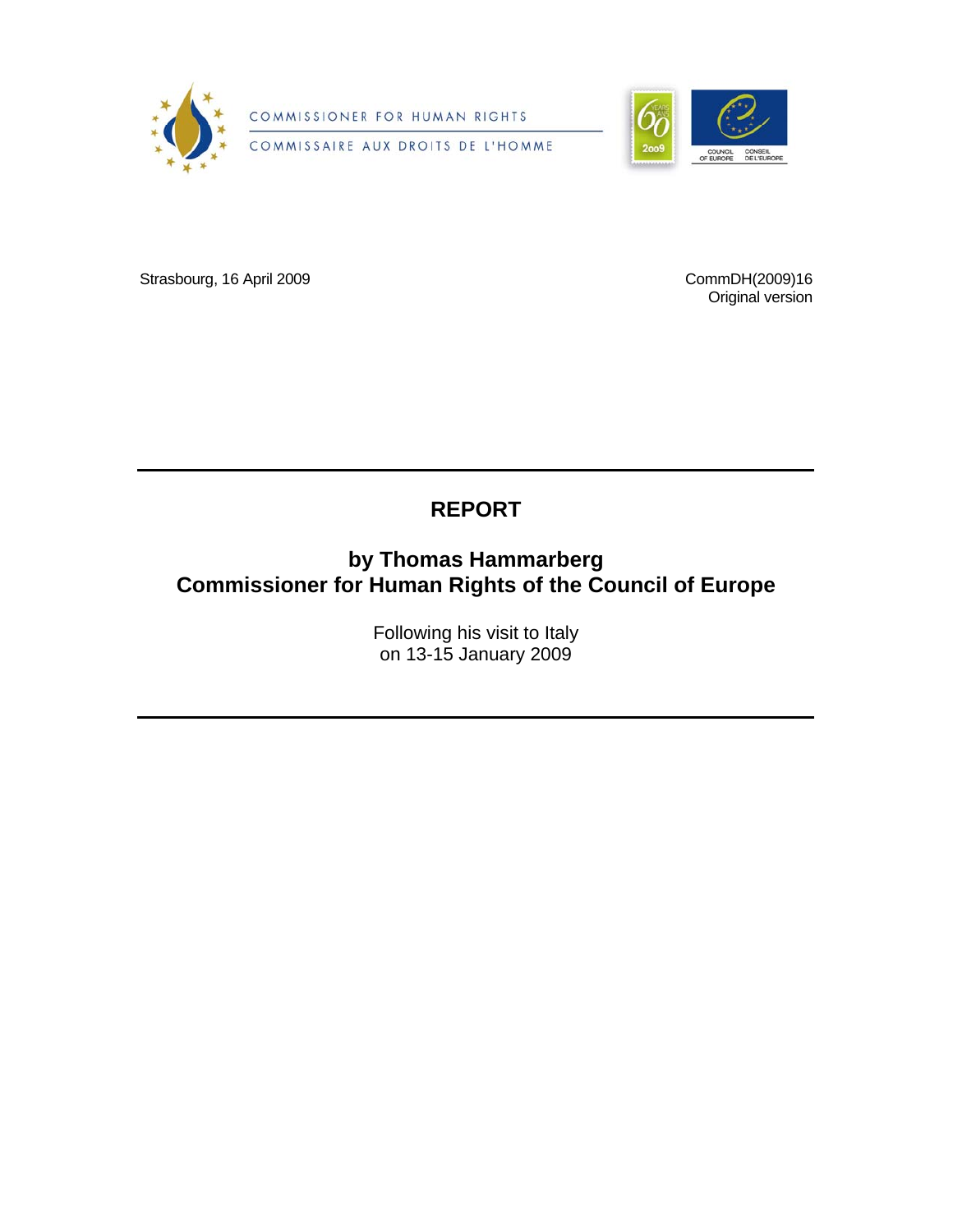### **Executive Summary**

Commissioner Thomas Hammarberg and his delegation visited Italy from 13 to 15 January 2009, as a follow-up to his visit which took place from 19 to 20 June 2008. In the course of this visit the Commissioner held discussions with national and local authorities and non-governmental, national and international organisations on a number of human rights issues including action against discrimination, protection of Roma and Sinti and migration. Among the state authorities that were contacted were the Secretary of State of the Ministry of Foreign Affairs Mr Alfredo Mantica and the Secretary of State of the Ministry of Interior Mr Alfredo Mantovano.

In the present Report the Commissioner focuses on the following issues:

**I. Action against racism and xenophobia:** The Commissioner notes with satisfaction certain positive measures adopted by Italy in order to fight racism and xenophobia, such as the 2008 Law shifting the burden of proof and the education programmes of the Ministry of Education marked by an intercultural approach. However, he remains particularly worried by consistent reports that continue to evidence a trend of racism and xenophobia in Italy, occasionally supported by actions of local authorities, which has led also to violent acts against migrants, Roma and Sinti or Italian citizens of migrant descent. The Commissioner reiterates his recommendation that the authorities ensure a prompt reaction to and strong condemnation of all racist or intolerant manifestations and to reinforce the anti-discrimination legislation. He also recommends that the authorities promote further systematic human rights education and awareness of the police and judicial authorities, establish promptly a national human rights institution and pay particular attention to combating racism in the fields of sports and on the internet.

**II. The protection of human rights of Roma and Sinti:** The Commissioner welcomes the Italian government's commitment to continuing to pay due attention to the issues and recommendations made in his Memorandum of July 2008, as well as a number of measures, such as the launching of the Council of Europe DOSTA! Roma awareness campaign and efforts at facilitating access to housing for Roma and children's education. Nonetheless, his visit last January to five Roma settlements in Rome and the discussions with Roma representatives that he had during this visit tied in with reports showing the continuation of an intolerant climate vis-àvis Roma and Sinti, the lack of an institutionalized dialogue between the authorities and Roma and Sinti and the persistence of unacceptably low standards of living in a number of Roma settlements, especially those inhabited by migrants and their families. The Commissioner is also deeply concerned about the large-scale operation of the census in Roma and Sinti settlements, which were managed by the police and linked to a 'state of emergency' and a 'widespread public alarm'. Whilst noting with satisfaction the commitment showed to him by the Mayor of Rome to have consultations with Roma representatives and by the Interior Ministry Secretary of State to tackle the serious issue of stateless Roma children, the Commissioner urges the authorities to create consultative mechanisms at all levels with Roma and Sinti, avoid evictions without offering alternative housing and adopt and implement a coherent and adequately resourced national action plan in accordance with the Council of Europe recommendations.

**III. The protection of human rights of immigrants and asylum seekers:** While recognizing the serious challenges that migratory flows present to state mechanisms, the Commissioner continues to follow and to remain very concerned about new legislative measures on immigration and asylum which have been adopted or under consideration by Italy, such as those criminalizing the letting of accommodation to irregular migrants and the decision to lift the ban on doctors to report to the authorities irregular migrants who access the health system. The Interior Ministry's recent decision to process all asylum applications on and deport irregular migrants from the island of Lampedusa and the subsequent excessive overcrowding of the reception centre therein caused the Commissioner's serious concern. The Commissioner welcomes the determination shown to him by the authorities during his visit to uphold a high level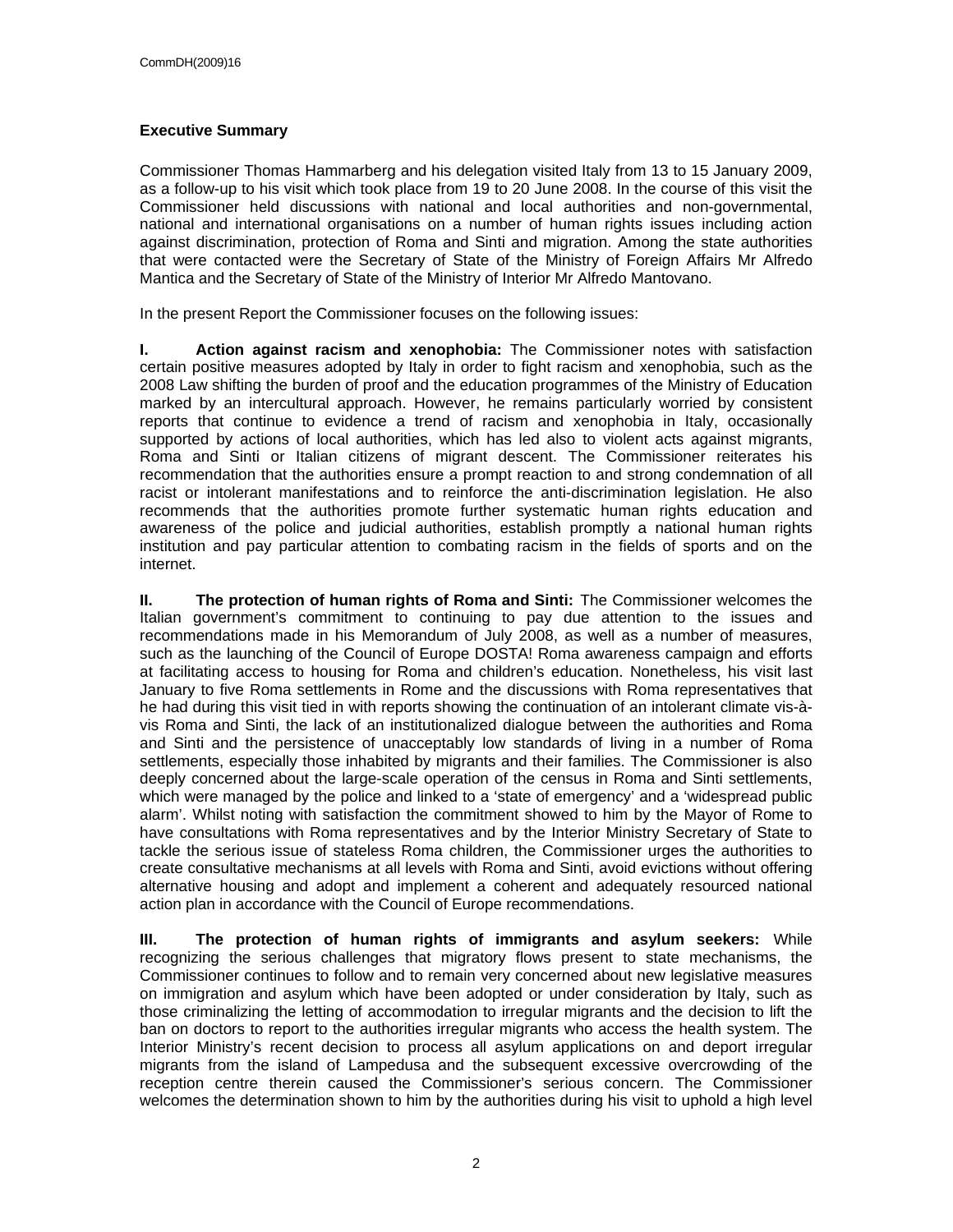of protection to foreign nationals in need thereof and urges them to abide by and disseminate Council of Europe standards concerning forced returns and human rights protection. He urges the authorities to review draft or adopted migration-related pieces of legislation that raise serious issues of compatibility with human rights standards, to pay particular attention to the needs of minor migrants and to ratify promptly the Council of Europe Convention on Action against Trafficking in Human Beings.

**IV. Foreign nationals' forced returns and compliance with the Rule 39 requests of the European Court of Human Rights:** The Commissioner remains worried by a number of deportations that have taken place, especially from Italy to Tunisia, and by credible reports showing that on certain occasions the deportees had been subjected to torture in the latter country. Of special concern to the Commissioner have been two such cases where deportations to Tunisia took place in 2008 even though the European Court of Human Rights had indicated interim measures under its Rule 39, requesting Italy to stay deportations while the deportees' applications were pending before it. Even though the Commissioner is aware of the difficulties faced by member states in their efforts to protect their societies from terrorist violence, he remains deeply concerned by state practices that contravene fundamental European human rights standards such as the one prohibiting *in absolute terms* torture or inhuman or degrading treatment or punishment. The Commissioner strongly opposes forced returns, even if they occur under cover of diplomatic assurances, to countries with long-standing, proven records of torture. He calls on the Italian authorities to urgently review their policy in this field and effectively conform to the binding interim measures ordered by the European Court of Human Rights.

The Italian authorities' comments on the draft Report are appended.

### **Introduction**

- 1. The present Report is based on a visit to Italy by the Commissioner for Human Rights (the Commissioner) from 13 to 15 January  $2009<sup>1</sup>$  that followed up to his visit which took place from 19 to 20 June 2008.
- 2. The Commissioner held constructive consultations with a number of state authorities, including the Secretary of State of the Ministry of Foreign Affairs Mr Alfredo Mantica, the Secretary of State of the Ministry of Interior Mr Alfredo Mantovano, the Mayor of Rome Mr Gianni Alemanno, the President Mr Pietro Marcenaro and members of the Senate Human Rights Commission and the President of the Data Protection Authority Prof. Francesco Pizzetti. Meetings were also held with representatives of non-governmental, national and international organisations active in the fields of migrant and Roma protection.
- 3. The Commissioner sincerely wishes to thank the Italian authorities in Strasbourg and in Rome for the assistance which they provided in facilitating the independent and effective conduct of his visit. The Commissioner appreciated the authorities' readiness and openness to dialogue with him in the course of all the meetings which were held in Rome.
- 4. On 28 July 2008 the Commissioner, after having received the Italian government's comments on a draft, published a Memorandum (hereinafter 'Memorandum'), along with the government's comments, on the basis of his visit which had been carried out in June.<sup>2</sup> The Commissioner has been following closely the legislative and administrative developments in Italy related to the issues mentioned in his Memorandum and has been in contact with the Italian authorities through the Permanent Representation of Italy to the

 $\overline{a}$ 1 During his visit the Commissioner was accompanied by his Advisors Mr Nikolaos Sitaropoulos and Mr Stefano Montanari.<br><sup>2</sup> CammDH(2009)49

CommDH(2008)18, 28 July 2008, available at: www.coe.int/commissioner.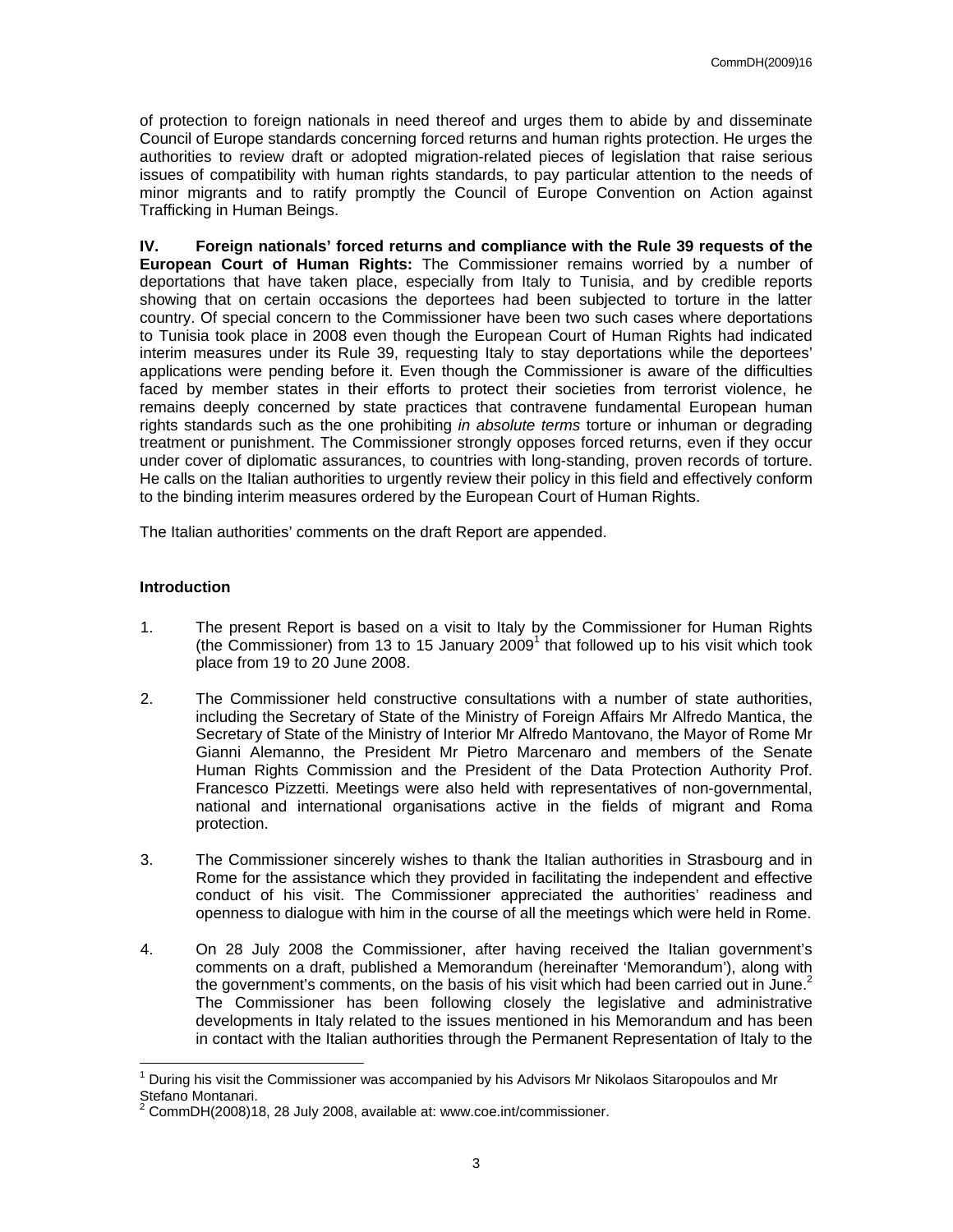Council of Europe that kindly provided him with information when requested. In particular, on 5 December 2008 the Italian authorities, in response to a request made on of 4 November 2008, submitted to the Commissioner supplementary information relating to the issues raised in the Memorandum.

- 5. By the visit that was carried out from 13 to 15 January 2009 the Commissioner wished to continue the substantive and constructive dialogue with the Italian authorities, in the context of his mission as an independent and impartial institution promoting respect for human rights, as embodied in the human rights instruments of the Council of Europe.
- 6. The Commissioner wishes to reiterate that he regards as very important and is thus particularly interested in the protection afforded by Council of Europe member states to non-dominant social groups, such as migrants (asylum seekers, refugees and immigrants). The treatment afforded by member states to foreign nationals who wish to enter or who reside in Europe constitutes a litmus test for states' effective observance and respect of the fundamental human rights principles.
- 7. The same is true as well with regard to Roma and Sinti, minority populations severely and chronically discriminated against in most of the Council of Europe member states.
- 8. The present Report follows up to the Memorandum and concentrates on the following four major themes: Action against racism and xenophobia (section I); The protection of human rights of Roma and Sinti (section II); The protection of human rights of immigrants and asylum seekers (section III); Foreign nationals' forced returns and compliance with the Rule 39 requests of the European Court of Human Rights (section IV).

### **I. Action against racism and xenophobia**

- 9. The Commissioner has noted with satisfaction the adoption of Law  $N^{\circ}$  101 of 6 June 2008 which provides now for an explicit shift of the burden of proof from the complainant to the respondent (in civil and administrative law), in cases of 'prima facie discrimination', as foreseen by the EC anti-discrimination Directives 2000/43 and 2000/78. The shift of the burden of proof now occurs if the complainant establishes factual elements that can precisely and consistently show the presumption of the existence of discriminatory acts, agreements or behaviours. Also, a new provision was introduced providing specific legal protection against complainants' 'victimisation', as foreseen by the above Directives. Finally, harassment on grounds of racial or ethnic origin may now be grounded in an environment which is created by an unwanted conduct and is 'humiliating or [instead of 'and'] offensive'.<sup>3</sup>
- 10. Nonetheless, the Commissioner remains concerned at the keeping in force of Law 85/2006 which mitigated the sentences regarding the offence of propaganda advocating racial or ethnic superiority or hatred and instigation to commit or the commission of discriminatory or violent acts on racial, ethnic, national or religious grounds.<sup>4</sup> By letter of 5 December 2008 the Italian authorities informed the Commissioner that a new pertinent draft law has been tabled before the Parliament. The Commissioner would appreciate the provision of more information thereon.
- 11. In this context, the Commissioner has been informed of the case involving the Mayor of Verona and five others who in September 2001 invited the citizens of Verona to sign a

 3 See *European Anti-Discrimination Law Review*, N° 6/7, October 2008, p. 103, available at:

http://ec.europa.eu/employment\_social/fundamental\_rights/pdf/legnet/08lawrev6\_7\_en.pdf.

 $4$  The initial maximum term of three years' imprisonment was reduced to either a fine of 6 000 Euros or 18 months' imprisonment.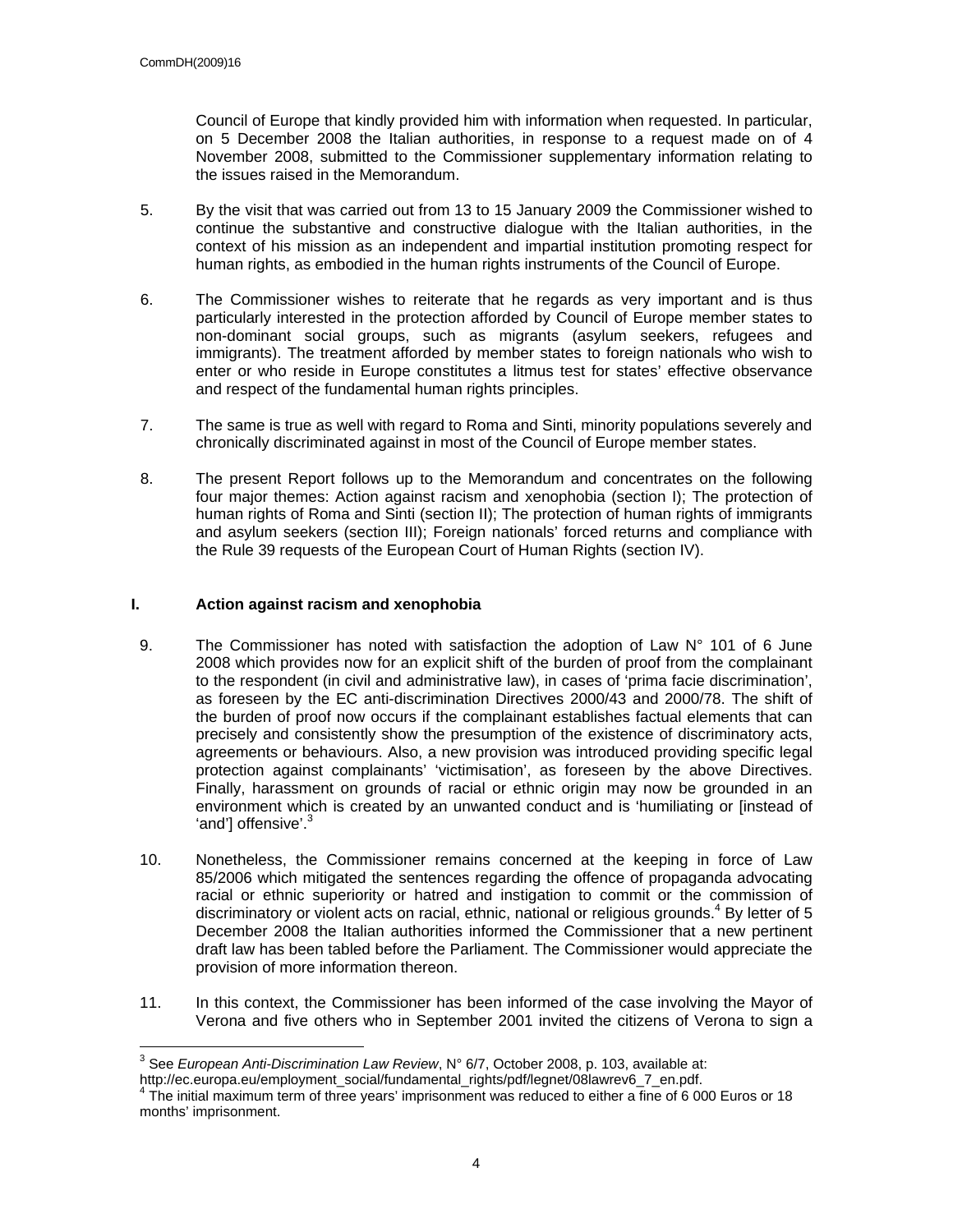petition to the municipal authorities for the 'immediate clearing of all the illegal, temporary nomad encampments' and circulated posters worded as follows: 'No to the nomad encampments. You too sign up to send the gypsies away'. The Mayor of Verona had also been witnessed stating in a meeting that the city should be 'inhospitable to gypsies because wherever they arrived thefts took place'.

- 12. On 20 October 2008 it was reported that the Venice Court of Appeal confirmed its earlier sentence of two months' imprisonment (with suspension), on the ground that the defendants had propagandised theories of racial superiority or ethnic hatred. Pecuniary damages were also awarded to the Roma families who were living in the Boscomantico camp before it being dismantled following the defendants' action.<sup>5</sup>
- 13. The Commissioner has noted that the case was remitted to the Court of Appeal by the Court of Cassation (judgment of 13 December 2007), which had found an 'incomplete and not logically convincing reasoning' in the first judgment rendered by the Court of Appeal. The Court of Cassation had found, inter alia, that the 'deep aversion' towards Roma that had been shown in particular by the defendant's above-mentioned statement was not 'motivated by the discriminated persons' status as gypsies, but by the fact that all gypsies were thieves. It was therefore founded not on a concept of racial superiority or hatred, but on a racial prejudice'.
- 14. The Commissioner welcomes the information provided by the Italian authorities, according to which the fight against racism and racial discrimination at school level is carried out by the Ministry of Education in primary and secondary schools through educational programmes marked by an intercultural approach.
- 15. Nonetheless, the Commissioner remains particularly worried by consistent reports that continue to evidence a trend of racism and xenophobia in Italy, occasionally extremely violent, targeting primarily migrants, Roma and Sinti or Italian citizens of migrant descent, even in the context of sports.<sup>6</sup>
- 16. The Commissioner has noted with particular concern the case of a 22-year-old Ghanaian national who in September 2008 was arrested by the municipal police in Parma having been mistakenly considered to be a drug-dealer. On exit from the detention centre it was reported that he had a haematoma, a hand wounded and carried an envelope given to him by the municipal police, on which it had been marked 'Emmanuel Negro'.<sup>7</sup> During his visit in January the Commissioner was informed that criminal proceedings were ongoing against the municipal police officers involved in this incident who were in the meantime under house arrest.
- 17. Of equally grave concern has been a communication to the Commissioner from an Italian citizen in January, by which the latter protested at the operation in Italy of eighteen 'facebooks' containing messages of racial hatred, especially against Roma, and instigation to racist violence, even though these 'facebooks' had been reportedly denounced to their site managers. The above citizen stressed the need for 'a better control of such situations' that she characterized as an 'injustice and a shame'.
- 18. The EU *Special Eurobarometer* in July 2008 reported that Italy scored some of the lowest results among the EU member states, as regards 'the level of comfort with person from

<sup>————————————————————&</sup>lt;br><sup>5</sup> The case is reportedly now pending anew before the Court of Cassation upon application by the defendants.

 $^6$  See, e.g., a series of violent manifestations against members of such groups in September and October 2008 reported in *Le Monde*, 25/10/2008, p. 22, and in Ansa, News in English, press release of 03/10/2008, 17:01, available at: www.ansa.it.<br><sup>7</sup> Press release available at usuar

Press release available at www.lepost.fr, 30/09/2008.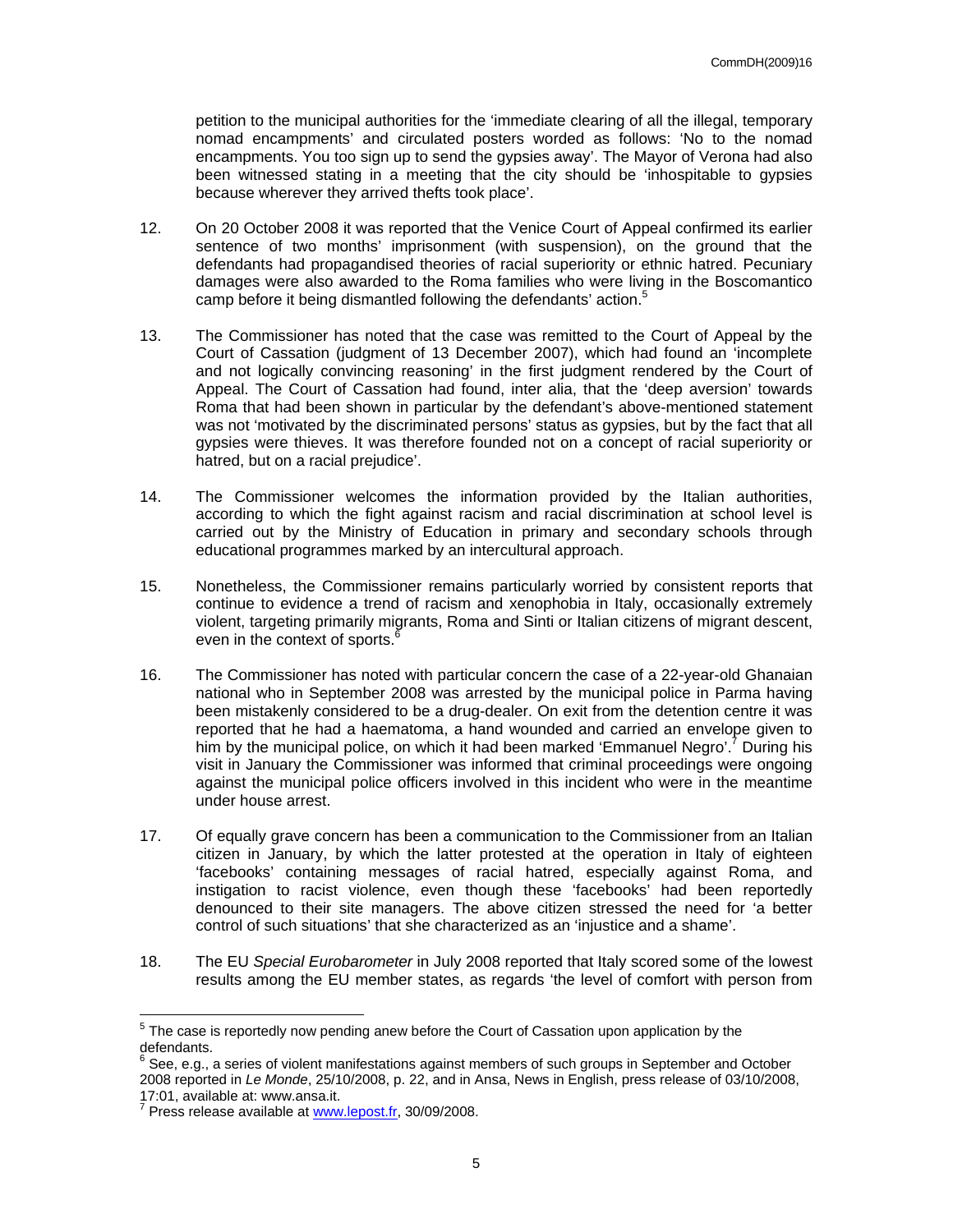different ethnic origin as a neighbour' and especially as regards the 'comfort with Roma neighbour'.<sup>8</sup> Another special country-based survey of the same EU institution reported a higher than the EU average (76% and 62% respectively) percentage of interviewees in Italy who thought that discrimination on the basis of ethnic origin was 'very or fairly widespread'.<sup>9</sup>

- 19. What, in the Commissioner's opinion, causes particular concern is the fact that this intolerant environment to non-dominant, vulnerable ethnic or social groups continues to be fostered occasionally by statements of certain political figures. The Commissioner has noted as especially worrying a statement that was made on 17 September 2008 by the Mayor of Treviso, which became publicly available through an Italian 'blog' and can be characterized as 'hate speech' notably against migrants, Roma and Sinti and Muslims.
- 20. The Italian authorities by their letter of 5 December 2008 informed the Commissioner that the translation of the Council of Europe *Factsheets on Roma History*10 is under way by the 'Cabinet of the Interior Minister', in response to the Commissioner's proposal which was made in June last year. The Commissioner expresses his satisfaction at the Interior Minister's readiness to translate and disseminate this particularly useful material that may well be used for the civic education and human rights sensitization of pupils, students and the general public.
- 21. Finally, the Commissioner notes that no real progress has so far been reported with regard to the creation of an independent national institution for the promotion and protection of human rights, in accordance with the Paris Principles. Such an institution would be likely to contribute to the authorities' efforts at reinforcing anti-discrimination policy. The Italian authorities have informed the Commissioner that a pertinent draft Law has been introduced anew to the Senate, following the non-conclusion of the legislative process of an earlier draft Law which had been adopted by the Parliament in April 2007.

### *Conclusions and Recommendations*

- 22. The Commissioner reiterates his recommendation that the Italian authorities ensure a prompt reaction to and condemn strongly and publicly all statements, irrespective of their origin, that generalize and as a consequence stigmatise certain ethnic or social groups, such as migrants and Roma or Sinti. They should also see to it that their own legislative or administrative initiatives cannot be construed as facilitating or encouraging the objectionable stigmatization of the above groups.
- 23. The Commissioner recommends that the authorities urgently review Law 85/2006 and restore the more severe sentences earlier provided for racist activities. More information on the aforementioned new draft legislation that has been tabled at the Parliament would be appreciated.
- 24. The Commissioner reiterates his recommendation that the authorities reinforce promptly the independence and effectiveness of the national body specialized in the anti-racial discrimination field (UNAR), enabling it also to initiate and participate in judicial antidiscrimination proceedings.

enties<br><sup>8</sup> See European Commission, Special Eurobarometer 296, July 2008 pp 7-8, available at: http://ec.europa.eu/public\_opinion/archives/eb\_special\_en.htm.

 $9$  See European Commission, Special Eurobarometer 296, Country Fiche – Italy, July 2008, available at:

http://ec.europa.eu/public\_opinion/archives/eb\_special\_en.htm.<br><sup>10</sup> See Council of Europe Directorate General of Education, Culture and Heritage, Youth and Sport (DG IV), www.coe.int/T/E/Cultural\_Co-operation/education/Roma\_children.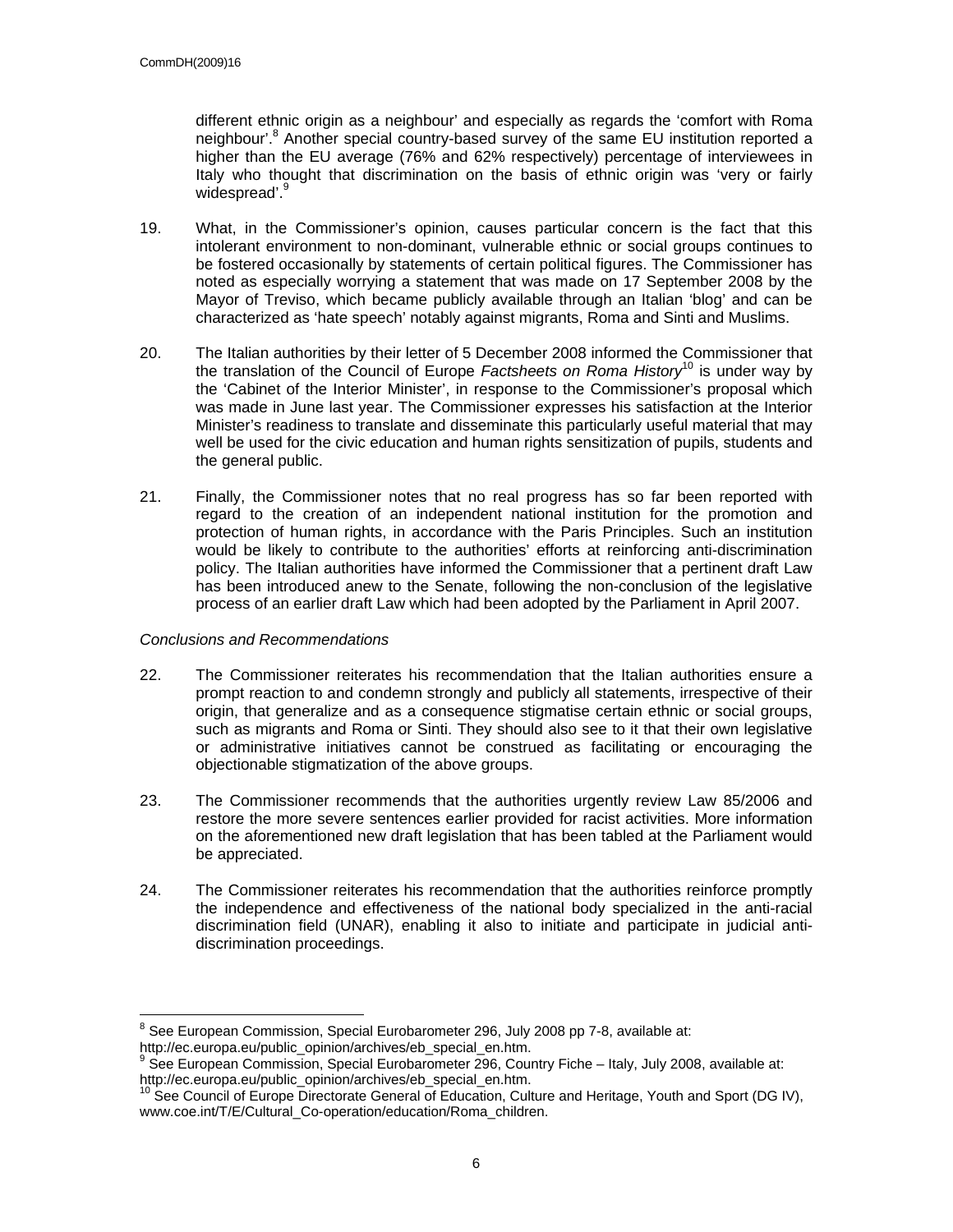- 25. The Commissioner calls on the authorities to pay particular attention to the need of preventing racial discrimination in the administration and functioning of the criminal justice system, especially when it deals with non-dominant, particularly vulnerable social or ethnic groups, such as migrants and Roma or Sinti.
- 26. Recalling the guidelines contained in the relevant 2005 Recommendation of the UN Committee on the Elimination of Racial Discrimination (CERD), the Commissioner notes that it would be particularly useful to promote, in a systematic manner, dialogue and cooperation between the police and judicial authorities and representatives of such vulnerable social or ethnic groups in order to eradicate prejudice and create a relationship of trust. The promotion of proper representation of persons belonging to ethnic groups in the police and in the system of justice should also be one of the authorities' priorities, along with the facilitation of access to justice of victims of racism, in particular through the reinforcement of the state legal aid system, possibly in cooperation with competent non-governmental organisations.<sup>1</sup>
- 27. The Commissioner welcomes the new legislative efforts that are made with a view to establishing an independent national human rights institution. Drawing the authorities' particular attention to the Council of Europe Committee of Ministers' Recommendation R(97)14 *on the establishment of independent national institutions for the promotion and protection of human rights,* the Commissioner urges them to proceed promptly to the establishment of an effective national human rights institution, such as a national human rights commission.
- 28. The Commissioner recommends also the establishment of a concrete and comprehensive national human right action plan<sup>12</sup> that would include sustained action aimed at eliminating racial discrimination. The establishment of an independent national human rights institution would well benefit such an effort. Anti-racism action plans should include, in particular, guidelines for prevention, recording, investigation and prosecution of racist or xenophobic incidents and assessment of the level of satisfaction among all communities concerning their relations with the police and the justice system.<sup>13</sup>
- 29. Particular attention should also be paid by the authorities to the urgent need to eliminate racism and intolerance through internet, in line with the General Policy Recommendation n° 6, *Combating the dissemination of racist, xenophobic and antisemitic material via the internet,* which was adopted by the European Commission against Racism and Intolerance (ECRI) on 15 December 2000.<sup>14</sup>
- 30. Finally, the Commissioner commends the authorities' efforts at promoting human rights, especially anti-racism, education in schools and their willingness to translate and disseminate the Council of Europe *Factsheets on Roma History*. The Commissioner would like to stress that particular attention should also be paid to the area of racist and intolerant manifestations in the fields of sports that attract large parts of the public, especially the youth. The Commissioner recalls and draws the Italian authorities'

 $\overline{a}$ 

<sup>11</sup> See UN CERD, General Recommendation XXXI *on the prevention of racial discrimination in the administration and functioning of the criminal justice system,* 2005, available at: www.ohchr.org.<br><sup>12</sup> See Commissioner's Viewpoint, 'Concrete and comprehensive action plans are needed to ensure

implementation of human rights', 03/11/2008, available at:

www.coe.int/t/commissioner/Viewpoints/081103\_en.asp.<br><sup>13</sup> See UN CERD, General Recommendation XXXI *on the prevention of racial discrimination in the administration and functioning of the criminal justice system,* 2005, paragraph 5(i), available at: www.ohchr.org.

Available at: www.coe.int/T/E/human\_rights/Ecri.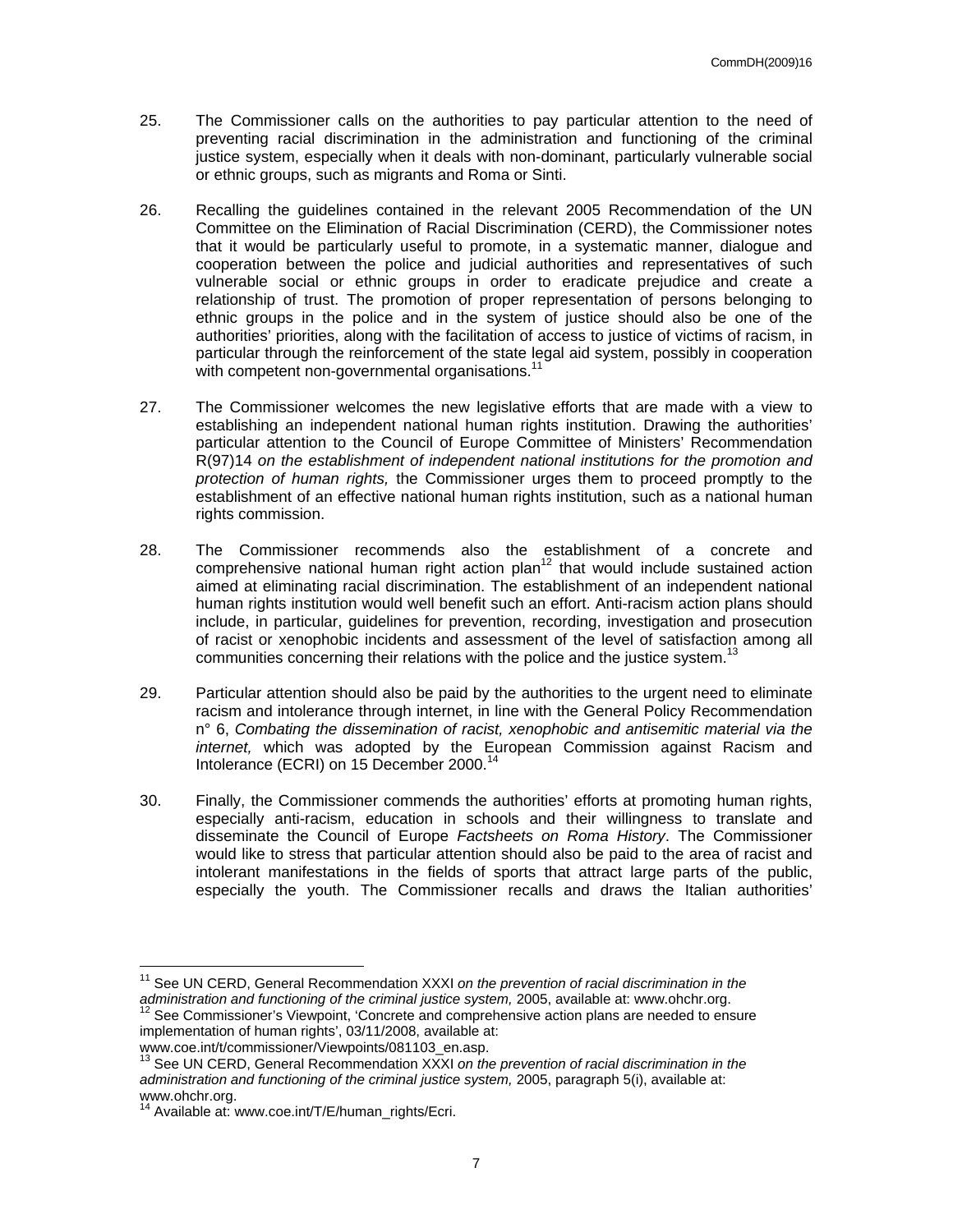attention to the relevant recommendations of  $ECRI<sub>15</sub>$  with a view to enhancing antiracism awareness of the public and especially in sports federations and clubs.

### **II. The protection of human rights of Roma and Sinti**

- 31. The Commissioner welcomes the Italian government's commitment, as expressed also to the Council of Europe Committee of Ministers, to continuing its good co-operation with him and to continuing to pay due attention to the issues raised and recommendations made in his Memorandum, especially with regard to the Roma and Sinti.<sup>16</sup>
- 32. The Commissioner welcomes and commends the positive action and measures that have been taken or envisaged by the Italian authorities to protect and promote human rights of Roma and Sinti, such as the launching of the Council of Europe DOSTA!, Roma awareness campaign,<sup>17</sup> the financing of schools with high numbers of immigrants including Roma, the efforts at facilitating the access to housing for Roma and the UNAR projects that provide support to the Regions for promoting social cohesion.<sup>18</sup>
- 33. The Commissioner notes however with regret credible reports showing the continuation of an intolerant climate and of certain actions of public authorities that do not reflect or promote the government's efforts aimed at reinforcing the protection and enjoyment of human rights by Roma and Sinti. Of particular concern have been the case of a Romanian Roma child who was reportedly beaten up while begging in Pesaro on 20 August 2008 and the reportedly third eviction by the police of 45 Roma families from the 'Via Salamanka' camp in Rome on 6 October 2008.<sup>19</sup> During the meetings which were held in Rome on 14 and 15 January, Roma and human rights NGO representatives repeatedly expressed to the Commissioner their fear towards a 'movement of antigypsism' in the country.
- 34. As regards the violent attacks of May 2008 against Roma in the Ponticelli district of Naples, $^{20}$  the Italian authorities informed the Commissioner in July 2008 that the police submitted a report to the competent judicial authorities and investigations along with criminal proceedings against unknown persons were under way, while the Milan state prosecutor was carrying out criminal proceedings for the fire set in some Roma settlements, between October and November 2007. The Commissioner is looking forward to receiving more information thereon.
- 35. On 14 January the Commissioner had the opportunity to visit again (after his visit last June) the semi-regular Roma camp of Casilino 900 in Rome which is composed of approximately 650 Roma (almost half of them children) from former Yugoslavia. He also visited four irregular Roma settlements around Rome in Cave di Pietralata (hosting approximately 60 persons), in Quintiliani (hosting approximately 66 persons including families and children), in Monte Tiburtini (hosting approximately 15 families with children)

 $\overline{a}$ 

<sup>&</sup>lt;sup>15</sup> See ECRI Declaration on the occasion of EURO 2008 – 'Unite against racism', 13/05/2008, available at: www.coe.int/T/E/human\_rights/Ecri.

<sup>&</sup>lt;sup>16</sup> See Committee of Ministers' reply to written question N° 549, 19/11/2008, CM/Del/Dec(2008)1041 Vol. I, 21/11/2008, available at: www.coe.int/t/cm.<br> $\frac{17}{10}$  See www.dosta.org.

<sup>&</sup>lt;sup>18</sup> See Italy's Comments appended to the Commissioner's Memorandum of 28/07/2008, available at: www.coe.int/commissioner.

<sup>&</sup>lt;sup>19</sup> Information document submitted to European Parliament's LIBE delegation to Italy on 18-19/09/2008, Annexes I and II to Draft Report, November 2008, pp. 19-20.

<sup>20</sup> See EU Fundamental Rights Agency, *Incident Report – Violent Attacks against Roma in the Ponticelli district of Naples, Italy,* 05/08/2008, available at: http://fra.europa.eu.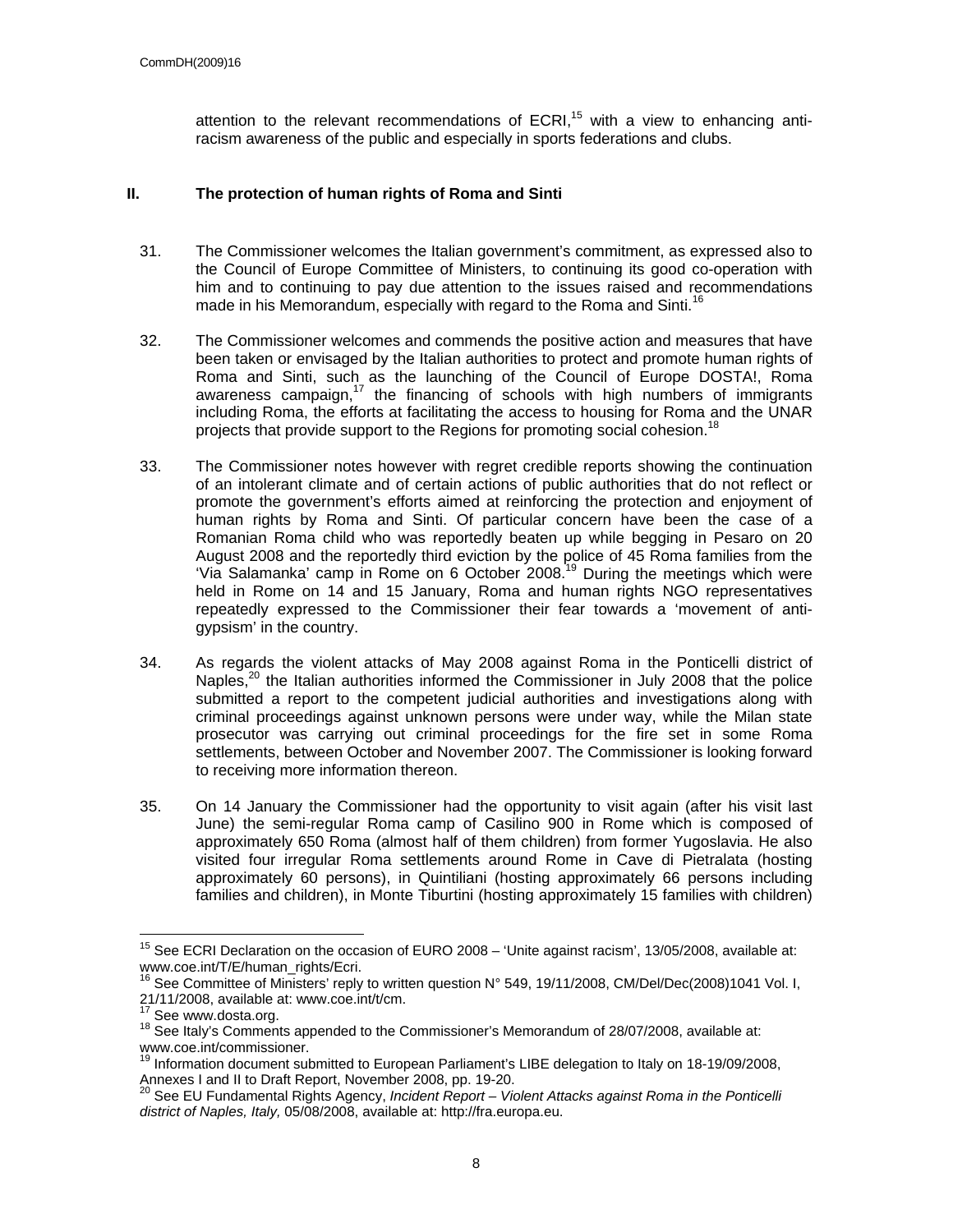and in Palmiro Togliatti (hosting approximately 100 persons including families and children). The inhabitants of these four settlements were Romanian Roma.

- 36. The Commissioner's visit to these settlements had been preceded by days of rain that had made the sites of Casilino 900, Quintiliani and Palmiro Togliatti very muddy and difficult to access on foot. The Roma people in Cave di Pietralata and in Monte Tiburtini were housed in abandoned warehouses and a garage. In none of the five settlements there was regular access to electricity or water, nor sewage. While the camp of Casilino 900 exists in Rome for approximately 40 years and consists of caravans, shacks and chemical toilets, the other aforementioned settlements are much more recent, reportedly ranging from nine months to one year. The last camp visited was in place for approximately nine months, following an eviction from another settlement, consisted of shackles and tents while inhabitants reported the existence of rats. The conditions of living there were obviously very harsh, especially for the children living there who nonetheless tried to and attended Italian schools daily.
- 37. The Commissioner noted with regret that the standards of the living conditions in all settlements that he visited this time were unacceptably low and raise very serious concerns about the health of their inhabitants, especially children.
- 38. The Commissioner appreciated the discussions that he had the opportunity to hold with Roma people living in the above settlements and members of their families. Many of them expressed their deep disappointment for the lack of dialogue between the Roma communities and the municipal or national authorities. Roma representatives in the Casilino 900 camp informed the Commissioner of and expressed anxiety about local residents' intolerant stance towards their community and the reported local authorities' plan to close down their camp and move the Roma populations soon to three big new settlements in the periphery of Rome. Certain of them expressed their wish to remain in their camp, on condition that measures are taken for ameliorating the living conditions there, referring at the same time to certain good housing practices followed in other Italian cities like Turin and Padua. A forced removal of families to other areas of Rome would also affect seriously Roma children's life and their attendance in schools, a serious issue to be taken into consideration by the authorities.
- 39. The Commissioner raised these issues during his meeting with the Mayor of Rome and noted with satisfaction the assurances given by the latter of looking seriously into these issues, despite the delays that have occurred so far. The Mayor of Rome stressed his plans to have ready by the end of the year regular settlements for all Roma living in his constituency. The construction of these settlements is hoped to provide Roma also with employment opportunities. The Mayor informed the Commissioner that he had planned to meet Roma representatives the week following the latter's visit, making thus a positive step towards the establishment of a direct contact and dialogue with the Roma communities in Rome. He also noted that in all new Roma settlements there would be representatives of the Roma inhabitants so that direct communication and consultations will be possible. The Commissioner appreciated the Mayor's and his Counsels' openness to dialogue with the Roma communities and their expressed determination to invest time and resources for the prompt amelioration of the living conditions, including health protection and schooling, of the Roma populations in the Italian capital.
- 40. Roma in the Casilino 900 camp expressed anew to the Commissioner their special concern about the cases of de facto or de iure stateless Roma from former Yugoslavia, especially minors who, even though they may attend Italian schools until the age of sixteen and have in general access to health care, encounter various, serious administrative difficulties. On 15 January the Commissioner discussed this serious issue with Secretary of State Mantovano who showed understanding and informed the Commissioner that a pertinent Bill that aimed to cover minors between the ages of 13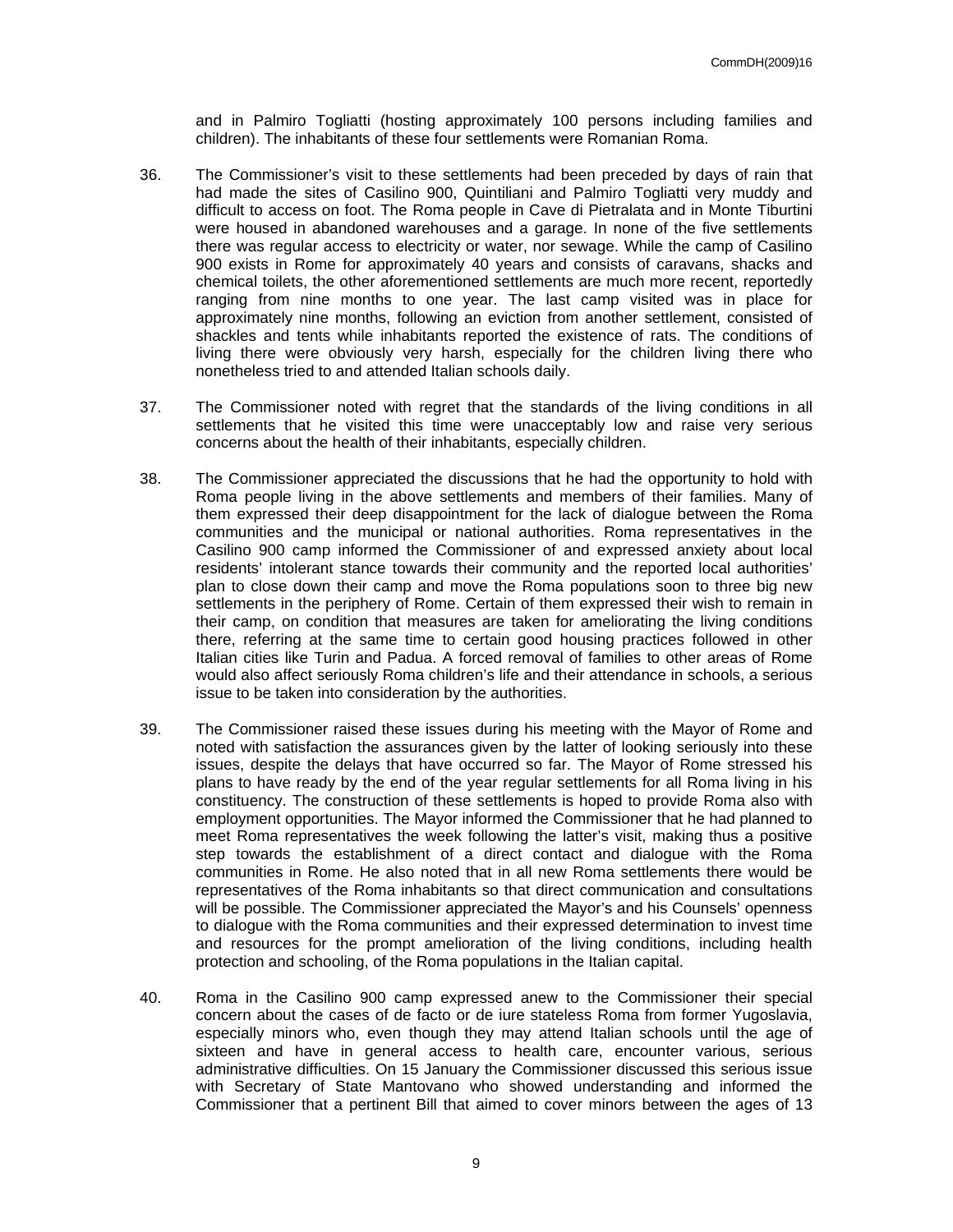and 18 had been tabled before the Senate for approval and subsequently transmitted to the Parliament for examination in the context of a draft law on citizenship. The Commissioner awaits more information thereon.

- 41. As regards the census of Roma that took place in 2008, the Commissioner has taken note of the very serious concerns expressed by the European Parliament in its resolution of 10 July 2008 'on the census of Roma on the basis of ethnicity in Italy<sup>21</sup>, that followed the declaration by the Prime Minister on 21 May 2008 of a state of emergency in relation to 'nomad settlements in the regions of Campania [Naples], Lazio [Rome] and Lombardy [Milan]' and the promulgation of the Prime Minister Orders on 30 May 2008, that referred to a 'widespread public alarm' caused by the 'numerous illegal non-Community nomad' settlements of an 'extremely precarious nature'.
- 42. The Commissioner noted with particular concern that even though the census of Roma populations in regular and irregular settlements in the regions of Campania (Naples), Lazio (Rome) and Lombardy (Milan) started in June, soon after the promulgation of the relevant three Prime Minister Orders of 30 May 2008, the Italian Data Protection Authority (DPA) by a press release of 14 July 2008<sup>22</sup> made known that it had not, by that time, received information on the above census and that, as a consequence, it could not pronounce itself thereon. The DPA however, by decision of 17 July 2008, approved the draft Guidelines of the Interior Ministry concerning the implementation of the census in the above-mentioned regions, which were issued on the same date.
- 43. In these Guidelines it was noted that data collected before the publication of the Guidelines 'may no longer be used and/or kept if processed in violation of [the Guidelines]'. According to the Guidelines 'no database will be created' while 'the information gathered will eventually be archived and stored in the same way as data for all citizens, under the responsibility of the organizations authorized to keep this information (e.g. public records offices, police, social security, health authority, etc)'. It is also noted therein that the 'Commissioner will entrust the Italian Red Cross with the responsibility for processing the data gathered during their collaboration, which should ensure that sensitive data remains confidential and is used exclusively for the intended purpose in accordance with the legislation in force'.
- 44. On 21 July 2008, in their response to the Commissioner's Memorandum, the Italian authorities submitted that for this census 'various forms of recognition can be used: descriptive, photographical, anthropometric and fingerprint identification'. The last method could be used only if it would not be possible 'to obtain a valid identification through available documents and certain circumstances'. As regards in particular minors they would be fingerprinted only from the age of 14 onwards 'when other means are not implementable'. However, the authorities added that fingerprinting of minors between the age of 6 and 14 could also be carried out 'in order to grant stay permission…upon request by the individual exercising the legal authority over the child concerned…[or] upon agreement with the juvenile tribunal and through the judicial police'. It was also noted that fingerprinting of minors under the age of six would take place exceptionally in cases of abandoned children or of a suspicion that they could be victims of crime. According to the Guidelines such data once collected 'must not be kept in a separate register but will be kept in the archives already provided for by law, for example in the register of foreign nationals kept at police headquarters, or at the Prefecture, for persons applying for a residence permit, or the citizenship archive, for persons applying for citizenship'.

 $\overline{a}$ <sup>21</sup>Available at: http://www.europarl.europa.eu/sides/getDoc.do?pubRef=-//EP//TEXT+TA+P6-TA-2008-0361+0+DOC+XML+V0//EN&language=EN.

Press release available at: www.garanteprivacy.it.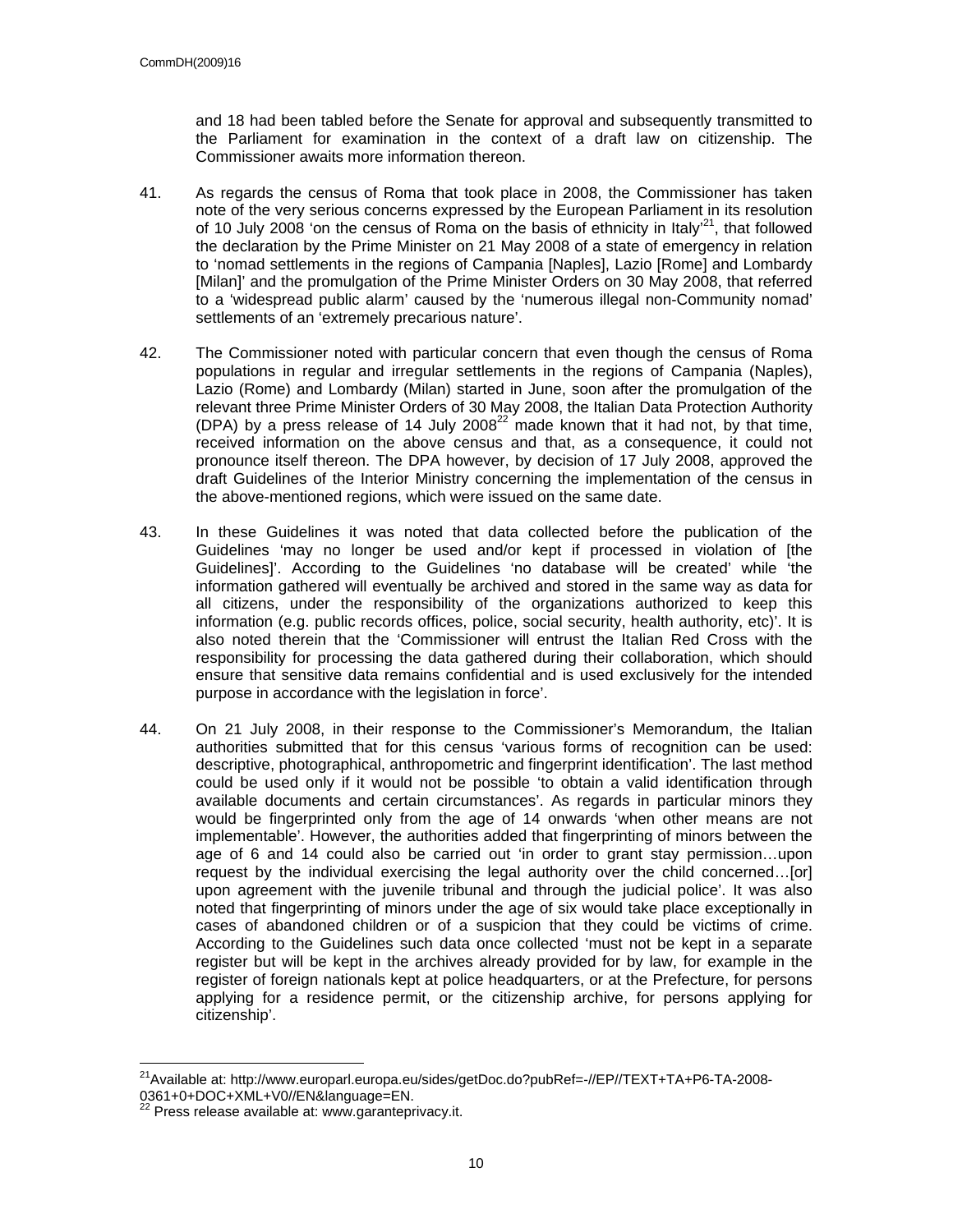- 45. The Commissioner has been informed that on 21 July 2008 an action was lodged with the Mantova (Lombardy region) civil court by a number of Italian Sinti and two nongovernmental organizations against the aforementioned declaration and Orders of the Prime Minister relating to the 'state of emergency' and the census of the Roma and Sinti populations in their settlements, arguing that these acts targeted Roma and Sinti in the above region, thus being discriminatory on ethnic grounds. On 9 January 2009 the action was rejected by the above civil court indicating that it was not competent to adjudicate on the issue, indicating the administrative court of Rome as competent in this respect.
- 46. By letter of 5 December 2008 the Italian authorities informed the Commissioner that the census of Roma populations in settlements by the 'Governmental Commissioners' was concluded on 15 October 2008 and that it 'represents a preliminary, fundamental stage, to ensure the adoption by the Italian authorities of social, welfare and integration measures, aimed at improving the living conditions of Roma people'. This was confirmed by the Secretary of State Mantovano during his meeting with the Commissioner on 15 January. The Secretary of State also stressed that the urgent legislative and administrative measures taken with regard to the Roma settlements were considered necessary for the preservation of public order therein.
- 47. According to the above-mentioned letter, a total of 167 settlements have been counted of which 124 unauthorised and 43 authorised. Also, a total of 12 300 individuals have been registered, 5 400 of whom are children. During the Commissioner's visit, the President of the Italian Data Protection Authority noted that the majority of the Roma registered were Italian nationals. The authorities have also clarified that the census was carried out by state police forces in close cooperation with the Italian Red Cross and the municipal police forces, while the relevant 'data collection and filing procedure' will comply with the national law on personal data protection (N° 196/2003) and the DPA's directives.

#### *Conclusions and Recommendations*

- 48. The Commissioner wishes to underline that the vast majority of Roma and Sinti in most of the Council of Europe member states, including Italy, remain in urgent need of effective protection of their human rights, especially their social rights, such as the right to adequate housing and to education, by national, regional and local authorities.
- 49. The Commissioner urges anew the Italian authorities to adopt and implement promptly a coherent, comprehensive and adequately resourced national and regional strategy with short- and long-term action plans, targets and indicators for implementing policies that address legal and/or social discrimination against Roma and Sinti, in accordance with the Council of Europe Committee of Ministers Recommendation CM/Rec(2008)5 *on Policies*  for Roma and/or Travellers in Europe (20/02/2008).<sup>23</sup> The authorities are urged in particular to effectively monitor and publish regular evaluation reports on the implementation and impact of the above action plans, in line with the above Recommendation.
- 50. The Commissioner recommends that priority be also given by the authorities to the establishment of a legal aid system, possibly in cooperation with competent nongovernmental organizations, able to provide effective legal aid to Roma and Sinti in need of it, especially those who are de facto or de iure stateless.
- 51. At the same time, the authorities are urged to create a consultative mechanism, at national, regional and local levels, which would ensure an institutionalised, open, sincere and continuous dialogue with representatives of the Roma and Sinti in Italy on all major issues concerning their daily lives, especially those affecting housing and children's

 $\overline{a}$  $23$  Available at: www.coe.int/t/cm.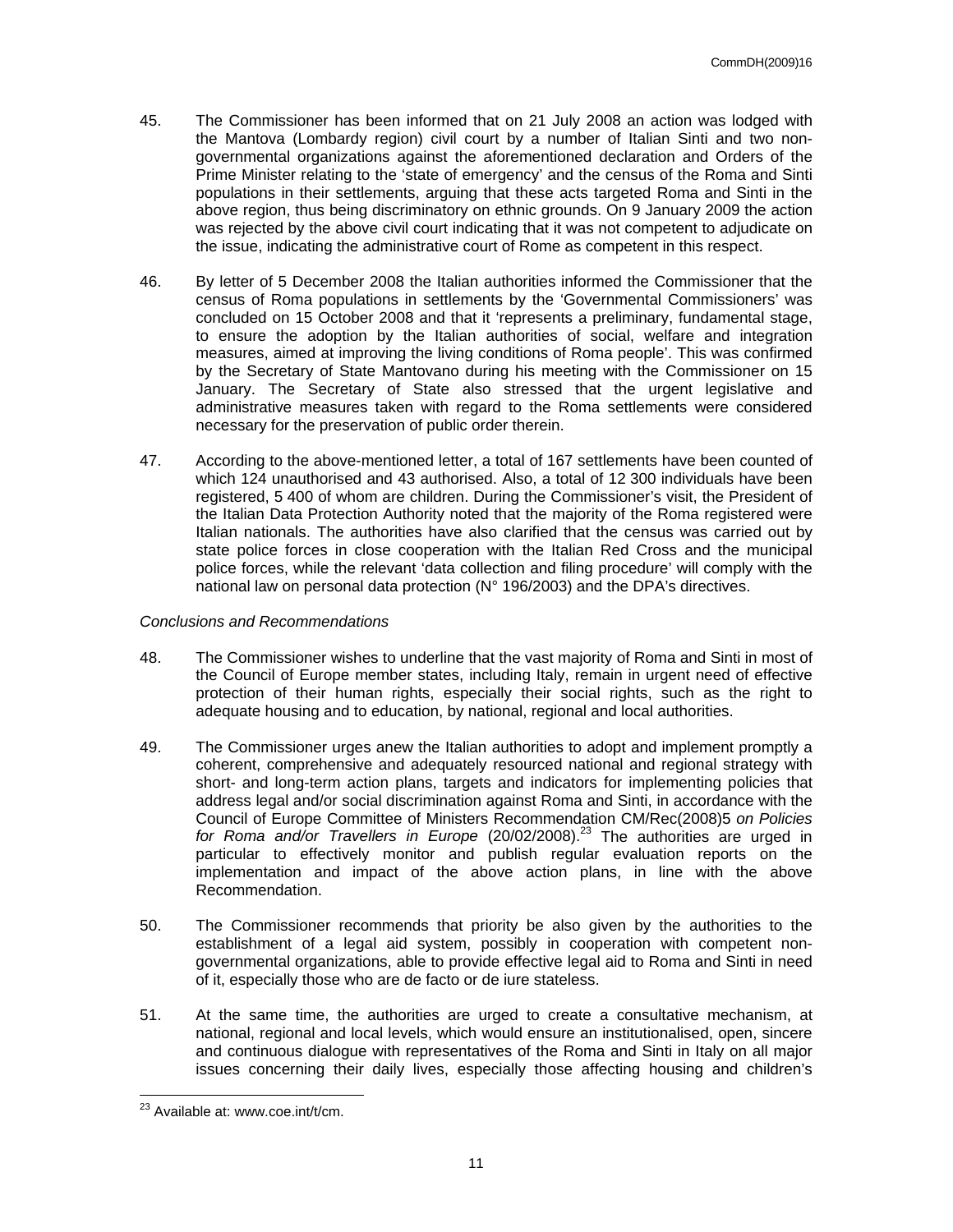$\overline{a}$ 

education. Consultative bodies should have a clear legal status and be inclusive and representative in order to promote the effective participation of Roma and Sinti in cultural, social and economic life and in public affairs, in accordance with the Council of Europe standards. $^{24}$ 

- 52. As regards the issue of evictions of Roma and Sinti the Commissioner stresses that these should never take place if the authorities are not in a position to make available alternative, adequate accommodation for which the persons affected should be consulted with. If such evictions are deemed justified they should be carried out in a manner that fully respects the safety and dignity of the persons concerned. Effective legal remedies should also be available to those affected by eviction orders. The authorities' attention is drawn to the pertinent case law of the European Committee of Social Rights<sup>25</sup> and to the specific guidelines on forced evictions provided by the United Nations Committee on Economic, Social and Cultural Rights in 1997 $^{26}$  and by the United Nations Special Rapporteur on Adequate Housing in 2007.<sup>27</sup>
- 53. Special attention should be given to the effective protection of the human rights of Roma and Sinti children, as enshrined notably in the UN Convention of the Rights of the Child. In cases of evictions or agreed removals, authorities are urged to pay special attention to the issue of Roma and Sinti children's schooling that is unavoidably disrupted in such circumstances.
- 54. With regard to the completed census of Roma and Sinti populations in their settlements, the Commissioner appreciates the authorities' declared intention to adopt, through this census, 'social, welfare and integration measures aimed at improving the living conditions of Roma people'. However, he remains deeply concerned about the appropriateness of initiating such a large scale operation that was basically managed by the police and linked to a 'state of emergency relating to nomad settlements' and a relevant 'widespread public alarm'.
- 55. It is to be noted that the personal data collected and processed in this case are by definition 'sensitive' since they concern exclusively persons of a specific ethnic or racial origin. Processing of such data is in principle prohibited under European law and allowed under very strict conditions (see below).
- 56. The Commissioner notes that the collection and processing of such sensitive data, in combination with the extremely polarized political context that had been created by the 'state of emergency' and certain authorities' public statements had a serious negative effect upon the Roma and Sinti populations that were targeted and on their image to the public at large.
- 57. The Commissioner recalls that the collection and storage (processing) of sensitive personal data of Roma should have responded to the fundamental principle of necessity which has been established in European personal data protection law.<sup>28</sup> In other words,

<sup>&</sup>lt;sup>24</sup> See Advisory Committee of the Framework Convention for the Protection of National Minorities, *Commentary on the Effective Participation of Persons belonging to National Minorities in Cultural, Social and Economic Life and in Public Affairs*, 05/05/2008, available at:

www.coe.int/t/dghl/monitorings/minorities/3\_FCNMdocs/PDF\_CommentaryParticipation\_en.pdf. <sup>25</sup> See Case Law Digest of the European Committee of Social Rights, available at:

www.coe.int/t/dghl/monitoring/socialcharter/Digest/DigestIndex\_en.asp.<br><sup>26</sup> UN CESCR, *The right to adequate housing: forced evictions,* General Comment 7, 20/05/1997, available at: www2.ohchr.org/english/bodies/cescr/index.htm.

<sup>27</sup> UN Special Rapporteur on Adequate Housing, *Basic Principles and Guidelines on Development-Based Evictions and Displacement,* 05/02/2007, www2.ohchr.org/english/issues/housing/index.htm.<br><sup>28</sup> See inter alia paragraph 2 of Explanatory Report to the 1981 Council of Europe Convention for the

Protection of Individuals with regard to Automatic Processing of Personal Data, Article 7 of Directive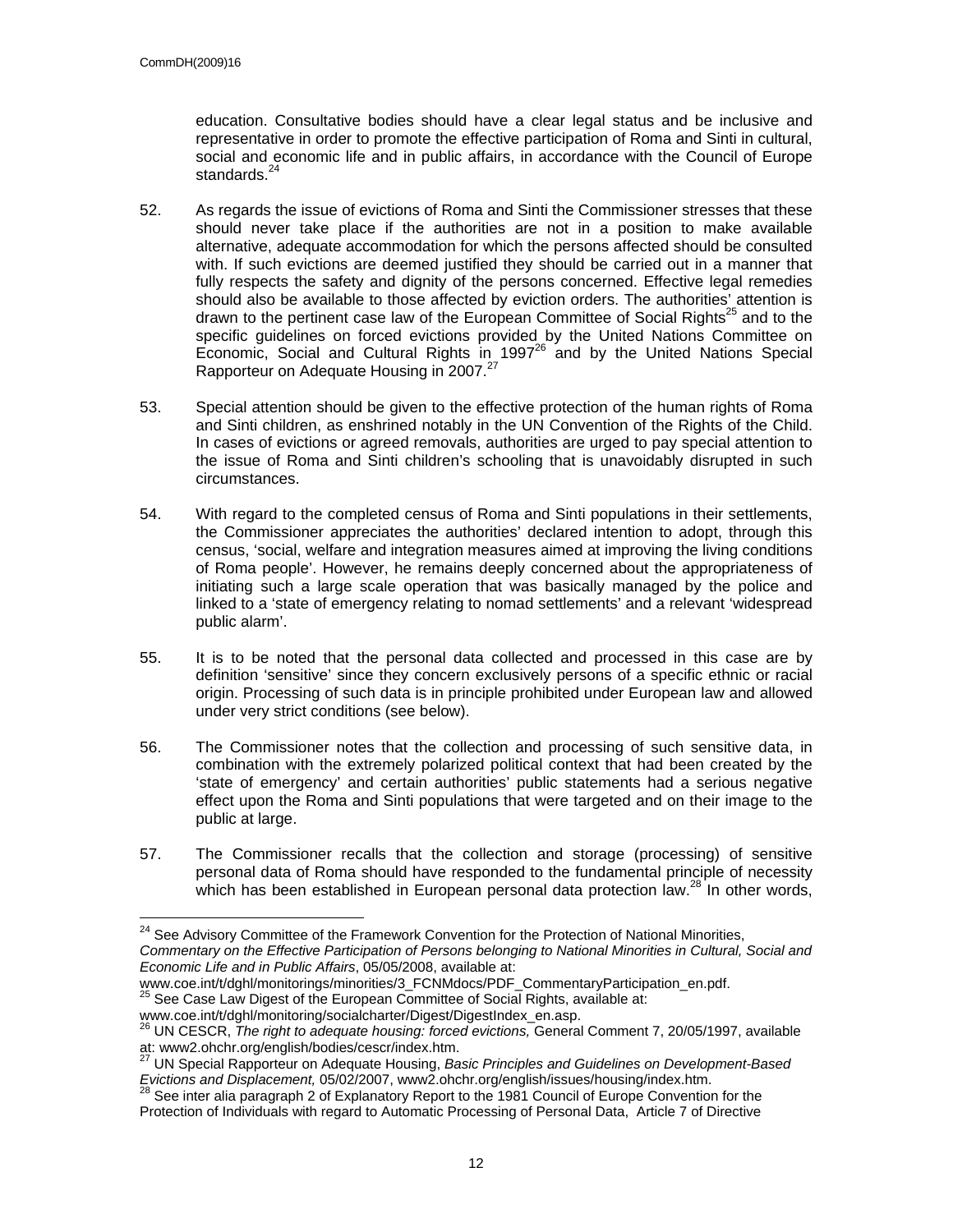the collection and storage of sensitive personal data of Roma that took place should have been absolutely necessary for the accomplishment of the authorities' aim of ensuring 'the adoption of social, welfare and integration measures, aimed at improving the living conditions of Roma people'. In view also of the fact that most of these people that were finally registered were Italian citizens, it is well arguable that the above aim could have been achieved without such a large-scale emergency census and processing of sensitive personal data.

- 58. The Commissioner recalls also the Council of Europe standards concerning the collection and processing of personal data, especially the ones relating to one's ethnic origin ('special' or 'sensitive' data). Relevant guidelines are found notably in the case law of the European Court of Human Rights, the 1981 Council of Europe Convention for the Protection of Individuals with regard to Automatic Processing of Personal Data and the later European Community Directive 95/46/EC on the protection of individuals with regard to the processing of personal data and on the free movement of such data.
- 59. On the basis of these legal sources, the following principles may be usefully recalled: a) All processing of personal data must be based on a domestic law that satisfies the quality criteria provided for by the European Convention on Human Rights, that is, it should be characterized by precision, accessible and foreseeable and afford a degree of effective legal protection against arbitrary interference by the authorities; $^{29}$  b) The collection of sensitive data on individuals, such as those relating to their ethnic origin is prohibited, as a matter of principle. Exceptions may be provided for by law that conforms to the aforementioned quality criteria and strictly in the cases provided for by Article 8, paragraph 2, of Directive 95/46/EC; c) There must be limits to the length of time for which once collected information can be retained; d) All personal data processing operations should be subject to close and effective supervision by independent and impartial data protection authorities.
- 60. The Commissioner remains seriously concerned about the compatibility of the Roma and Sinti census operation that occurred with the above-mentioned principles. He reiterates the need for public authorities to show their commitment to the enhancement of the human rights of Roma and Sinti by adopting and implementing urgently a national strategy, in accordance with the aforementioned Committee of Ministers' Recommendation CM/Rec(2008)5 *on Policies for Roma and/or Travellers in Europe*, in close cooperation and consultation with the Roma and Sinti populations concerned.

### **III. The protection of human rights of immigrants and asylum seekers**

1

- 61. The Commissioner recalls that in the year 2008 the following major migration-related pieces of legislation were adopted or drafted in Italy:
- 62. Law Decree N° 92 of 23 May 2008 (converted into Law N° 125 of 24 July 2008) entitled 'Urgent measures concerning public security'<sup>30</sup> which included the following provisions:
	- a) Aliens are deported and EU nationals are removed from the territory by court decision if sentenced to more than two years' imprisonment;

<sup>95/46/</sup>EC and *Heinz Huber v Bundesrepublik Deutschland*, judgment of 16/12/2008 by the European Court of Justice (Grand Chamber).

<sup>29</sup> See *Segerstedt-Wiberg and others v Sweden*, judgment of 06/06/2006, paragraphs 74-80, *S. and Marper v United Kingdom*, 04/12/2008 (Grand Chamber), paragraphs 95-104.<br><sup>30</sup> This type of legislation is adopted in circumstances where the adoption of urgent measures is considered

necessary by the government. It is always subject to approval by Parliament within 60 days and to possible review by the Constitutional Court.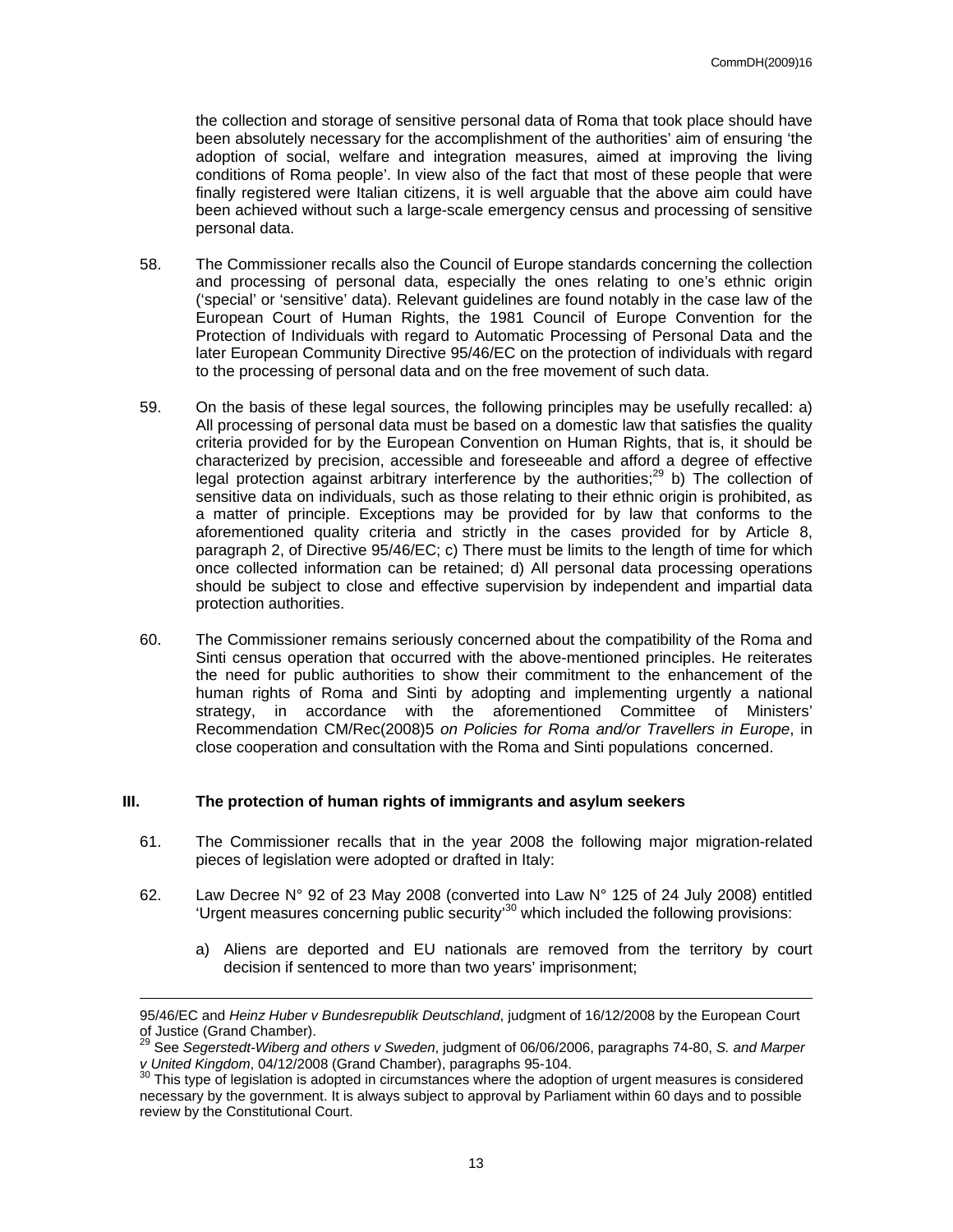- b) The irregular status of aliens who commit a criminal offence is added to the list of aggravating circumstances of the Criminal Code;
- c) The letting of accommodation to irregular migrants is subject to a sentence ranging from 6 months to three years' imprisonment. As soon as the relevant judgment is final, the building is seized, unless it belongs to a person not related to this offence. The revenues originating from the sale of seized property may be used by the state for the reinforcement of activities aimed at the prevention and repression of the offences related to irregular migration;
- d) The 'Temporary Residential and Assistance Centres' (CPTAs), where there have been detained immigrants subject to expulsion or asylum seekers during examination of their applications, are renamed 'Identification and Expulsion Centres';
- e) Mayors have the power to adopt, inter alia, urgent measures for coping with 'threats to public and urban security'.
- 63. The Commissioner has taken note of the EU Commission's declaration of 23 September 2008 according to which the above Law Decree 'poses problems of compatibility with Community Law, in particular concerning the rules on the automatic expulsion of EU citizens'.<sup>3</sup>
- 64. In addition, a draft Law 'on public security' was presented to the Parliament on 3 June 2008. After his visit to Italy the Commissioner was informed that this draft legislation was approved by the Senate on 5 February and transmitted to the Chamber of Deputies. Major alien-related provisions of this draft Law are the following:
	- a) The initial draft provided that irregular entry would be subject to a sentence of imprisonment ranging from six months to four years. In these cases, the court, following proceedings that should be the swiftest possible, should also order the aliens' expulsion. The draft Law that was subsequently approved by the Senate provides not for a sentence of imprisonment but for a pecuniary penalty ranging from 5 000 to 10 000 Euros (the offence remaining of a criminal nature);
	- b) Aliens may be detained in the 'Identification and Expulsion Centres' for 60 days in order to be identified. The initial proposal to extend the detention up to 18 months has been rejected by the Senate;
	- c) The Head of Police, even before the deadline of the sixty days of detention may carry out an alien's expulsion, informing immediately also the competent court;
	- d) The acquisition of Italian citizenship by marriage would be possible after two years' residence in Italy or three years' residence abroad;
	- e) The first request or the renewal of the residence permit is charged with a financial contribution ranging from 80 to 200 Euros. Exceptions are made for permits granted for asylum, subsidiary protection and humanitarian reasons;
	- f) A foreign national who, upon request of law enforcement officials, does not show his or her passport or other identification document and the residence permit may be sanctioned with imprisonment (of up to one year) and a fine of 2 000 Euros;
	- g) Medical personnel is allowed to report to the authorities the irregular residence of a foreign national who accesses health structures (modifying thus Law 286/1998 that expressly guaranteed the principle of medical confidentiality);
	- h) In case of non abidance by an expulsion order, foreign nationals may be sanctioned with an imprisonment ranging from six months to five years;
	- i) In cases of requests of money transfer abroad, non-EU nationals should provide their residence permit; in cases where such a permit does not exist, the local police should be informed within twelve hours. If the money-transfer agency does not comply with this provision, its license shall be withdrawn.

<sup>31</sup> 31 Declaration by EU Commission Vice-President Barrot on the 'Italian Security Package', 23/09/2008, available at: http://ec.europa.eu/commission\_barroso/barrot/news/archives\_2008\_en.htm.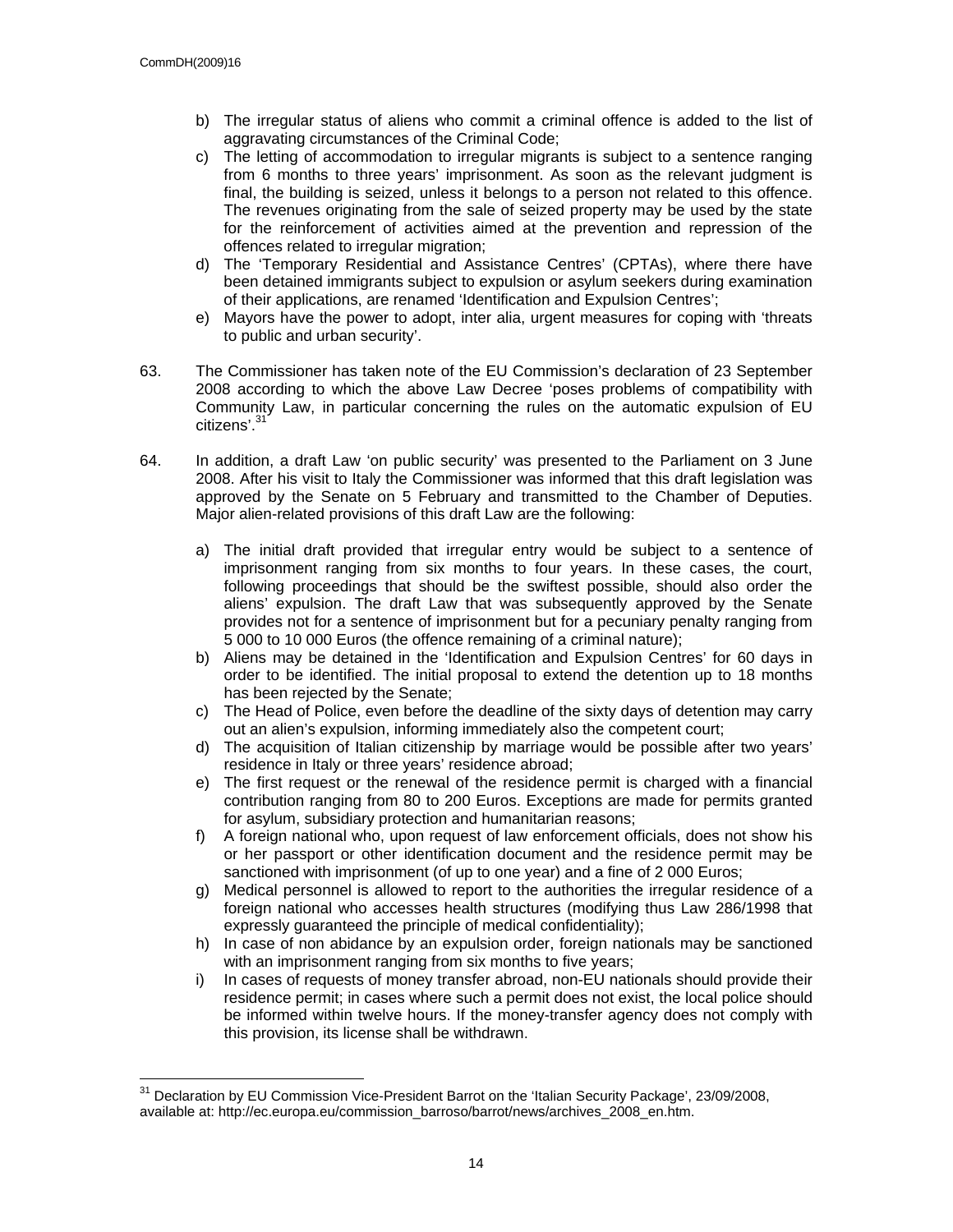- 65. Finally, three Legislative Decrees were prepared by the authorities with a view to modifying existing legislation that has transposed three EC Directives relating to immigration and asylum (2004/38 on EU citizens' freedom of movement and residence, 2003/86/EC on family reunification and 2005/85/EC on refugee status recognition procedures). Only the last two Legislative Decrees have been approved by Parliament to date. The first draft Legislative Decree has been pending following the declaration by the EU Commission that it 'poses problems of compatibility with Community law'.<sup>32</sup> Major provisions included in these Decrees are the following:
	- a) As regards EU citizens' freedom of movement and residence, EU citizens wishing to reside in Italy for more than three months will have to prove that they have sufficient means, from legal sources, to sustain themselves and their families. They should also have a medical insurance or voluntarily registered in the National Medical Service.

EU citizens may be removed from the territory on grounds of 'public security' which include, inter alia, the fact that they have not registered with the competent authorities within 10 days after the three month period or if they may be considered as a concrete, real and serious threat to fundamental human rights or to 'public security' or public morals. Their removal will be urgent if their stay seems to be incompatible with a 'civil and safe cohabitation'. Previous domestic or foreign convictions of the persons concerned will also be taken into account in this context.

- b) As regards family reunification (of third country nationals (non-EU citizens)),<sup>33</sup> DNA tests may be requested to take place at the applicants' expenses in cases where the conditions for reunification may not be verified with certainty through documents submitted by the authorities of the applicants' country of origin, either due to the absence of a recognised authority or if there are doubts about the authenticity of the documents procured.
- c) As regards in particular asylum seekers,  $34$  if they are issued with an expulsion or rejection order prior to filing their asylum application, they will no longer be hosted in open reception centres but they will be held in the 'Identification and Expulsion Centres'. Their detention period there may be extended up to 60 days. The suspensive effect of appeals against first instance negative decisions stands as a general rule. However, appeals now do not have a suspensive effect in a large number of cases.<sup>35</sup>
- 66. In this context, and as regards the Commissioner's earlier recommendation that Italy proceed to the ratification of the 1997 European Convention on Nationality, the Italian authorities by their letter of 5 December 2008 pointed out that Article 6, paragraph 4 f (according to which states parties shall facilitate in their internal law the acquisition of its nationality by 'persons who are lawfully and habitually resident on its territory for a period of time beginning before the age of 18, that period to be determined by the internal law of the State Party concerned') contravenes the principle of *ius sanguinis* established in

 $\overline{a}$  $32$  Declaration by EU Commission Vice-President Barrot on the 'Italian Security Package', 23/09/2008, available at: http://ec.europa.eu/commission\_barroso/barrot/news/archives\_2008\_en.htm.<br>
<sup>33</sup> Legislative Decree N° 160 of 03/10/2008, in force as from 05/11/2008.<br>
<sup>34</sup> Legislative Decree N° 159 of 03/10/2008, in force as

avoiding or trying to avoid border controls or immediately after, or after being arrested in conditions of irregular stay; b) asylum seekers are held in 'Identification and Expulsion Centres'; c) the asylum application is inadmissible; d) the asylum seeker left the reception or detention centre without justification; e) the asylum application is manifestly unfounded. In all these cases, suspensive effect may be granted by the Court when there are serious and well-founded reasons. Exceptionally stay may also be allowed by the Prefect for serious, personal or health, reasons.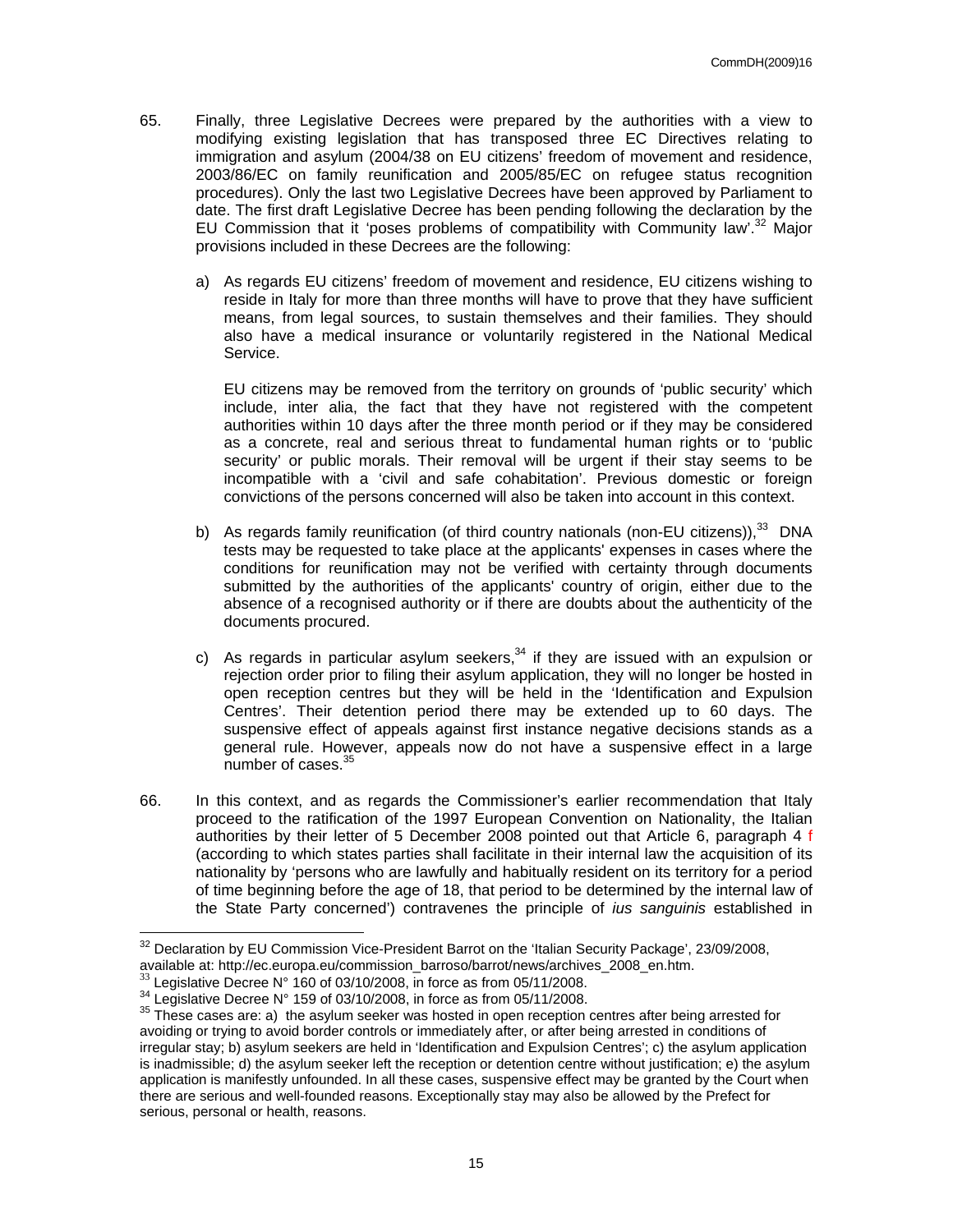Italian law. It is to be noted that according to the Explanatory Report to this major Council of Europe treaty, the above specific provision intends to cover 'applications mainly from second- and third-generation migrants [who are] more apt to integrate into the society of the host State, as they will have spent part or all of their childhood in the territory of that State, and should therefore be granted facilitated acquisition of nationality.<sup>36</sup>

- 67. During his meeting with Secretary of State Mantovano on 15 January the Commissioner raised the issue of de facto or de iure stateless Roma from former Yugoslavia especially minors who, even though they may attend Italian schools until the age of sixteen and have in general access to health care, encounter various, serious administrative difficulties. Secretary of State Mantovano showed understanding and informed the Commissioner that a pertinent Bill covering minors between the ages of 13 and 18 had been tabled before the Senate for approval and subsequently transmitted to the Parliament for examination in the context of a draft law on citizenship. The Commissioner commends this flexible approach, despite the principle of *ius sanguinis*, and looks forward to receiving further information thereon.
- 68. By the letter of 5 December 2008 the Italian authorities also informed the Commissioner that the national 'state of emergency' (as from 5 August 2008, extended until end of 2009) was declared by the Ministry of Interior on 29 July 2008 with the aim of 'better managing the extraordinary immigration flows at the national level, and thus facilitating also the implementation of those administrative procedures related to the emergency' (concerning migrants' reception). It is understood that such 'states of emergency' had been declared in the past in certain regions in order for the Ministry of Interior to use funds allocated for the 'civil protection' in emergency cases like earthquakes or floods. As a consequence of the latest national state of emergency it was reported that 3 000 soldiers were deployed in the country to monitor stations, embassies and foreign nationals' detention centres.
- 69. The Italian authorities have submitted to the Commissioner that the state of emergency did not entail any limitations to human rights and fundamental freedoms of either citizens or foreign nationals and that it was caused by the 'continuous flows of immigrants reaching the Southern Italian coasts, since February/March 2008' and the need for aid to be provided by other regions to the southern regions of Sicily, Apulia and Calabria.
- 70. The Commissioner has been informed that the irregular migrants who entered irregularly Italy by sea in the year 2008 reached the number of 36 952 of whom 30 657 arrived on the island of Lampedusa. The respective numbers in 2007 were 20 455 and 11 749. The top eight countries of origin in 2008 were Tunisia, Nigeria, Somalia, Eritrea, Egypt, Algeria, Ghana and Morocco. $37$  UNHCR has stressed that the vast majority of these irregular migrants, who usually transit Libya, apply for asylum and more than half of them are found to be in need of international protection.<sup>38</sup> Secretary of State Mantica during the meeting with the Commissioner on 15 January expressed his concern about the volume of these migratory inflows and stressed the need for better interstate coordination, in particular in the context of the European Union, and action in support of states, like Italy, which are the first recipients of migratory flows.
- 71. Following the arrival of more than 2 000 irregular migrants on Lampedusa in the last week of last December, the Minister of Interior was reported declaring his intention to proceed to 'direct returns' of these irregular migrants.<sup>39</sup> During his visit in January the Commissioner also noted on the streets of Rome a number of posters placed by the

<sup>&</sup>lt;sup>36</sup> See text at: http://conventions.coe.int/Treaty/en/Reports/Html/166.htm.

<sup>&</sup>lt;sup>37</sup> Ministry of Interior data reproduced in Corriere della Serra, 15/01/2009, p. 11.<br><sup>38</sup> UNHCR, press release of 09/01/2009, available at: www.unhcr.org.<br><sup>39</sup> Le Monde, 31/12/2008, 14:45, www.lemonde.fr.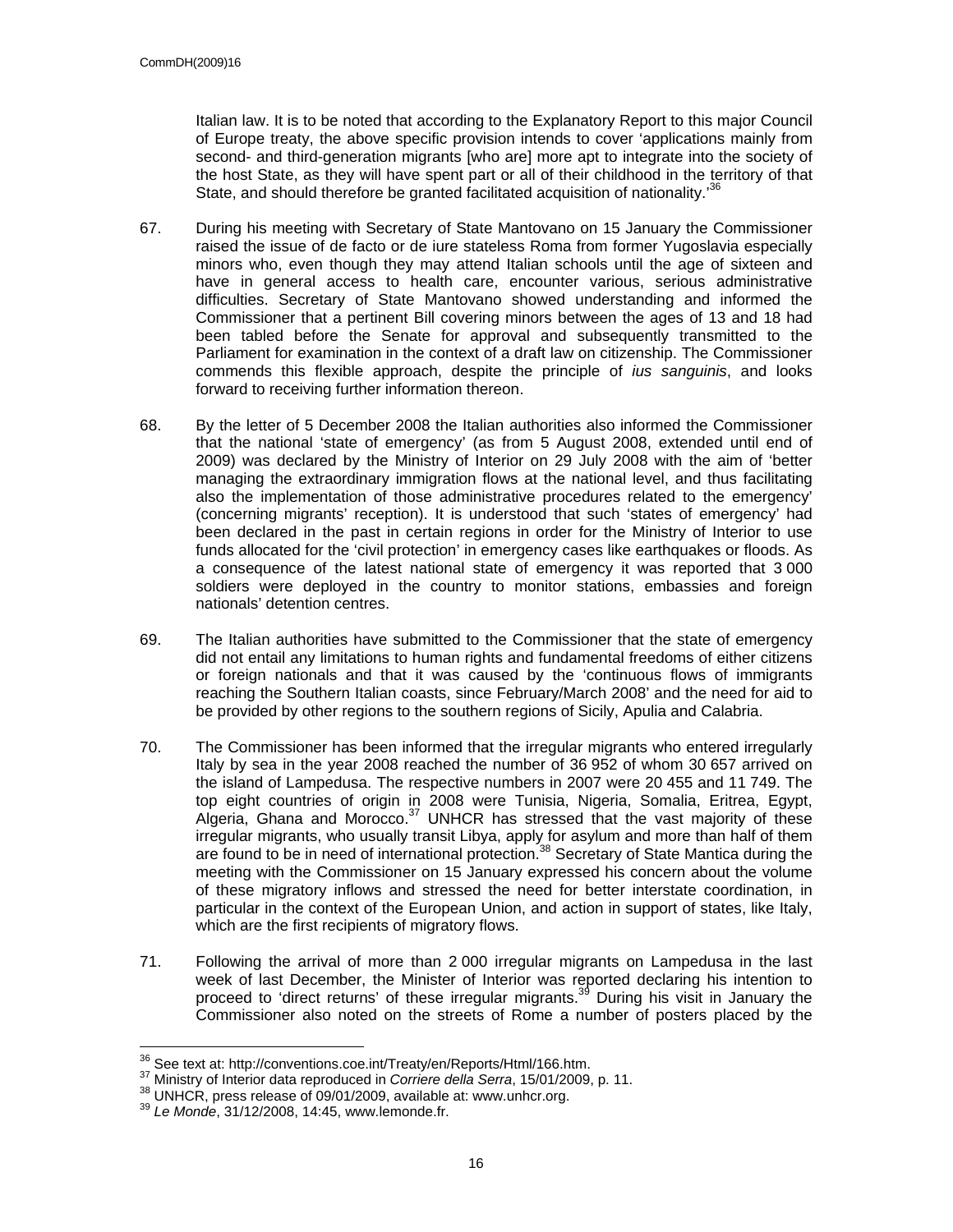political party coalition 'Popolo della Libertà' advertising the Rome Mayor's 'numbers: 6 216 expulsions in 2008'.

- 72. In this context, the Commissioner notes that by its Decision of 11 May 2006 the European Court of Human Rights has declared admissible the complaints of a number of irregular migrants who had arrived on the Italian isle of Lampedusa and were subject to expulsion to Libya. The applicants' complaints concerned notably alleged violations of Article 3 of the Convention and Article 4 of Protocol  $N^{\circ}4$  to the Convention.<sup>40</sup>
- 73. During his visit the Commissioner was also informed of the decision taken by the Minister of Interior to deploy two commissions as from 16 January 2009 on Lampedusa in order to process asylum applications in situ, while the transfers that used to take place from that island to Sicily and other regions were suspended. UNHCR representatives in Rome expressed to the Commissioner serious concerns about this practice, given the nonexistence of proper infrastructures on Lampedusa that could guarantee proper accommodation for the potential asylum seekers and examination of their claims. A few days after the Commissioner's visit to Italy it was reported that the number of irregular migrants (including asylum seekers) obliged to stay on Lampedusa approached 2 000 while the capacity of the reception centre there was 850.<sup>41</sup>
- 74. On 15 January the Commissioner expressed his serious concern about this situation to the Secretary of State Mantovano. The Secretary of State assured the Commissioner that Italy would not fail to ensure the proper application of international and European standards on Lampedusa and effective access to the asylum procedures, including effective remedies, for all asylum seekers, while the reception centre on the island, established to temporarily accommodate people rescued at sea, would remain a model for responsible management of mixed migratory flows.
- 75. Last but not at all least, the Commissioner has taken note of the significant number of unaccompanied migrant children who enter the country in an irregular manner and reside in Italy, mostly in Rome. By the end of 2006 there were recorded 6 551 such children, coming mostly from Romania (36%), Morocco (22%) and Albania (15%). Most of them  $(73%)$  were between 15 and 17 years old and male  $(85%)$ .<sup>42</sup> Many of these children are reportedly involved in irregular employment as well as in begging, theft and sex work. $43$ Thus the authorities' special attention and the provision of protection to these minors are required.
- 76. Even though Italy has ratified all major international human rights treaties, including the UN Convention on the Rights of the Child, and despite the commendable efforts made by Italy in this domain, recent expert reports have highlighted a series of major shortcomings, such as delays in identifying the presence of unaccompanied migrant children in the country, long detention of non-EU unaccompanied migrant children in administrative detention centres, lack of adequate law and policy regarding guardianship<sup>44</sup> and serious lack of homogeneity in the application of the law concerning

 $\overline{a}$ 

<sup>40</sup> *Ahmed Husssun and 4 others*, Appl. N° 10171/05, *Yasser Mohammed and another*, Appl. N° 10601/05, *Mohamed Salem and 78 others*, Appl. N° 11593/05, *Kamal Midawi* Appl. N° 17165/05.<br><sup>41</sup> UNHCR press release of 23/01/2009, available at: www.unhcr.org, ANSA press release of 21/01/2009,

<sup>15:02,</sup> available at www.ansa.it.

<sup>42</sup> See E. Rozzi, *The Situation of EU and non-EU Separated Children in Italy*, *E-migrinter* n° 2 2008, pp. 13- 26 at 14, available at: www.mshs.univ-poitiers.fr/migrinter.

<sup>43</sup> See Save the Children-Italy, *Opportunities and Challenges for Social Intervention Aimed at Migrant Minors*, Rome, 2008, p. 8, available at: www.savethechildren.it 44 See E. Rozzi, *The Situation of EU and non-EU Separated Children in Italy*, *E-migrinter* n° 2 2008, pp. 13-

<sup>26</sup> at pp.15-17, available at: www.mshs.univ-poitiers.fr/migrinter.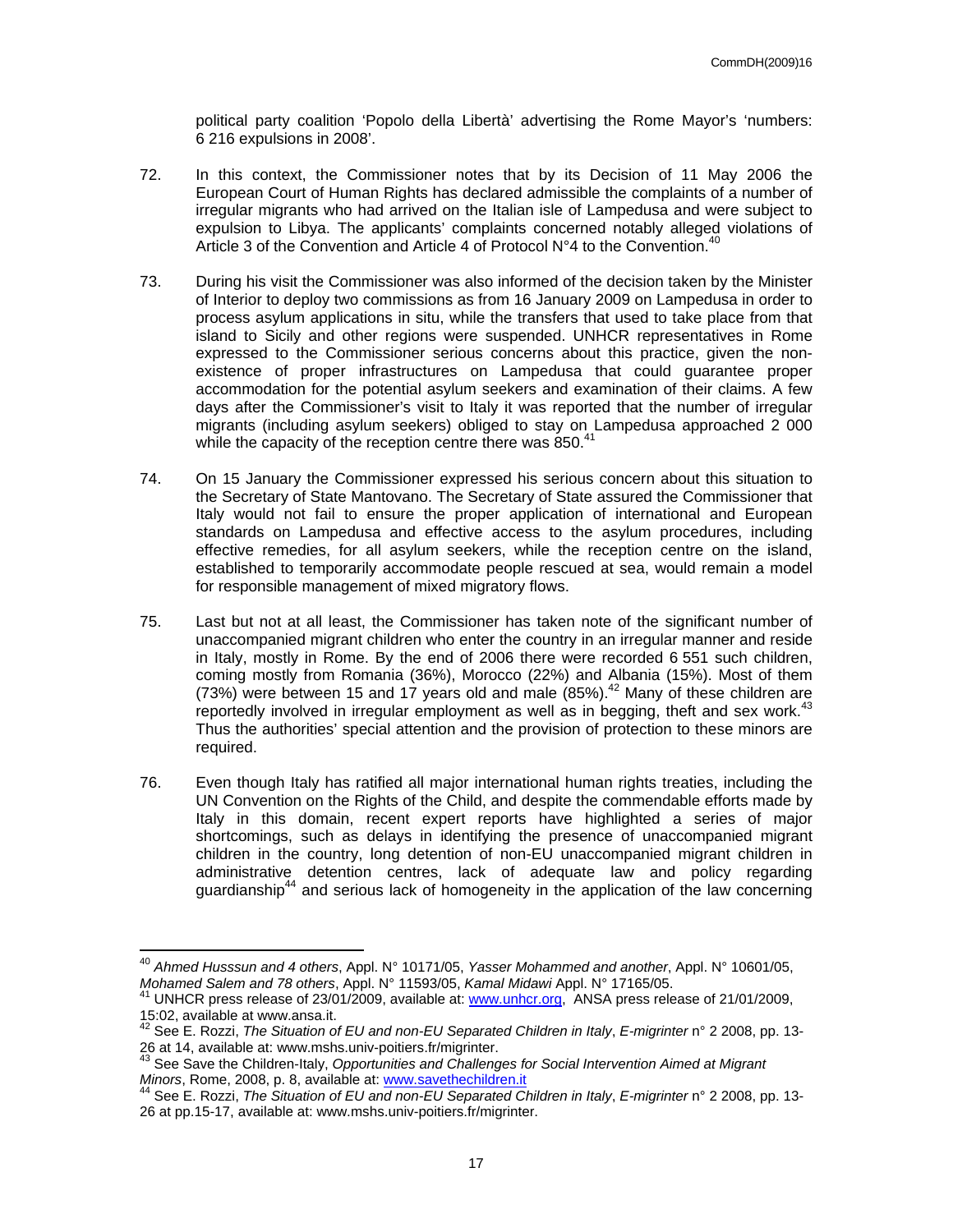unaccompanied migrant minors.<sup>45</sup> These shortcomings compound the vulnerability of these children and make them easy prey to many kinds of exploitation and criminality.

#### *Conclusions and Recommendations*

- 77. While recognizing the serious challenges that large migratory flows present to state mechanisms, the Commissioner wishes to reiterate that legislative and other measures adopted by Council of Europe member states in order to effectively deal with such pressures should fully abide by international and European human rights law and standards. In this regard, the Commissioner wishes to reiterate his disapproval of bilateral or multilateral agreements for the forced returns of irregular migrants with countries with long-standing, proven records of torture.
- 78. The Commissioner on the date of his arrival in Rome noted with interest the special meeting that took place on that date in Rome between the Ministers of Interior of the 'Quadro Group' (Cyprus, Greece, Italy and Malta) that reportedly aims at ensuring that the particular issues relating to irregular migration into southern European states are analysed and coped with in the context of the European Union. The Commissioner considers that other Council of Europe member states and European intergovernmental organizations, especially the European Union, have an important role to play in the elaboration and implementation of an efficient immigration and asylum system in member states of southern Europe.<sup>46</sup>
- 79. The Commissioner wishes to underline that what requires states' particular attention is the fact that among irregular migrants there are usually a substantial number of people who flee persecution or violence that necessitate the provision of international protection to them by European states. As at 1 September 2008 Italy ranked eighth, with a percentage of 4.4%, among the 44 'industrialised countries' that received asylum claims following the US, Canada, France, the UK, Sweden, Germany and Greece.<sup>47</sup>
- 80. The Commissioner recalls that about 75% of the irregular migrants who reached Italy by sea in 2008 applied for asylum and around 50% of them were granted refugee or subsidiary refugee status. $48$  As a consequence, any legislative or administrative measures adopted with a view to tackling the phenomenon of irregular migration and entry into the country should not fail to take into proper consideration the particular needs of people who arrive in Europe and are in need of international protection.
- 81. The Commissioner commends the determination that was shown to him by the competent authorities to uphold a high level of provision of international protection to all foreign nationals in need thereof. He also commends the humanitarian spirit and efforts made every year by the Italian Coast Guard or other agencies as well as fishermen who collect and rescue hundreds of irregular migrants at sea, while trying to reach Italy.
- 82. In this regard, the Commissioner draws the authorities' attention to the Council of Europe Committee of Ministers' *Twenty Guidelines on Forced Return* (2005),<sup>49</sup> especially to Guideline 20 that regards monitoring and remedies of forced returns. Translation into

 $\overline{\phantom{a}}$ 

<sup>&</sup>lt;sup>45</sup> See Save the Children-Italy, *Opportunities and Challenges for Social Intervention Aimed at Migrant Minors, Rome, 2008, pp. 20-24, available at: www.savethechildren.it.* 

<sup>&</sup>lt;sup>6</sup> See also Council of Europe Parliamentary Assembly, Resolution 1637 (2008), *Europe's 'boat people': mixed migration flows by sea into southern Europe,* available at: http://assembly.coe.int. 47 UNHCR, *Asylum Levels and Trends in Industrialized Countries*, *First Half 2008*, 17/10/2008, p. 4,

available at: www.unhcr.org.

 $^{48}$  UNHCR, press release of 09/01/2009, available at: www.unhcr.org.<br><sup>49</sup> Available at: www.coe.int/t/cm.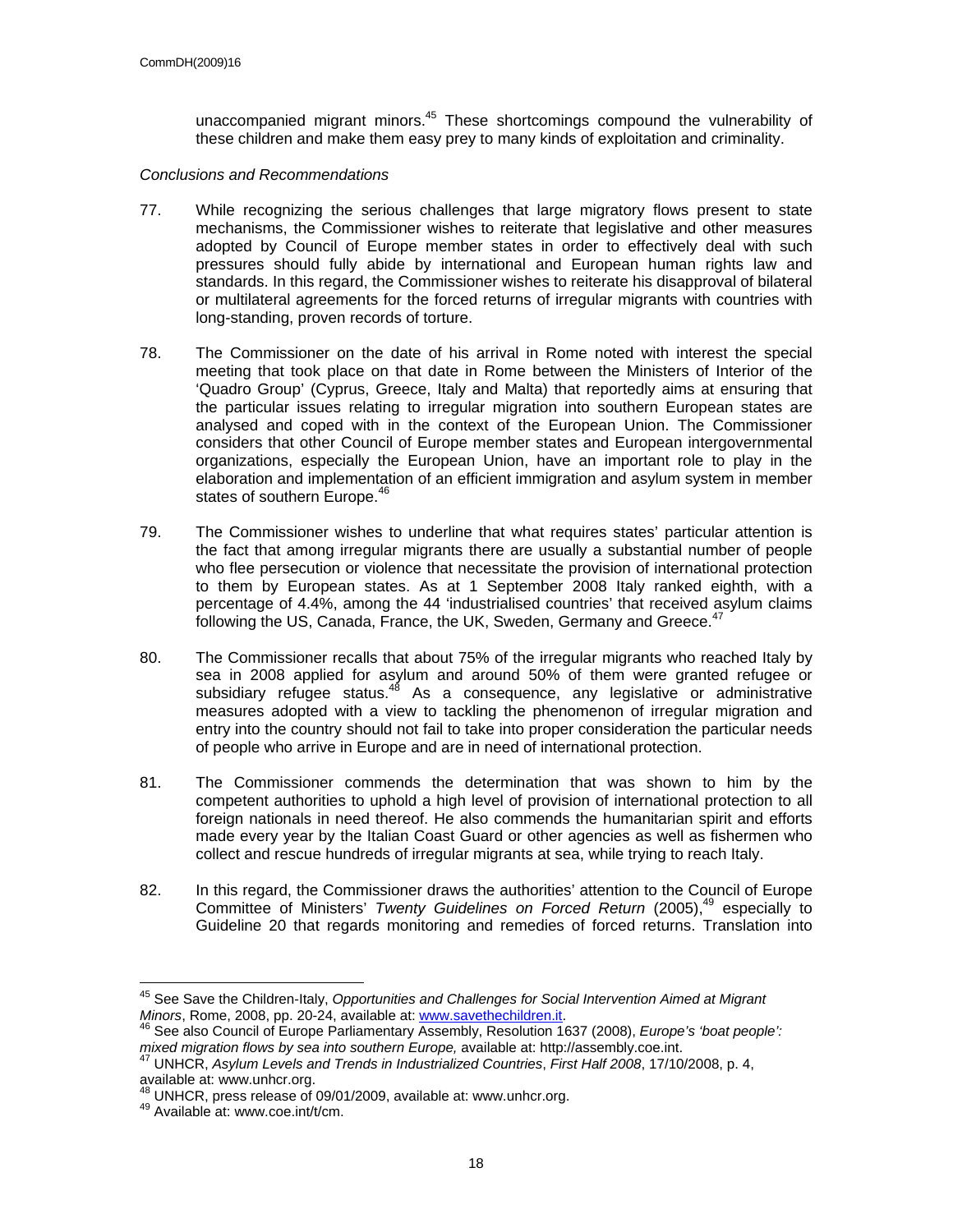Italian and dissemination of these Guidelines to all competent administrative and judicial authorities, especially in border areas, would be highly advisable.

- 83. The Commissioner remains very concerned at the new draconian legislative measures on immigration and asylum which have been adopted or are under consideration by Italy. Of special concern are still the provision of Law N° 125 of 24 July 2008 that added to the list of aggravating circumstances of the Criminal Code the irregular status of aliens who commit a criminal offence, as well the one that criminalises the letting of accommodation to irregular migrants.
- 84. Criminalization is a disproportionate measure which exceeds a state's legitimate interest in controlling its borders and corrodes established international law standards that run counter to this kind of measures. To criminalize irregular migrants, in effect, equates them with the smugglers or employers who, in many cases, have exploited them. Such a policy would cause further stigmatization and marginalization, even though the majority of migrants contribute to the development of European states and their societies. Immigration offences should remain administrative in nature.<sup>50</sup> The Commissioner firmly opposes measures criminalizing irregular migration since they may result only in a further rise of anti-immigration and xenophobic climate in the country, despite the authorities' declared intentions. The authorities are urged to review the above provisions immediately.
- 85. The Commissioner is seriously concerned about the negative effect that the draft law on 'public security', adopted by the Senate on 5 February 2009, may have on human rights standards. He is particularly worried about the decision to lift the ban on doctors and medical administrative personnel to report to the authorities irregular migrants who access the health system. By modifying Law Decree 286/1998 (*Testo Unico sull'immigrazione*), the draft law (subject to discussion by the Chamber of Deputies at the time of the drafting of the present report) would allow doctors and medical administrative personnel to disclose information gathered in the course of their duties, in contravention of the principle of medical confidentiality.
- 86. In this context, the Commissioner recalls that the European Court of Human Rights has made clear that personal information gathered by medical professionals in performing their duties is to be considered as belonging to the individual's private life. In particular, the Court affirmed that 'the protection of personal data, not least medical data, is of fundamental importance to a person's enjoyment of his or her right to respect for private and family life as guaranteed by Article 8 of the Convention. […] It is crucial not only to respect the sense of privacy of a patient but also to preserve his or her confidence in the medical profession and in the health services in general<sup>'.51</sup>
- 87. Furthermore, the Commissioner is worried that the above draft law, if adopted, would have as an effect a further marginalisation and stigmatisation of irregular migrants and make them even more vulnerable and reluctant to access the health system. The draft law raises serious issues of compatibility notably with Article 12 of the International Covenant on Economic, Social and Cultural Rights and with General Comment No 14 (2000) on *the right to the highest attainable standard of health,* of the UN Committee on Economic, Social and Cultural Rights.<sup>5</sup>

 $\overline{a}$ 

 $50$  See also Commissioner's Viewpoint, 'It is wrong to criminalise migration', 29/09/2008, available at: www.coe.int/t/commissioner/Viewpoints/080929\_en.asp<br>
<sup>51</sup> See *Z v. Finland*, judgment of of 25/2/1997, paragraph 95. This principle was confirmed in *L.L. v. France* 

judgment of of 10/10/2006 and reiterated in *I v. Finland*, judgment of 17/07/2008.<br><sup>52</sup> See in particular para 34: '...States are under the obligation to *respect* the right to health by, *inter alia*,

refraining from denying or limiting equal access for all persons, including prisoners or detainees, minorities, asylum seekers and illegal immigrants, to preventive, curative and palliative health services; abstaining from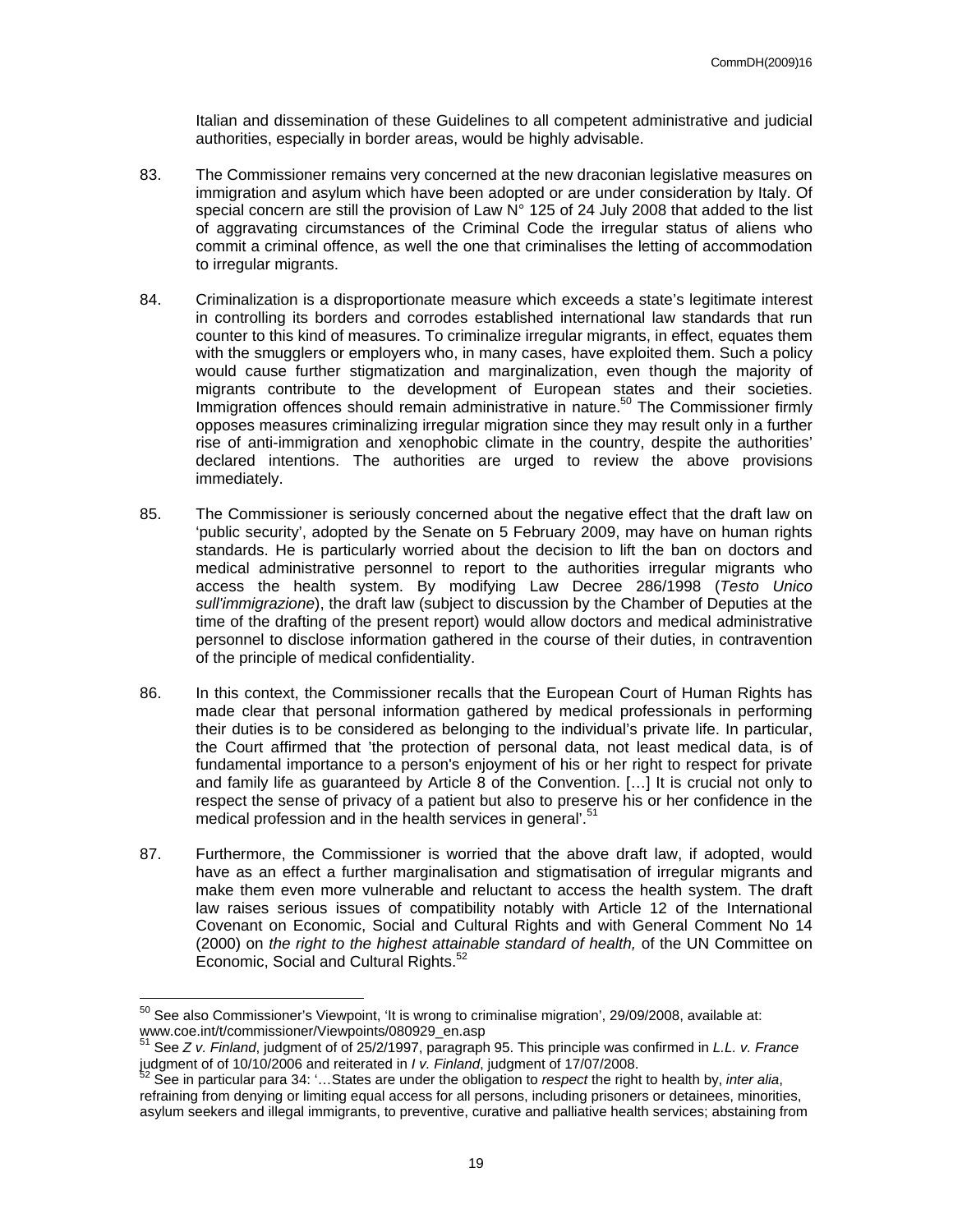- 88. In view of the above, the Commissioner, taking also into consideration positions publicly expressed by doctors' associations and political and civil society representatives in Italy, recommends that the authorities review the draft law on 'public security' with a view to fully aligning it with international human rights standards.
- 89. As regards in particular the Romanian Roma migrants, some of whom the Commissioner met in irregular, substandard settlements in Rome (see previous section), the authorities are urged to adopt immediately measures in order to ensure the effective exercise by these migrants of their right to housing and the other fundamental social rights enshrined in the European Social Charter (revised), as well as in the European Convention on the Legal Status of Migrant Workers,<sup>53</sup> both of which have been ratified by Italy.
- 90. In this context, the Commissioner urges anew the authorities to withdraw Italy's declaration made upon ratification on 26 May 1994 and extend the application of the Council of Europe Convention on the Participation of Foreigners in Public Life at Local Level (1992) to Chapter C of this treaty concerning the right to vote in local authority elections. Ratification of the 1997 European Convention on Nationality, signed on 6 November 1997, would also be a very positive step in this context.
- 91. Finally, as regards unaccompanied migrant children, the Commissioner recalls and draws the authorities' attention to the Council of Europe Committee of Ministers' Recommendation CMRec(2007)9 *on life projects for unaccompanied migrant minors.*<sup>54</sup> By this Recommendation Council of Europe member states have been encouraged to develop 'life projects' aimed at developing the capacities of minors, allowing them to acquire and strengthen the skills necessary to become independent, responsible and active in society. In order to achieve this, national life projects, fully in accordance with the best interests of the child should pursue objectives relating to the social integration of minors, personal development, cultural development, housing, health, education and vocational training, and employment.
- 92. Moreover, the Commissioner urges the Italian authorities to proceed, as soon as possible, to the ratification of the 2005 Council of Europe Convention on Action against Trafficking in Human Beings (in force as from 1 February 2008), which was signed by Italy on 8 June 2005. This treaty contains significant provisions for the promotion and protection of the rights of victims of trafficking, including children, such as those regarding age disputes, protection of private life, trafficked children's access to education and their special protection in court proceedings.
- 93. The Commissioner notes, in particular, Article 10, paragraph 4, of the above Convention which prescribes that, as soon as an unaccompanied child is identified as a victim of trafficking, states parties should: a) provide for representation of the child by a legal guardian, organization or authority which shall act in the best interests of that child; b) take the necessary steps to establish the child's identity and nationality; c) make every effort to locate the child's family when this is in the best interests of the child.

http://www2.ohchr.org/english/bodies/cescr/comments.htm.

1

enforcing discriminatory practices as a State policy…', available at:

<sup>53</sup> Available at: http://conventions.coe.int/Treaty/Commun/ListeTraites.asp?CM=8&CL=ENG.<br>54 Adopted on 12/07/2007, available at: www.coe.int/t/cm.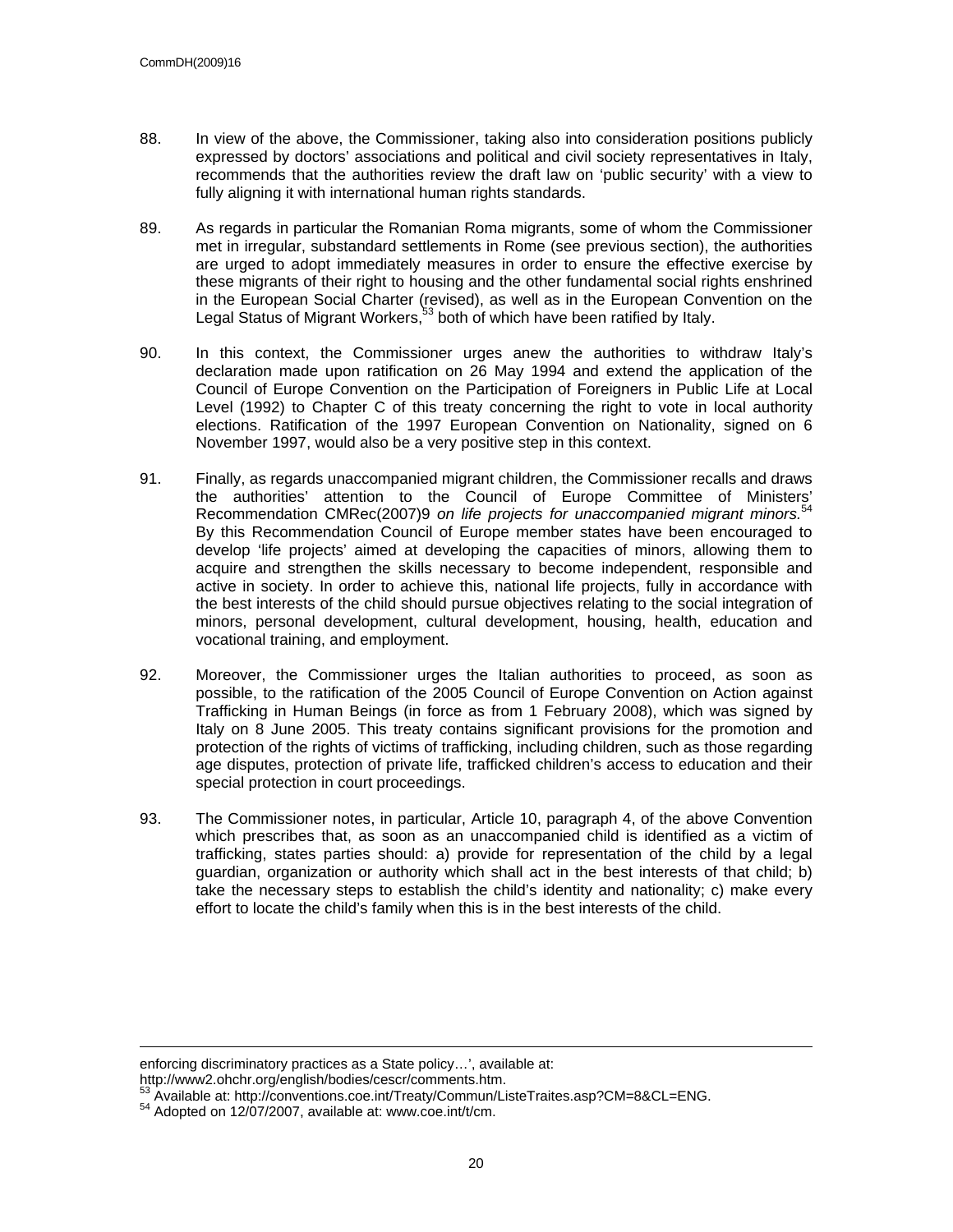### **IV. Foreign nationals' forced returns and compliance with the Rule 39 requests of the European Court of Human Rights**

- 94. The Commissioner has been informed of and concerned by the case of a Tunisian national, Mr Loubiri Habib, who was reportedly subjected to torture in Tunisia after his deportation from Italy in August 2006, following his acquittal of terrorism-related charges. According to a memorandum submitted to the Commissioner by his lawyer, the rapidity of that deportation did not allow him to submit an application and a request for a stay of deportation under Rule 39 (interim measures) of the European Court of Human Rights.
- 95. In his Memorandum the Commissioner noted with grave concern another deportation case (that of Cherif Foued Ben Fitouri) from Italy to Tunisia in January 2007 under the 'Pisanu Law' on 'emergency measures to combat international terrorism'. Credible reports have shown that the deportee was subjected to torture and other forms of ill-treatment while he was in detention in Tunisia.<sup>5</sup>
- 96. In June 2008 the Commissioner was informed of a new deportation to Tunisia under the same Law (case of Essid Sami Ben Khemais), this time even though the deportee had earlier lodged an application with the European Court of Human Rights and the latter had requested Italy, under its Rule 39, to suspend the deportation until it had time to examine the applicant's claim that he would face the real risk of torture or serious ill-treatment if returned to Tunisia.
- 97. On 9 June 2008 the Commissioner addressed a letter to the Italian authorities conveying his concerns and requesting explanations about the policy course which was illustrated by the above deportation to Tunisia.<sup>56</sup>
- 98. During his visit to Italy last June, the Commissioner expressed to the Minister of Interior his particular concern at this deportation which happened in contravention of Article 34 of the European Convention on Human Rights (individual right to submit an application to the Court) and the Court's established case law under which Rule 39 requests by the Court are legally binding upon respondent states. The Commissioner also requested the Minister to take the appropriate measures so that the authorities effectively monitor the above deportee's reception and protect his safety and dignity while in Tunisia.
- 99. The Commissioner has noted that by judgment of 24 February 2009 the European Court of Human Rights found that Italy in this case violated Article 3 (prohibition of torture) of the European Convention on Human Rights by having exposed the applicant to a serious risk of treatment in Tunisia contrary to Article 3. The Court took into account, inter alia, the fact that neither the applicant's Italian lawyer nor the Italian Ambassador to Tunis had the possibility to visit the applicant in prison and examine whether his physical integrity and human dignity were effectively respected.<sup>57</sup>
- 100. The Court found also a violation by Italy in this case of Article 34 (individual applications) of the Convention given Italy's non-abidance by the Court's interim measure that had been indicated under Court Rule 39. The Court noted, inter alia, that the government, before the deportation, had not requested the removal of the interim measure that had

 $\overline{a}$ 

<sup>55</sup> See Amnesty International, *Report 2008*, London, 2008, entry on Italy p. 170, Amnesty International, *In the Name of Security: Routine Abuses in Tunisia,* London, 23/06/2008, pp. 30-31, available at: www.amnesty.org.

 $56$  The deportee reportedly was subject to a trial before a military court in Tunis in July 2008, Amnesty International, *In the Name of Security: Routine Abuses in Tunisia,* London, 23/06/2008, p.29, available at: www.amnesty.org.

<sup>57</sup> *Ben Khemais c Italie*, arrêt du 24/02/2009, paragraph 64.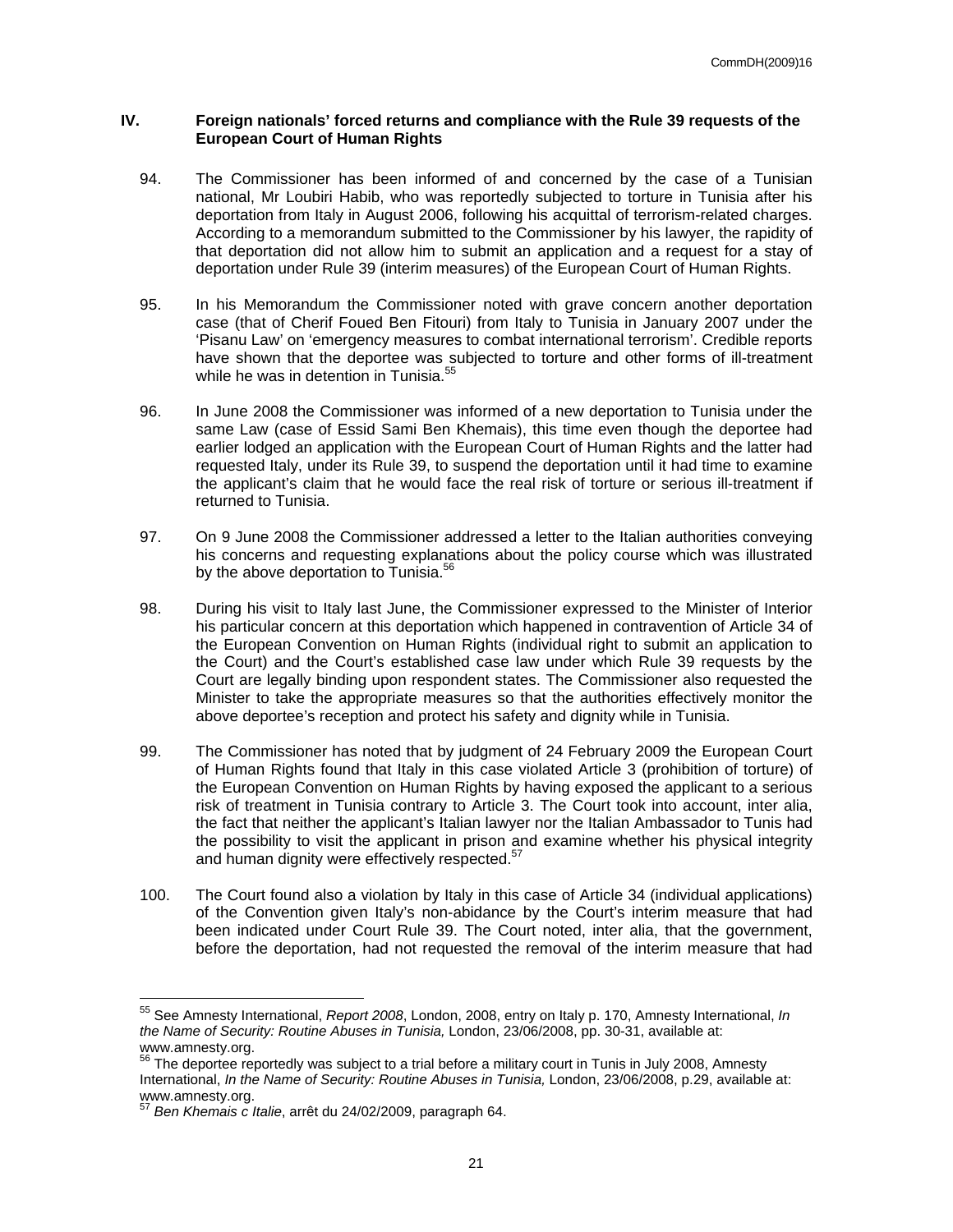been adopted under Court Rule 39 and was still valid, as well as that it proceeded to the forced return even before receiving diplomatic assurances from Tunisia.<sup>58</sup>

- 101. The Commissioner was also informed that on 13 December 2008 another Tunisian national, Mr Mourad Trabelsi, was deported to Tunisia, having served a terrorism-related sentence in Italy, even though the European Court of Human Rights in November 2008 had requested the Italian authorities, under Court Rule 39, not to proceed to his deportation while his application before the Court was still pending.
- 102. The Commissioner has noted in particular that in this case the Italian Terrirorial Commission for the recognition of refugee status, even though it had rejected the refugee status application, had asked the competent authorities in Milan in November 2008 to issue Mr Trabelsi with a residence permit for humanitarian grounds on the basis, inter alia, of Article 3 of the European Convention on Human Rights (prohibition of torture). By the end of December it had been reported that neither the deportee's family nor his lawyer had any information about his whereabouts after his forced return to Tunisia.
- 103. On 15 January, during the meetings with Secretaries of State Mantica and Mantovano, the Commissioner raised the issue and was informed that the Tunisian Embassy had assured the Italian authorities that Mr Trabelsi has been in detention and visited by his sister and a lawyer. Secretary of State Mantovano assured the Commissioner that forced returns on the basis of diplomatic assurances are monitored by Italy, and noted that in the vast majority of cases Italy abides by the Rule 39 requests made by the European Court of Human Rights.
- 104. The Commissioner in his Memorandum had noted a third, earlier case of non-respect by Italy of Rule 39 request by the European Court of Human Rights which had taken place in  $2005<sup>59</sup>$  In this case, the applicant, a Roma mother of three children, was reportedly deported to Bosnia and Herzegovina in September 2005, even though the Court had earlier applied its Rule 39 and requested a stay of deportation. The Italian authorities, in their reply to the Memorandum, submitted that they subsequently found the applicant in Bosnia and Herzegovina and granted her visa that allowed her to re-enter and live in Italy.
- 105. Even though these are exceptions to Italy's abidance by Rule 39 requests made by the European Court of Human Rights, the Commissioner remains gravely concerned at these cases which are regrettable and put at a very serious risk the effectiveness of the European system of human rights protection. The Commissioner expressed his serious concern to Secretaries of State Mantica and Mantovano.

### *Conclusions and Recommendations*

- 106. The Commissioner remains worried by the above situation and feels compelled to stress the following conclusions and recommendations to the Italian authorities:
- 107. The Commissioner is well aware of the grave difficulties faced by Council of Europe member states in their efforts to protect their societies from terrorist violence. However, European human rights standards prohibit *in absolute terms* torture or inhuman or degrading treatment or punishment of every person, irrespective of their undesirable or dangerous conduct. This prohibition includes facilitating torture or inhuman or degrading treatment or punishment by deporting someone to a country where he faces a real risk of such treatment. As the European Court of Human Rights has stressed, freedom from

<sup>58</sup> Ibid. paragraphs 86 and 88.

<sup>59</sup> See case of *Hamidovic v Italy*, Appl. N° 31956/05, pending before the Court.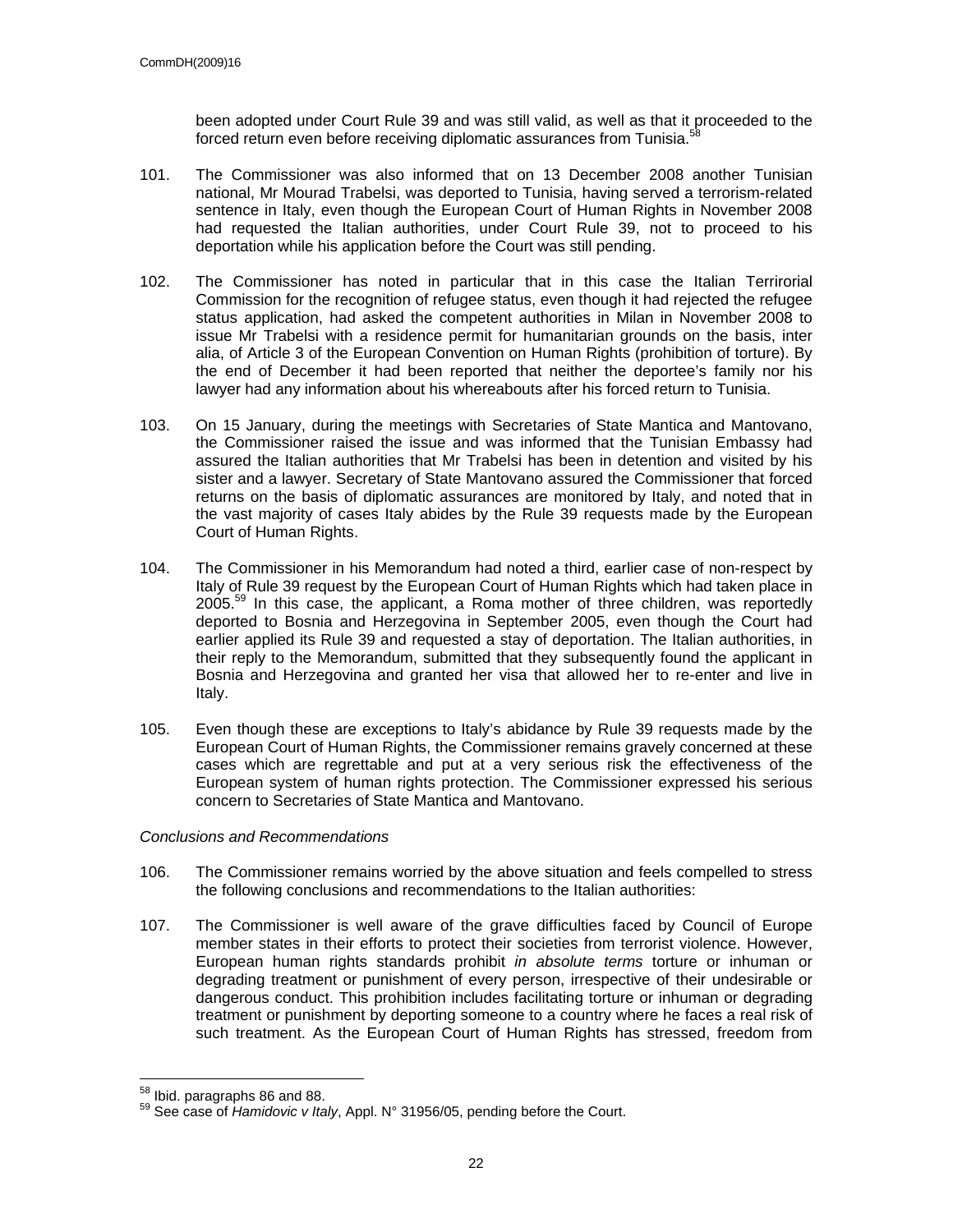torture and ill-treatment corresponds to one of the fundamental values of European democratic societies.

- 108. The Commissioner strongly opposes the forced return of foreign nationals on the basis of diplomatic assurances which are usually sought from countries with long-standing, proven records of torture.
- 109. As regards in particular Tunisia where Italy has forcibly returned a number of persons, the Commissioner has noted credible reports that attest to the existence of a pattern of torture and ill-treatment of detainees in Tunisia especially those arrested in connection with security related offences, including those forcibly returned from abroad.
- 110. The Commissioner is particularly concerned by twelve such cases<sup>60</sup> that have not been resolved domestically and have resulted into applications against Italy, before the European Court of Human Rights, thus burdening and straining even further its docket.
- 111. As regards diplomatic assurances in the context of forced returns, the Commissioner wishes to reiterate and stress that the weakness inherent in this practice that is followed by certain member states lies in the fact that where there is a need for such assurances, there is clearly an acknowledged, real risk of torture and ill-treatment. Such assurances should never be relied on, where torture or ill-treatment is condoned by the governments and is widely practised.<sup>61</sup>
- 112. The inherent weakness of diplomatic assurances has been demonstrated in two major judgments of the Grand Chamber of the European Court of Human Rights, in the cases of *Chahal v the United Kingdom* (15/11/1996) and the aforementioned judgment in the case of *Saadi v Italy* (28/02/2008).<sup>62</sup> In both cases the Court found that the enforcement of deportation, to India and to Tunisia respectively, of the aliens concerned would constitute violations of Article 3 of the Convention, despite the diplomatic assurances that had been requested (obtained in the former case) by the respondent states.
- 113. In such circumstances, the accession of a state to international human rights treaties may not be considered to be in itself, or in combination with diplomatic assurances, a sufficient, reliable guarantee against the real risk of torture or other forms of ill-treatment which are proscribed by Article 3 of the European Convention on Human Rights. $^{63}$  In such cases, member states are urged to use existing measures alternative to forced return, such as, under Italian law, compulsory residence and special police supervision.
- 114. The Commissioner draws the authorities' attention to the Council of Europe Committee of Ministers' *Twenty Guidelines on Forced Return* (2005),<sup>64</sup> especially to Guideline 20 that regards monitoring and remedies of forced returns. According to paragraph 3 of this Guideline, forced return operations should be fully documented, particularly with respect to any significant incidents that occur or any means of restraint used in the course of the removal operation.

 $\overline{a}$ 

 $^{60}$  The Application numbers and names of these cases are: 246/07 (Ben Khemais), 37336/06 (Soltana), 11549/05 (Darraji), 46792/06 (Bouyahia), 2638/07 (Abdelhedi), 37257/06 (O.), 38128/06 (Ben Salah), 44006/06 (C.B.Z.), 16201/07 (Hamraoui), 12584/07 (Sellem), 44448/08 (Drissi), 50163/08 (Trabelsi). In all these cases Rule 39 requests were reportedly made by the Court and Italy has abided by all of them except for those in the cases of Ben Khemais and Trabelsi.

<sup>61</sup> See also Council of Europe Commissioner for Human Rights, *Report on his visit to Sweden (21-23 April 2003),* CommDH(2004)13, paragraph 19, and *Report on his visit to the United Kingdom (4-12 November* 

<sup>2004),</sup> CommDH(2005)6, paragraphs 28-30, available at: www.coe.int/t/commissioner.<br><sup>62</sup> Affirmed by the Court in its judgment in the case of *Ryabikin v Russia*, 19/06/2008.<br><sup>63</sup> See also Grand Chamber of the European Court 28/02/2008, paragraph 147.

<sup>64</sup> Available at: www.coe.int/t/cm.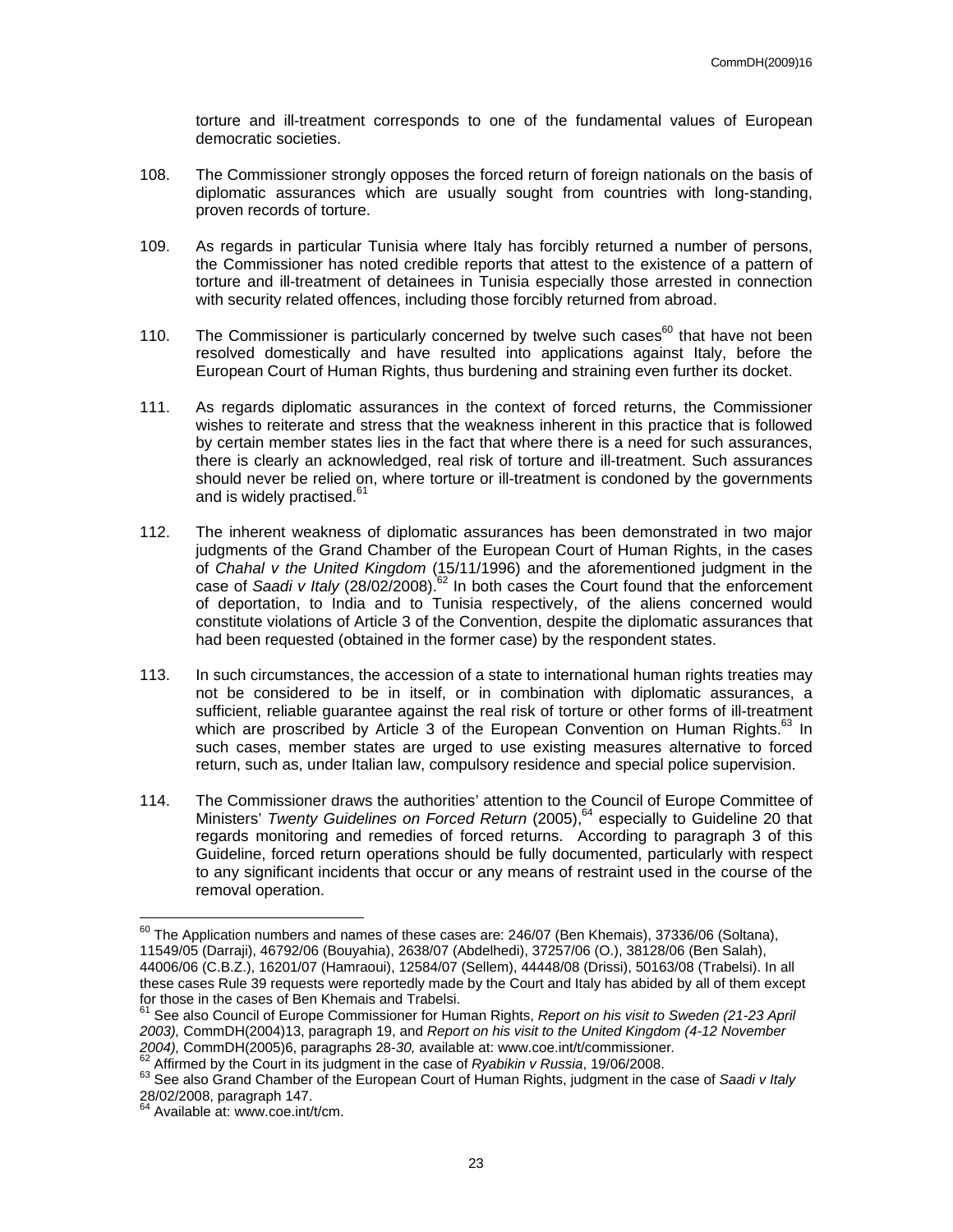- 115. The Commissioner wishes to underline that in cases of enforced return the deporting State has a duty to effectively monitor the reception of the returnee and ensure full protection of his or her safety and dignity. $65$  In this regard the authorities' attention is usefully drawn also to the Council of Europe Committee of Ministers' *Guidelines on Human Rights and the Fight against Terrorism* (2002), especially Guidelines XII (on asylum, return ("refoulement") and expulsion) and XIII (on extradition).<sup>66</sup>
- 116. Particularly useful would be the translation into Italian and dissemination to all competent administrative and judicial organs of the *Twenty Guidelines on Forced Return* as well as of the *Guidelines on Human Rights and the Fight against Terrorism.* These Guidelines could be usefully included also in the initial and ongoing training courses of these organs.
- 117. As regards interim measures ordered by the European Court of Human Rights under its Rule 39, prescribing the halt of an alien's forced removal while it examines his or her individual application, the Commissioner wishes to stress that they are binding and should always be strictly abided by member states, in accordance with the Court's established case law.<sup>67</sup> Contrary practices occasionally demonstrated are not acceptable and seriously jeopardize the effectiveness of the European system of human rights protection.
- 118. The authorities are urged to adopt promptly all necessary measures in order to put an end to and prevent these practices, and guarantee Italy's consistent, full and effective compliance with Article 34 of the European Convention on Human Rights.
- 119. The Commissioner wishes to conclude by noting that he will continue to follow closely relevant developments and intends to take all necessary measures, in accordance with his mandate as an independent and impartial institution of the Council of Europe, in order to promote the effective implementation of the Council of Europe standards. The Commissioner stands ready to continue a sincere, constructive dialogue with and assist the Italian authorities in their efforts to remedy the shortcomings that were outlined in the present Report.

 $\overline{\phantom{a}}$ 

<sup>65</sup> See, inter alia, European Court of Human Rights, judgment in the case of *Ryabikin v Russia*, cited above, paragraph 119, and Committee of Ministers, *Twenty Guidelines on Forced Return*, cited above, Guideline 20 and its commentary.<br> $66$  Available at: www.coe.int/t/cm.

<sup>66</sup> Available at: www.coe.int/t/cm. 67 See *Mamatkulov and Askarov v Turkey*, Grand Chamber judgment of 04/02/2005; *Olaechea Cahuas v Spain*, judgment of 10/08/2006.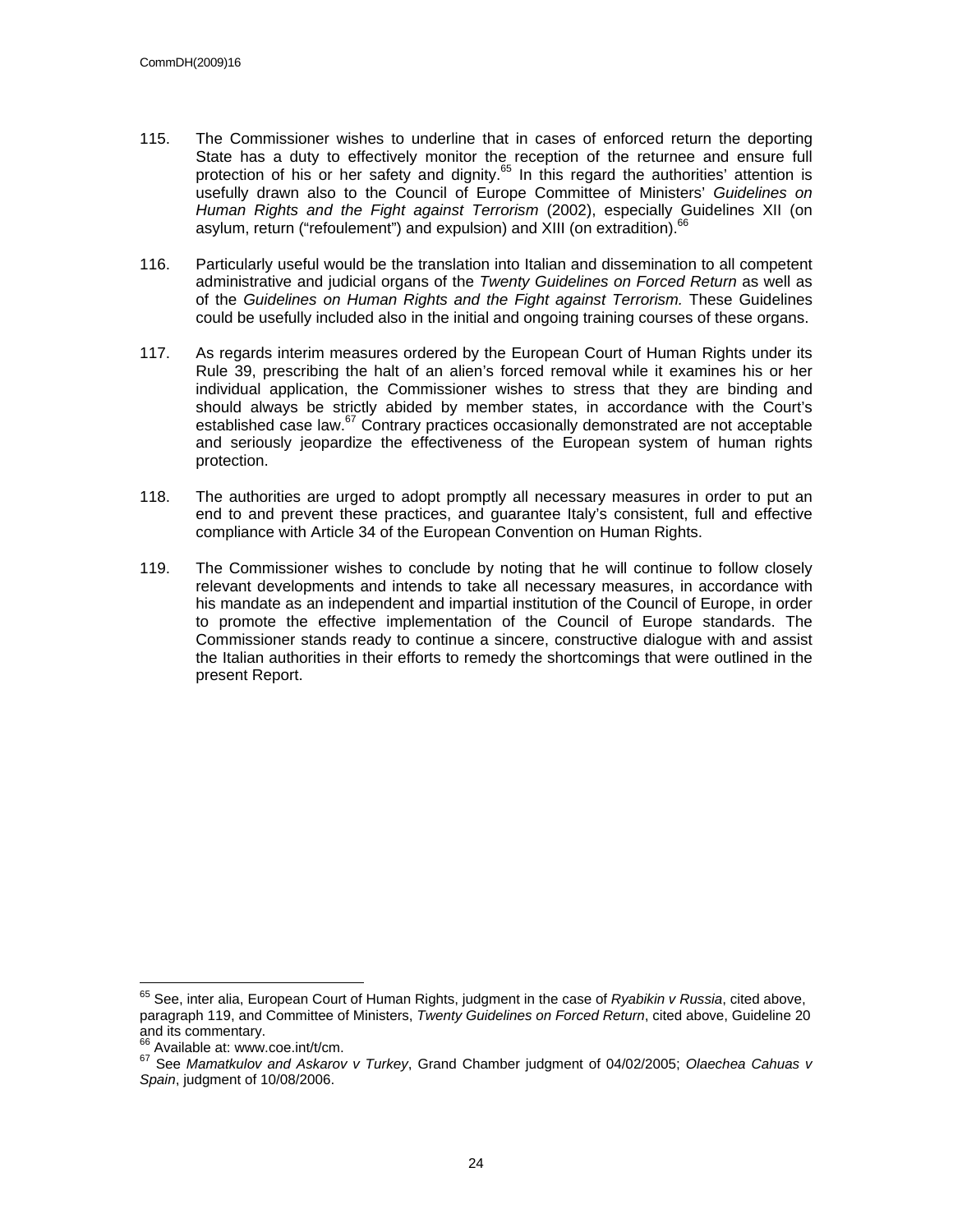**Appendix** 

ITALY



## *MINISTRY OF FOREIGN AFFAIRS*

INTER-MINISTERIAL COMMITTEE ON HUMAN RIGHTS *Comitato Interministeriale dei Diritti Umani* 

# **ITALY'S COMMENTS ON THE REPORT BY MR. T. HAMMARBERG, COMMISSIONER FOR HUMAN RIGHTS OF THE COUNCIL OF EUROPE,**

# **FOLLOWING HIS VISIT TO ITALY (JANUARY 13-15,**

**2009)** 

**Rome, March 2009**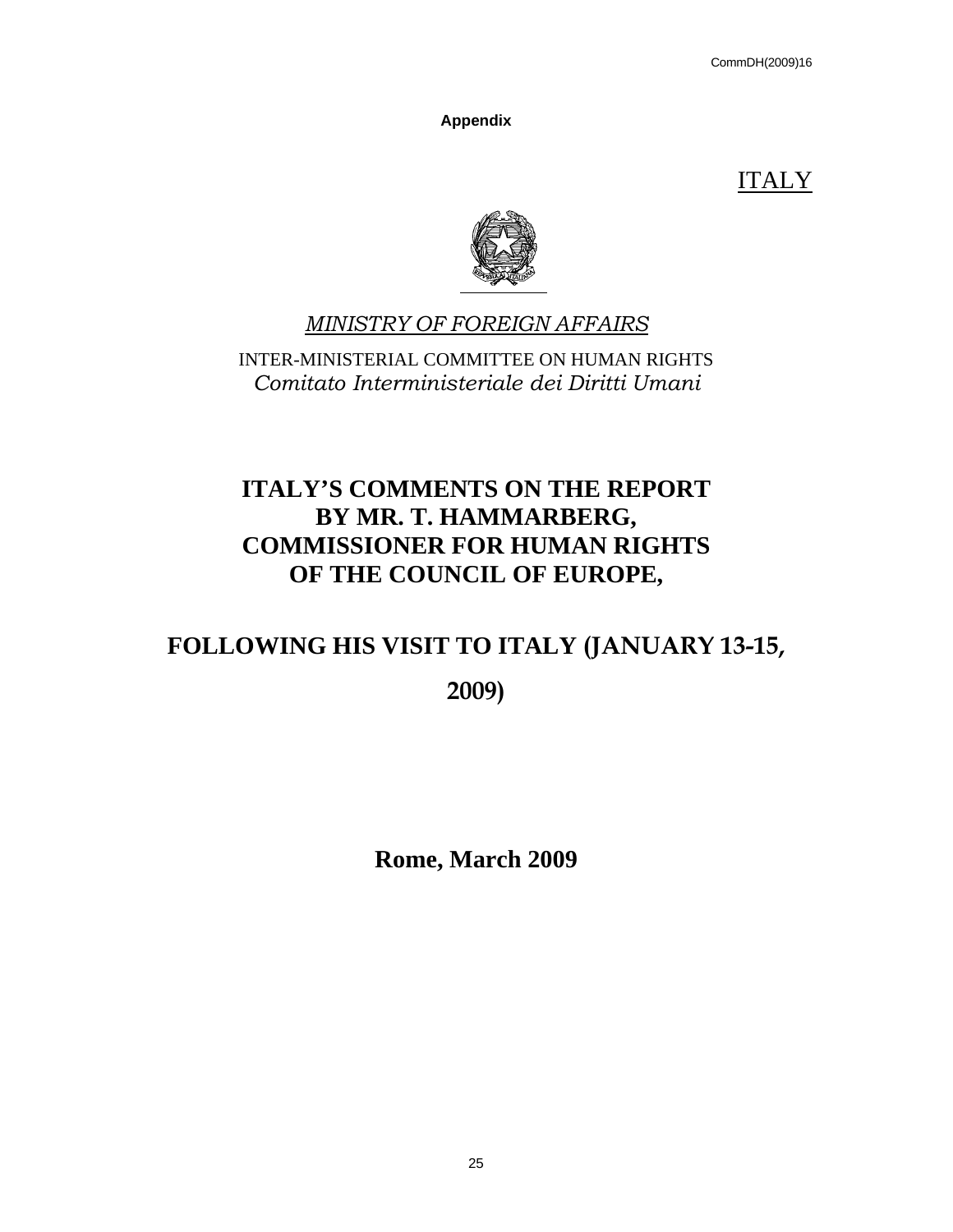### **ITALY'S COMMENTS ON THE REPORT BY MR. T. HAMMARBERG, COMMISSIONER FOR HUMAN RIGHTS OF THE COUNCIL OF EUROPE, FOLLOWING HIS VISIT TO ITALY (JANUARY 13-15, 2009)**

**COMM DH (2009)**

### **INDEX**

|                                                                               | p. 3  |
|-------------------------------------------------------------------------------|-------|
|                                                                               |       |
|                                                                               | p. 9  |
| IV. The protection of human rights of immigrants and asylum-seekers p. 14     |       |
| V. Foreign nationals' forced returns and compliance with the Rule 39 requests |       |
|                                                                               | p. 21 |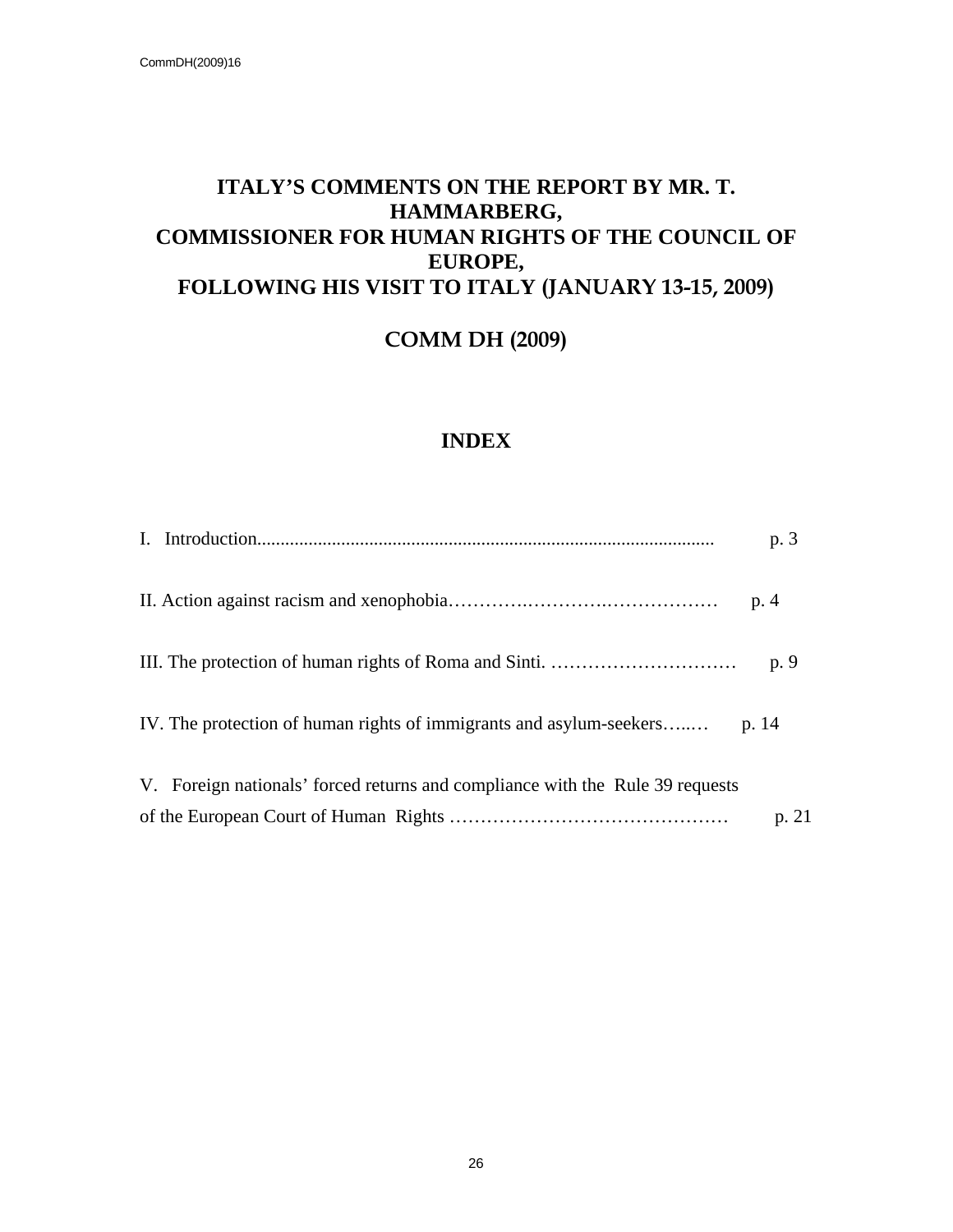### **I. Introduction**

### **General Remarks**

1. The Italian Government reiterates its full commitment to the substantial and constructive dialogue that the Commissioner for Human Rights (hereinafter, the Commissioner) has been developing with the Italian Authorities in the context of his mission, as an independent and impartial institution promoting respect for human rights.

2. The Italian Government has thoroughly examined the draft Report dated February 16, 2009, which was issued following the visit of the Commissioner to Italy on January 13-15, 2009, by paying specific attention to both the factual sections and the relating conclusions and recommendations therein.

3. Once again, the Government reiterates that the promotion and protection of human rights is enshrined in the Italian Constitution. This envisages the protection of all rights and fundamental freedoms as included in relevant international standards, such as the European Convention on Human Rights and Fundamental Freedoms, the Universal Declaration of Human Rights or the International Covenant on Civil and Political Rights.

4. In this context, when developing new national legislation, the Government fully complies with the Italian Basic Law, as well as with the EU's legislation and the relevant international obligations.

5. It should be noted that in its Document of 21 July 2008, the Government commented on the Commissioner's Memorandum, dated 9 July 2008, following his visit to Italy on 19 and 20 June 2008 and that on 5 December 2008 provided additional information at the Commissioner's request. In those Documents the Government has already extensively addressed most of the issues raised by the last Commissioner's Report.

6. The Italian Government suggests that the following comments be taken into account by the Commissioner, when drafting his final Report.

### **II. Action against racism and xenophobia**

7. The Government is pleased that the Commissioner appreciates the initiatives taken to reinforce the anti-discrimination legal framework. In this context, it is worth recalling that the principle of non-discrimination is one of the main pillars of our constitutional code, upon which the domestic legislative system is based and enforced, particularly by the domestic Courts.

8. As far as individual cases are concerned (para. 16 of the Report)**,** the Italian Authorities would like to share with the Commissioner the following information. With regard to the case involving the alleged beating of a 22-year Ghanaian student, Emmanuel Bonsu Foster, by officials of the Municipal Police of Parma, it is to be noted that the National Office Against Racial Discrimination (acronym in Italian, UNAR), initiated an investigation to clarify the circumstances of the aggression and detention.

 UNAR asked the mayor of Parma detailed information about the incident, particularly about the beating and racist insults; at the same time it was learned that the Parma Prosecutor's Office initiated a criminal proceeding against suspected perpetrators (eight officials, a Chief Inspector and a Chief Commissioner of the Municipal Police) with the following charges: kidnapping, aggravated battery, slander, insult, ideological and material forgery, breach of official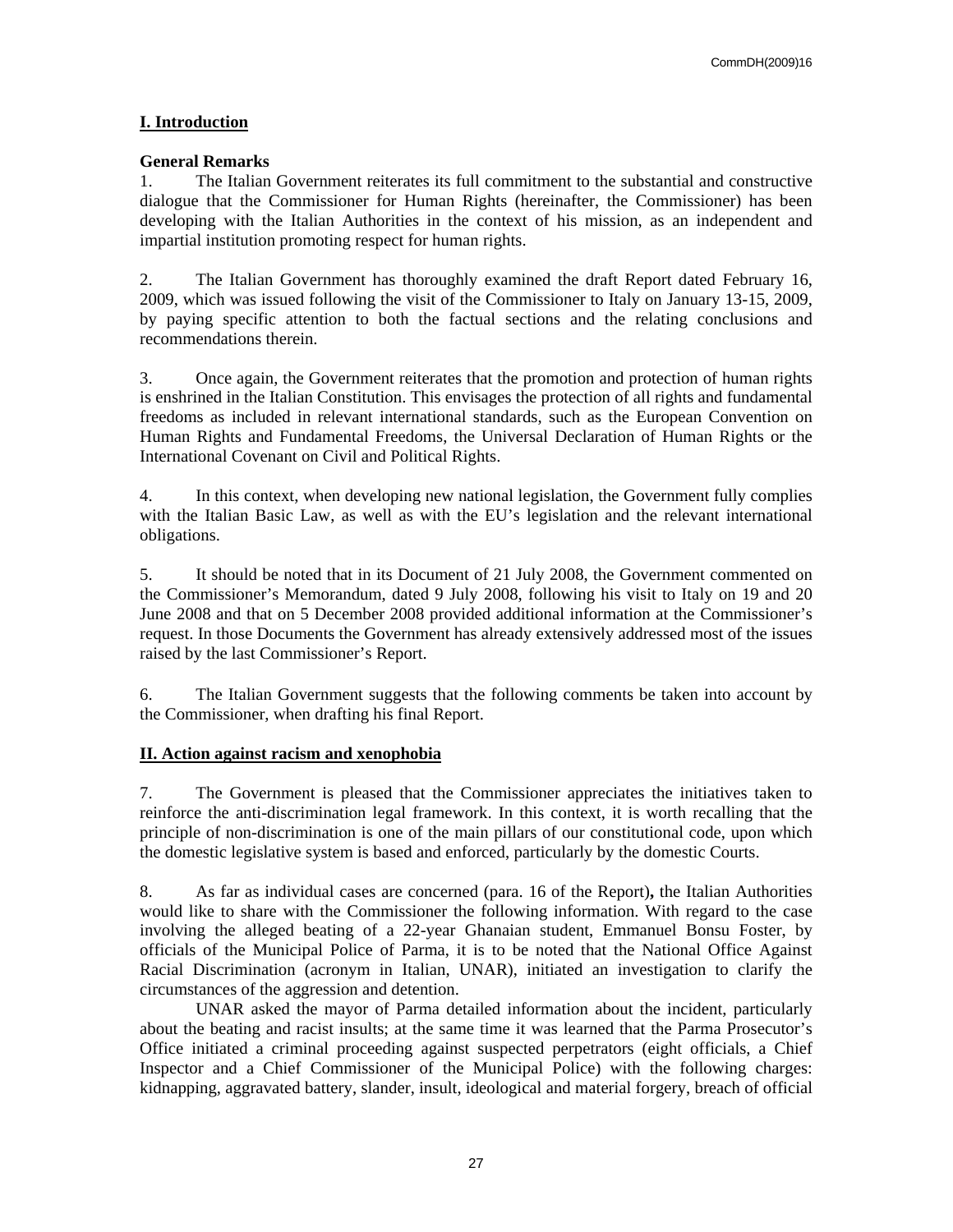duties, crimes committed in complicity and with the aggravating circumstance of discrimination and racial hatred, covered by the Mancino Law.

 On 14 January 2009, at the request of the prosecutor, the judge for the preliminary investigations (acronym in Italian, GIP) of Parma ordered the precautionary measure of the house arrest for four of the ten suspects. On 5 February 2009, the Bologna Oversight Court confirmed this measure. After the arrest, the mayor of Parma immediately ordered the suspension of service for all staff involved in the investigations.

9. In relation to the messages instigating racial hatred and xenophobia, reported in Faceboooks (para. 17 of the Report), it is to be noted that UNAR has taken the following steps. By cooperating with the Postal and Communications Police, UNAR drafted an ad hoc Report for Police (Prot.No. 13/UNAR, dated 08.01.2009), to facilitate the adoption of the most adequate initiatives in the exercise of control and supervision of the Network of competence.

 UNAR proceeds likewise in all cases of racial discrimination found on the web. Concerning the speech made during a gathering of representatives of the Lega Nord political party, UNAR started a specific inquiry, aimed at clarifying the circumstances relating to racist phrases.

 In all the above and other similar cases UNAR has duly informed the competent Judicial Authority.

10. It should be noted that the participation of UNAR in civil proceedings to ascertain the existence of direct or indirect discrimination on the ground of racial or ethnic origin [para. 26 of the Report], is currently precluded by the decree establishing UNAR, which does not confer it the right to take legal action on behalf of the victims of discrimination. However, this power has been granted to recognized organizations and local institutions (Article 5, of Legislative Decree No. 215 of 9 July 2003). They can act "on behalf of, for or in support" of the victim of racial or ethnic discrimination. It is important to remind that these organisations are also entitled to take legal action, as foreseen in the last paragraph of Article 5, in cases of collective discrimination, when it is not immediately possible to identify the specific victim. It should also be noted that UNAR promoted the establishment of Agreement Protocols with lawyers' associations available to offer pro-bono juridical assistance to alleged victims of racial or ethnic discrimination.

11. On a more general note, as for procedural safeguards, the Italian legal system considers the right of being assisted by a defence counsel as an inalienable right, since the technical defence is mandatory (Art. 97 and 98 of the code of criminal procedure).

 According to Art.24 of the Constitution and Art.98 of the code of criminal procedure, which provides for the defence of the indigents, Presidential Decree No. 115/2002 provides for legal aid in criminal action (Art. 74 et seq.). For being admitted to legal aid, no particular conditions or formalities are required (a mere self-certification is sufficient, pursuant to Art. 79, para.1, letter c). More importantly, for foreigners and linguistic minorities located in Italy, there is the obligation to provide appropriate interpreters, pursuant to Art. 111 of the Constitution, devoted to the principle of the right to a fair trail [para. 25 of the Report].

12. With regard to the independence and effectiveness of UNAR, the Government recalls the comments already submitted in its document of 21 July 2008 in reply to the Memorandum by the Commissioner following his visit to Italy [para. 24 of the Report]. The Government would also like to reaffirm that compliance of UNAR with the provisions of the Directive 2000/43/CE was recognized by the European Commission, in June 2007.

13. The stigmatisation of certain ethnic or social groups remains a matter of serious concern for the Government, state and local authorities. All political forces have firmly condemned all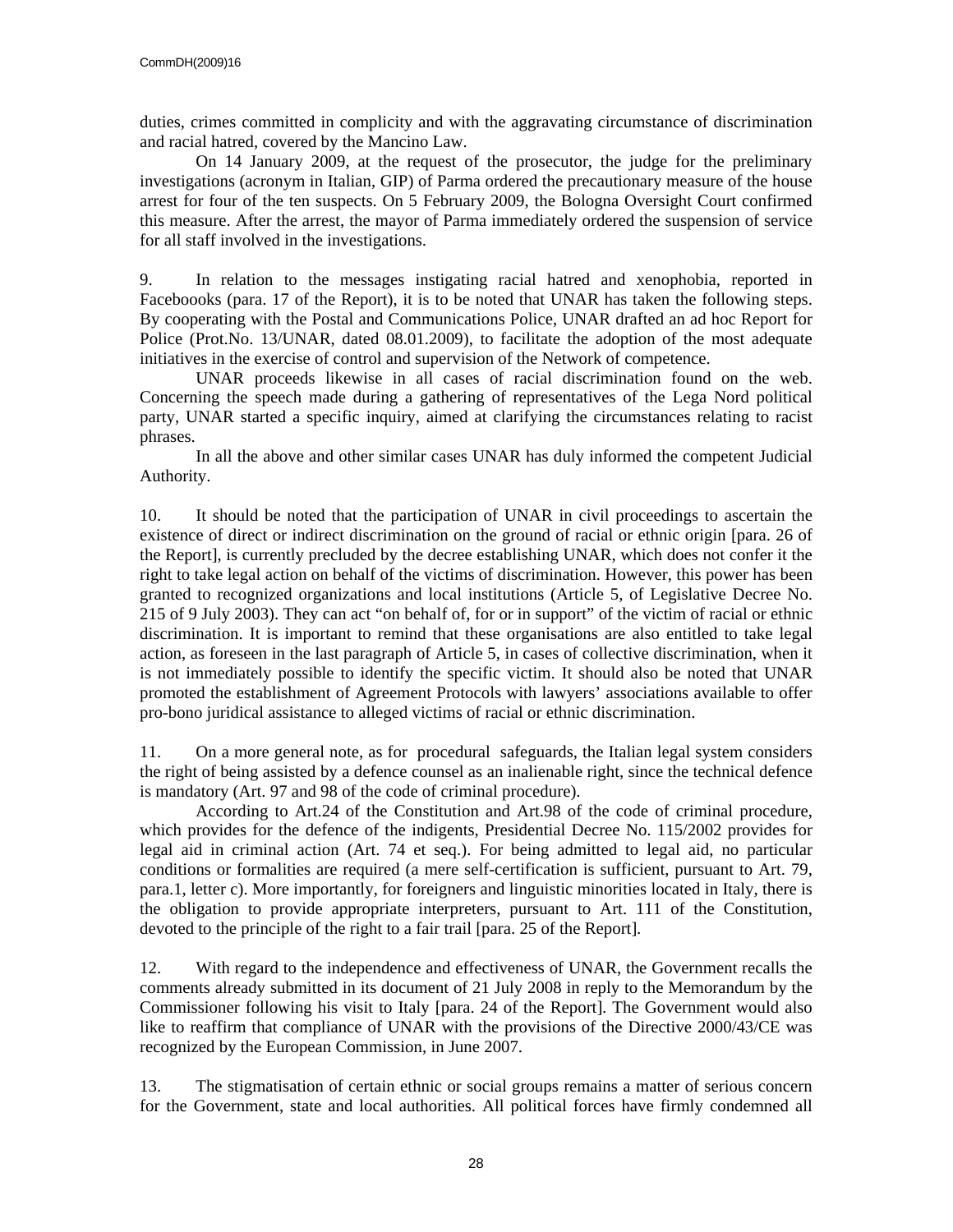recent attacks against particular groups and will continue to exercise the responsibility to protect all persons present on the Italian territory, as clearly emphasized on several occasions also by the President of the Republic Hon. Giorgio Napolitano, the most recent of which took place on December 31, 2008 for the new year's eve, and on January 27, on the occasion of the Holocaust Remembrance Day [para.22 of the Report]. The draft law mentioned in the Report [para. 23 of the Report] on the fight against racism is currently under examination in the Senate. In January 2009 the debate has started within the competent Parliamentary Committee.

14. With regard to the Recommendation, concerning the urgent necessity to fight against all manifestations of racism and intolerance through the internet, the Government is well aware of the necessity to employ all adequate means to counteract this phenomenon. A specific section has been created in UNAR's webpage (www.pariopportunita.gov.it) in order to allow internet users to report any on-line material they may find surfing therein, whose content may be discriminatory, racist or instigating racial hatred. These episodes can be reported by sending an email to UNAR. Whereas the contents are grounded and criminally punishable, UNAR forwards them to the Police in order to initiate a criminal proceeding; in the all the remaining cases UNAR intervenes by contacting the Postal and Communication Police in charge of controlling and monitoring the system.

 With specific regard to the competent Unit of the Police forces, they carry out an extensive monitoring exercise of the Internet websites created in Italy, in order to detect those which might be potentially relevant at the criminal level. The Police forces pay due attention and regard to all those web-sites relating to organisations characterized by subversive and/or racial, xenophobic grounds. Needless to say, the Judicial Authorities are promptly informed. If these allegations are grounded, the Public Prosecutor's Office initiates relevant criminal proceedings under the condition that such web-sites have been created in Italy or the authors of those servers are located within the domestic borders.

15. It should be noted that since long time, several courses on human rights have been addressed to the Italian Police forces. In particular, the Ministry of the Interior has included human rights law in the training curricula for police staff at all ranks. The courses deal with a wide range of topics including vulnerable groups and minorities, namely the social segments of the most exposed to discrimination and to exploitation by criminal groups.

Training is carried out with the support of university professors and experts, as recommended by relevant NGOs, including the Centre for Human Evolution (Italian acronym, CEU). The latter organized an ad hoc HR course, in cooperation with "Tor Vergata" University in Rome. Ad hoc training courses, including master courses, for trainers are organized on an annual basis. Police officers with training responsibilities attend relevant post-graduate courses at the Rome Second University. The Police Academy in Piacenza organizes a course on human rights and international humanitarian law at the Catholic University in Milan, in collaboration with the Italian Red Cross.

 Since 2001 human rights law has been included into the continuous training programs for Police personnel. This training focuses on those aspects that relate to the identification of the "mission" of the Police service in a democratic society, from the fight against all forms of discrimination to specific Guidelines concerning the protection of the right to life, the prohibition of torture, and the use of force.

16. The protection of human rights is a central issue in many publications of the Public Security Department, such as the monthly magazine "Polizia Moderna", which contains many articles on the topic. More specifically, the Public Security Department introduced appropriate teaching material in all its 28 Schools and training Centres, including the translation into Italian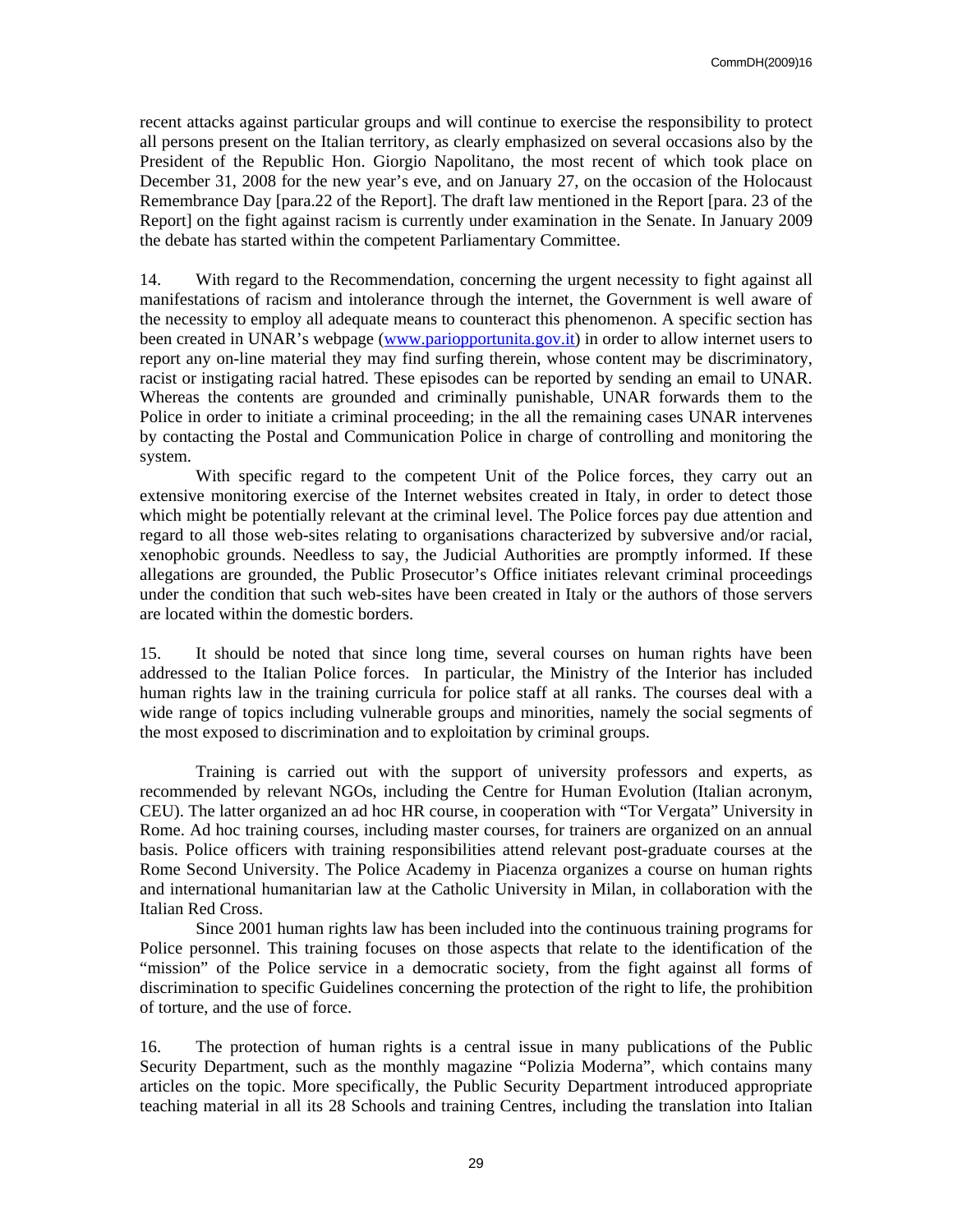and the distribution of the following material, issued by the Council of Europe: 1. Policing in a democratic society – Is your Police service a human rights champion?; 2. A pamphlet for Police On Human Rights and its protection under international law; 3. Discussion materials including On The Police and Human Rights training; 4. The Human Rights Challenge in Police Practice.

Additional documentation includes and refers to:

- The Italian translation and the dissemination among Police officers as individual endowment, of the text of the Recommendation Rec. 10 (2001), adopted on September,  $19<sup>th</sup>$  2001 by the Committee of Ministers of the Council of Europe ("Code of Ethics for a democratic cleansing");
- The Handbook for Police officers on "The Police service in a multicultural society", as drafted, in partnership with the non profit organization COSPE and with representatives of the Chinese, Roma, Nigerian, Jewish and Islamic communities;
- The Handbook for the training of trainers on "Human rights and Police" as printed by the Department of Public Security.

17. As far as the relationship between Police and vulnerable groups is concerned, it should be noted that the Department of Public Security coordinated an EU project (Building A Police Service Within a Multi-ethnic Community) involving the Italian Roma community and inviting Mr. Demir Mustafa – an outstanding representative of the relevant community - among the stakeholders, representing ethnic groups at risk of discrimination. Mr. Mustafa, among others, outlined the problems of his community, besides providing information on the Roma culture, the perception of the Police action and the quality of the relationship with Police officers. In this context, study-cases concerning relevant positive and negative actions of Police officers were discussed, and specific indications on how law enforcement officers should build their relationship with Roma community were also put forward. In particular, it was carried out a research on how Police officers should behave vis-à-vis Roma community.

18. In this context it should be noted that also the Carabinieri Corps attaches the utmost importance to the study of Human Rights and Humanitarian Law in the academic and training curricula. The attention to victims is also testified by the recent introduction of the study of *victimology* in training institutes, which modifies the approach towards the phenomenon of criminality, no longer considered exclusively from the viewpoint of the offender, but assessed bearing in mind the needs of the offended.

 Advanced ad hoc training has been introduced for all the staff personnel participating in peace support missions.

19. With specific regard, to the penitentiary Police, the subject of human rights is always included in the curricula of the basic training courses for the newly recruited staff of penitentiary police of any rank.

 The subject of the "international protection of human rights and of the rights of detainees" is structured in the following contents: the civil rights and freedoms, the sources of the EU Law and International Conventions, including the United Nations Convention against Torture, the relation between European Union and Italian Legislation, as well as the Standard Minimum Rules for the Treatment of Prisoners and the European Prison Rules adopted by Council of Europe. Those subjects are taught by magistrates experts in the relevant fields. The presentation and the analysis of the penitentiary norms are focused on the principle of the respect for human dignity in order to strengthen 'a culture of legality' centered on human rights. In particular, a training course for Penitentiary policemen recently held, the "system of inter-professional relations and of treatment" aiming at promoting deontological and professional values and it includes subjects as criminology,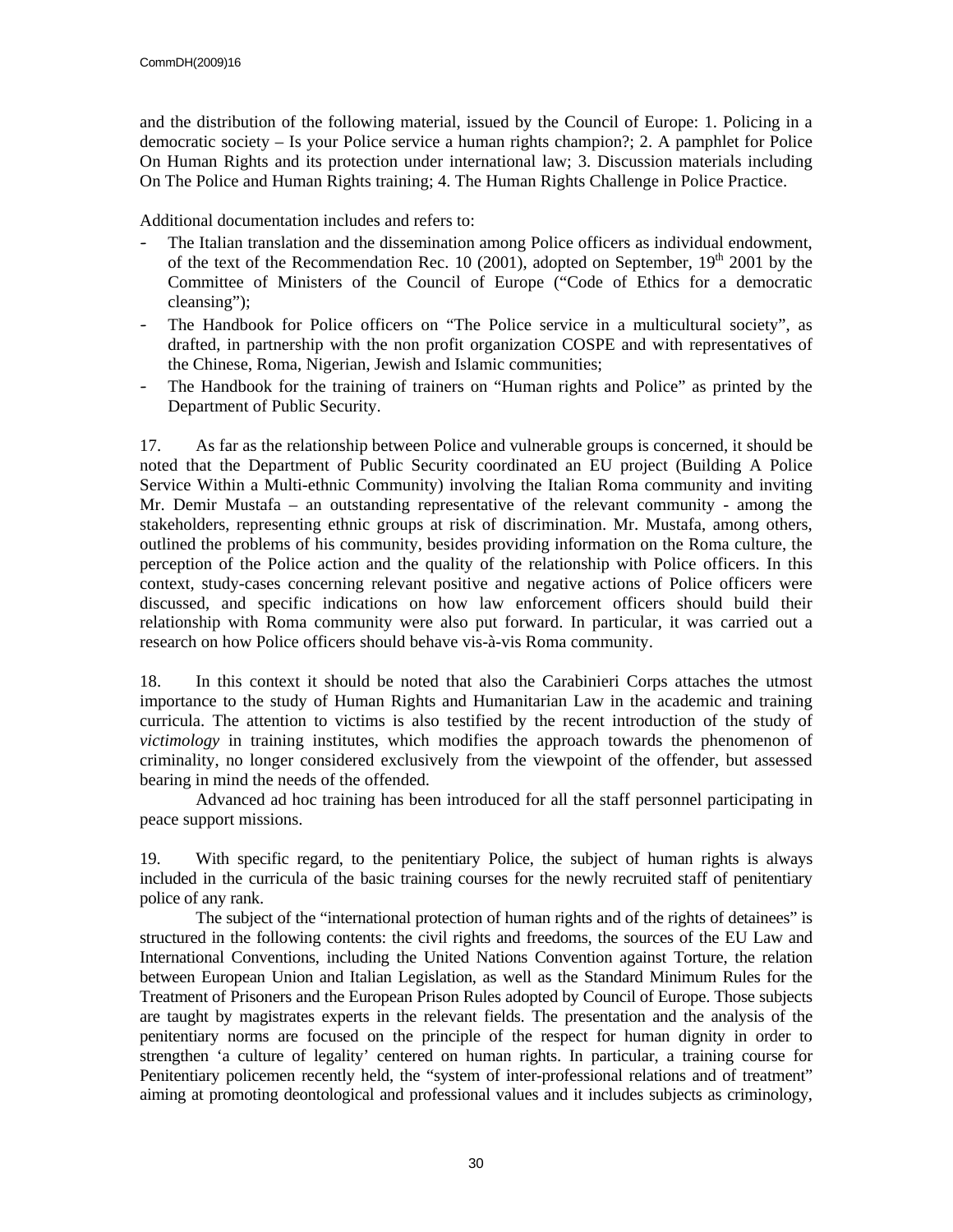penitentiary psychology, the treatment of prisoners detained in penitentiary circuits. With particular reference to Roma and vulnerable groups, the following issues are dealt in the training courses: intercultural education for mediation and conflicts management, legislation on migration, migration routes.

 The courses also include training for an efficient self-defence, limiting to the minimum extent the use of offensive actions which can harm a person; the techniques of the Global Method of Self-defence are taught, which tend to infuse the sense of operational self-confidence and which make use of communication and persuasion skills, as well as of verbal assurance skills.

20. To conclude, on a more general note, law enforcement personnel is routinely trained in order to deal with a changing reality under which there is the acknowledgement of better prepare the domestic forces to, inter alia, deal with vulnerable groups [paras. 25-26 of the Report].

21. It should be noted that the Ministry of Education is willing to disseminate the Factsheets on Roma History at the educational level throughout the country in the course of the next academic year [para. 30 of the Report].

22. Concerning Roma children's schooling as well as the establishment of specific Agreement Protocols, the Ministry of Education is currently implementing policies aimed at the integration of Roma in the Italian school context, in strict cooperation with several local institutions. The Agreement Protocol already established in the seventies, with the Association "Opera Nomadi" for the 'protection of Roma, Sinti and Travellers' has been renewed since 2005. Furthermore, specific Agreement Protocols are being implemented by the interested local institutions and relevant organizations representing Roma, Sinti and Travellers'.

 The activity of cultural mediators in schools proves to play a key role in several areas such as schooling, information, orienteering, linguistic translation and cooperation with social services.

23. Concerning the recommendations by the European Commission against Racism and Intolerance (ECRI), to combat racism and xenophobia among youngsters, the Ministry of Education is taking the appropriate measures to ensure that the educational activity in schools is aimed at achieving such objective.

 The fight against racism and racial discrimination, at the educational level, is thus carried on by the Ministry on Education, from the primary through the secondary school, by means of specific educational programmes, marked by an intercultural approach. All children living in Italy enjoy the right to education, even if their parents have no residence permit. As a consequence, the Italian school system is committed to providing knowledge of different cultures.

24. Last but not least, as far as the establishment of an independent national human rights institution is concerned [para.27 of the Report], it should be noted that the Government announced in December 2008 that it is preparing its own Bill on this issue. The drafting process is already under way within the concerned Administrations. Meanwhile a group of MP's has introduced a specific draft law to the Senate (A.S. 373).

### **III. The protection of human rights of Roma and Sinti**

25. As already reported in the Government comments, dated 21 July 2008, the Italian Authorities are committed to adopting specific measures, to enhance security for all citizens and to better address integration and/or immigration-related issues. Most of the measures concerned, consistent with the Italian Constitution and with EU provisions, are currently under discussion.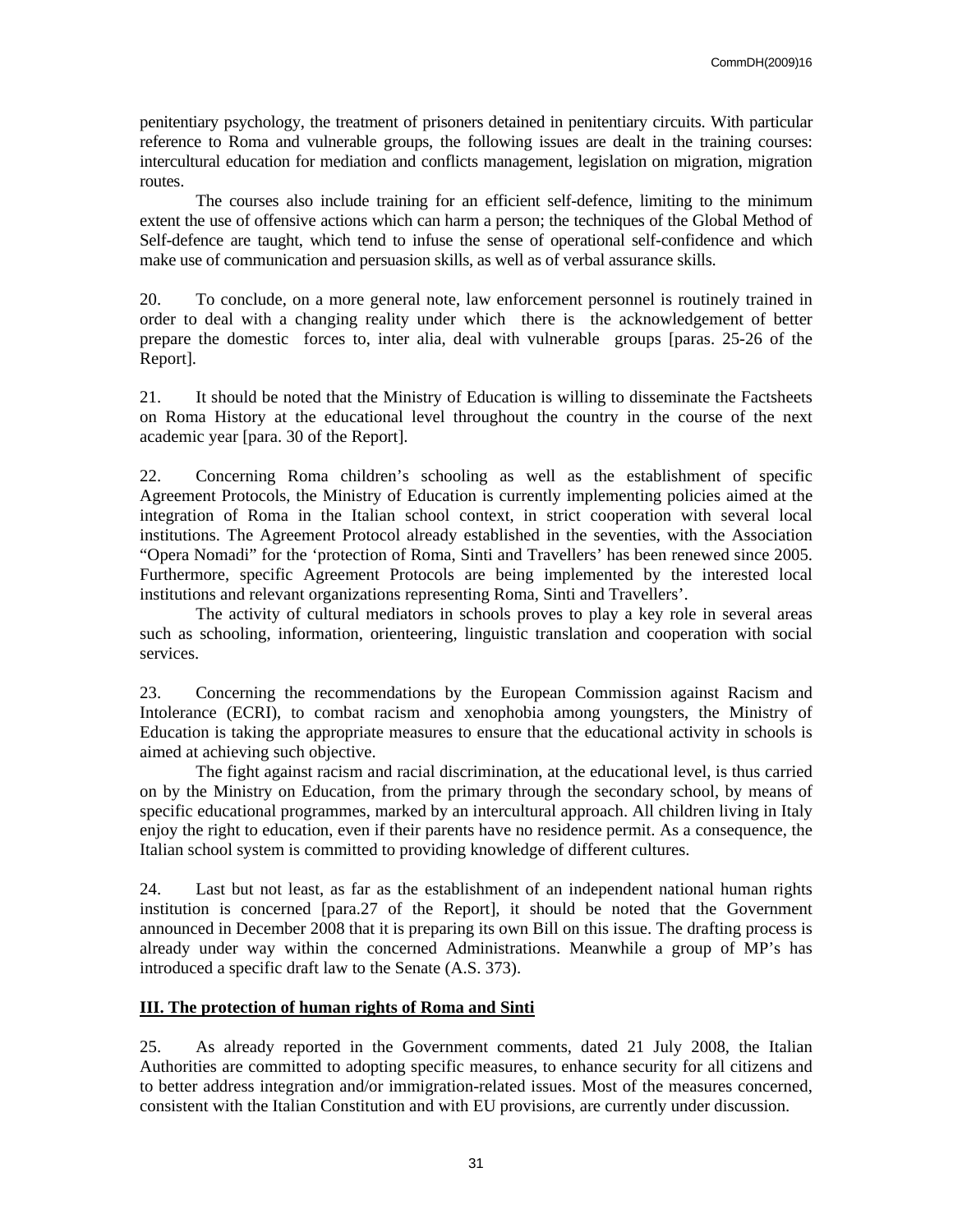26. Once again, it should be underlined that the most recent measures – such as those included in the "security package" - are meant to curb criminal behaviours of individuals. No provision is envisaged against any community, group or class, nor is linked to any form of discrimination and xenophobia.

 Re-affirming the rule of law, the Italian Government re-assures that adequate living conditions are in the interest of everybody, including Roma people and groups potentially more exposed to the risk of abuses and exploitation. Restoring good living conditions within the law is in the interest of the Italian society, including the communities concerned.

27. As to the events occurred in Ponticelli (Naples)[para. 34 of the Report], as already reported in the Government comments dated 21 July 2008, in order to identify the people involved the Police submitted a report to the competent Judicial Authorities. The Office of the State Prosecutor at the Court of Naples promptly initiated a criminal proceeding against unknown persons. At present, two alleged offenders have been identified. They have been put under the precautionary measure of the house arrest on the ground of arson and devastation.

28. As far as the Roma camps are concerned, in terms of preliminary remarks, an unauthorized camp for its same nature cannot ensure appropriate living conditions. As a matter of fact, the forced evictions carried out in these camps by the Police forces often have the final purpose to provide a more appropriate accommodation for those families with women and children.

 As pointed out by the OSCE High Commissioner on National Minorities in his Report following his visit to Italy in 2008, some best practices on the matter have emerged in Italy, such as those developed at the municipal level in Bologna that has transferred Roma people from illlegal camps to authorized camps and from authorized camps to regular housing.

29. In this perspective, the Municipality for social policies and health promotion of Rome has increased the number of places for the temporary reception of women and children, in addition to the enhancement of the cooperation between its "Sala Operativa Sociale" and the Police forces [paras. 36-37 of the Report].

30. Concerning the health situation in the Roma camp of Casilino 900 in Rome, the Municipality of Rome has prolonged up to the end of 2009 a Protocol with the territorial health agency (acronym in Italian, ASL), to which all the activities of health control and assistance to the people of the camp are thereby delegated. In this regard, a vaccination campaign for the children living in this camp has been initiated at the end of February 2009. In the course of the initial round of this campaign 251 children were vaccinated except four children, due to either the choice of their parents or the specific health conditions. Moreover, an ad hoc protocol for a special plan of vaccination was signed with the Italian Red Cross and started on 28 February.

31. As anticipated to the Commissioner by the Mayor of Rome [para 39 of the Report] on 29 January 2009 a meeting took place among the Mayor, the local Authorities for social policies and health promotion of Rome and a representative of the camp of Casilino 900. This was concluded with the adoption of a Memorandum of Understanding, whereby the Municipality of Rome committed itself to implement renovation works aimed at improving the living conditions in the camp, while the camps' representatives committed themselves to collaborate with the Administration either during the works and, later, for the relocation of the camp. As scheduled, these works started on 23 February 2009.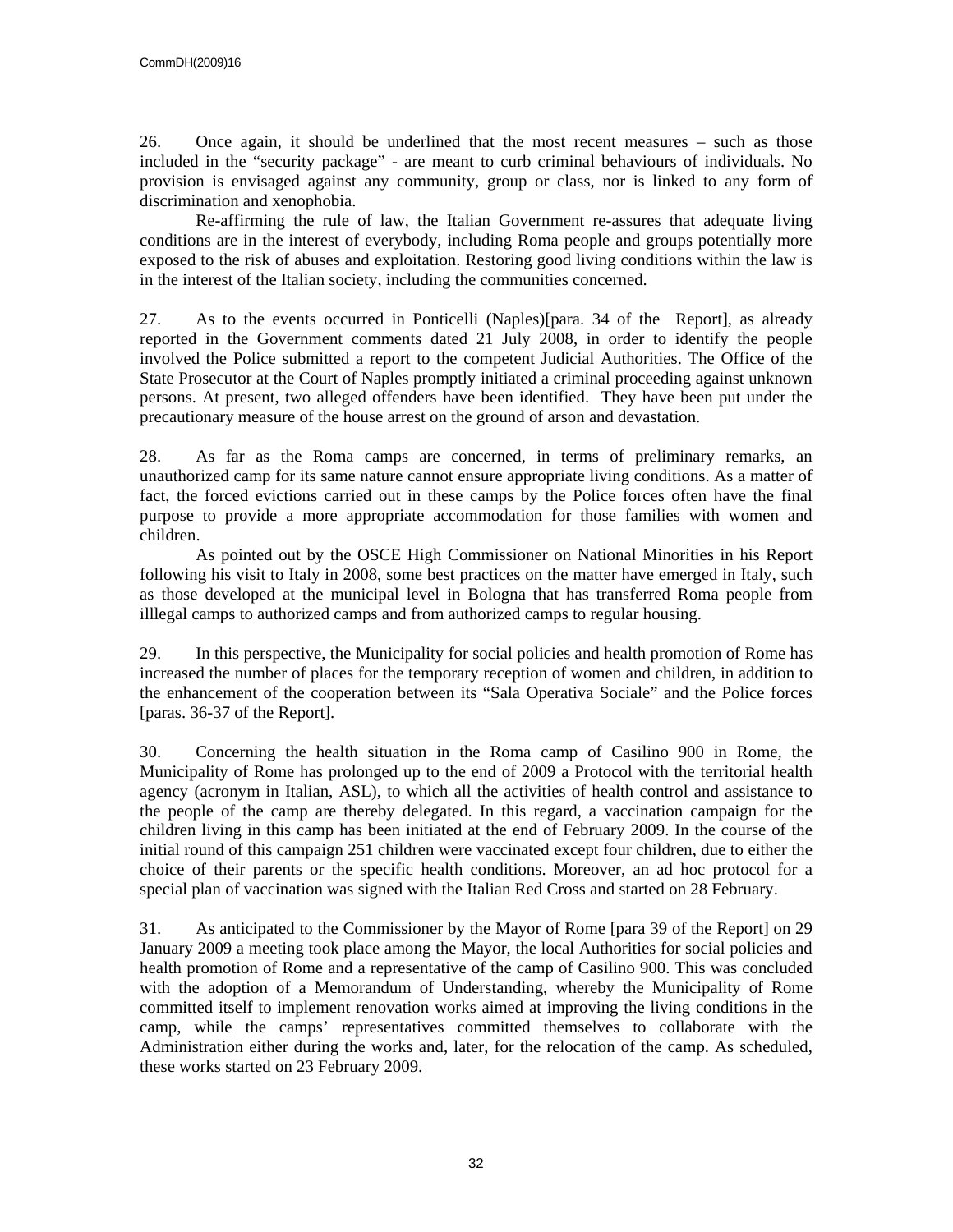32. As to the Mayor of Rome's intention to have ready, by the end of 2009, regular settlements for all Roma people in Rome, at the beginning of February, the Municipality of Rome issued a "Plan for Nomads".

 By following the timetable contained in such a Plan, a relocation of many camps – characterized by a high level of social criticality, including Casilino 900, will be realized by settling the people concerned into "authorized villages", some of which will be of new conception.

 The aforementioned Plan, whose purpose is to uphold the process of integration with nomads' communities, has been scrutinized by the Minister of Interior, Hon. Maroni, who also offered funds to complete the program.

33. In line with these efforts, it is to be stressed the action of the Prefect of Rome, who has been appointed by the Prime Minister Order of 30 May 2008.

 On 18 February 2008, the domestic Commissioner issued "Regulations for the managing of the equipped villages for nomads communities located in the Latium Region", which was subscribed by the Region, the Province and the Municipality, resulting into both a useful handbook of operative nature and a pattern for "best practices".

The Guidelines provide for:

- A temporary authorization of settlement (two years renewable only once);
- The outline of general rules of behaviour, under which every single Municipality is given the task to draw up its own code of conduct;
- Activities of control on entrance flows;
- A Centre for social and educational activities oriented to the integration;
- Institution of a Representatives' Committee of the village, with a designated speaker;
- Institution of an Advisory Committee, composed of all stakeholders involved in the managing of the village, including Representatives' Committee;
- Definition of the causes entailing the revocation of the temporary authorization.

The Municipality of Rome will issue, on the basis of the mentioned Regulations and by a proper act, its own "Regulations on the temporary settlement in the authorized villages for the nomads communities in the Municipality of Rome".

34. Within this framework, it is worthy of mention the National Strategic Plan for Structural Funds 2007-2013, under which the Equal Opportunity Department within the relevant Ministry elaborated several Plans of Action providing structural interventions for Roma communities through the European Social Fund and the European Regional Development Fund.

 In particular, with a view to promoting a higher participation of Roma, Sinti and Travellers in the economic and social fields, UNAR has funded specific projects aimed at providing legal, administrative and managerial support to Regions for the identification, planning and monitoring of regional policies for the elimination of local obstacles to the social inclusion of the concerned communities. To this end, there will be a mapping exercise of the institutions and services available, including local social projects on education, training, labour, health care, etc.

35. While evaluating additional measures, in order to promote the integration of minorities and to improve their living conditions, the Italian Authorities have adopted various initiatives.

 As already reported in the Government comments dated 21 July 2008, the Minister of Interior, Hon. Maroni appointed the Prefects of Rome, Milan, and Naples as "ad hoc Commissioners", according to EU Regulation No. 230/2008 (which allows the recording and featuring of some biometrics records - fingerprints and photos - in stay permissions for non-EU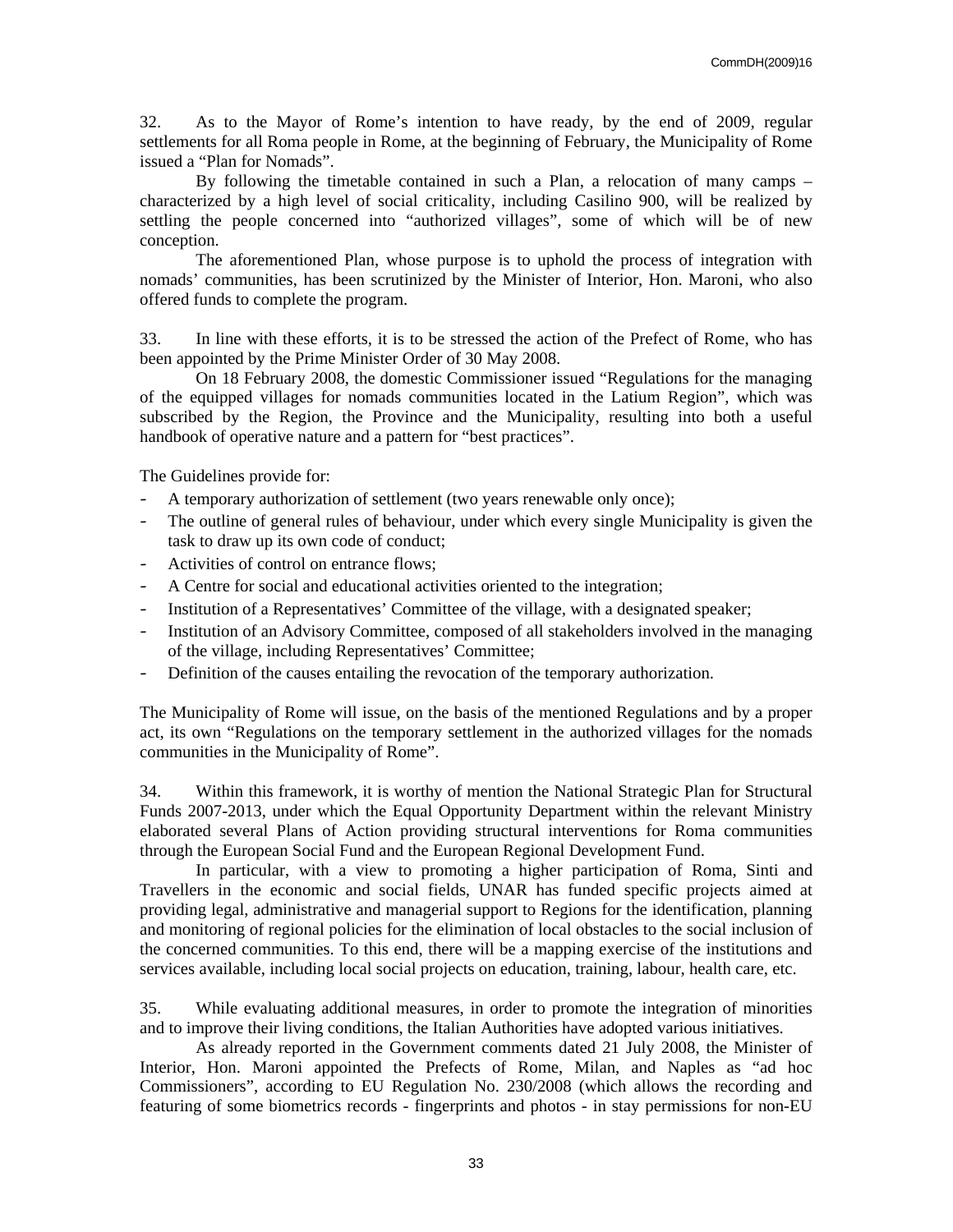citizens over the age of 6) and to the "emergency (which does not correspond to the public state of emergency to be communicated to the United Nations)" declared on the basis of the national legislation on civil protection. These Commissioners were tasked with the duty of adopting measure to solve the emergency relating to the nomads settlements, in their respective Regions [paras. 41-42 of the Report]

36. As a matter of fact, the Government decided to take this urgent action subsequently to the serious and degrading socio-environmental conditions in some parts of Italy, in particular, nearby the metropolitan areas in Rome, Naples and Milan, characterized by several settlements both authorized and unauthorized [para. 46 of the Report].

 These settlements hosted communities presenting several differences in terms of ethnic belonging, nationality and individual juridical status. In such settlements there were Non-EU citizens, EU citizens, Italian citizens and individuals who could not be identified since they were undocumented.

37. As to the identification procedure, once again the Government takes this opportunity to reiterate that information was collected without the creation of a data-base and in accordance with national and international laws and regulations concerning the protection of privacy, through records that are used for all citizens, under the responsibility of authorized entities.

38. Against this background, it was considered necessary to get detailed information about the number of the people living in the settlements, in order to guarantee them a greater level of security and to improve their living conditions. As a consequence, a census was made to identify all the people, not only Roma and Sinti.

 "Civil Protection Orders" (*ordinanze di protezione civile*) were adopted in order to speed up the administrative procedures, including agreements to build new camps as well as to identify the due additional economic resources from within the State's Budget, in order to grant ad hoc reception measures, build new structures and improve those already existing.

 The "Orders" also entail specific support measures to promote the integration of people in the settlements through comprehensive projects having an integrated nature aimed at facilitating the school enrolment and the search for employment.

39. In the following phases, adequate facilities, called 'solidarity villages', will be set up. These villages will be provided with basic services, to be transparently managed in cooperation with the communities' representatives, in order to guarantee the security both inside and outside the settlements themselves (on the basis of the 'best practices' already experimented in some local administrations).

 Along these lines, mention has to be made of the newly established Office within the Interior Minister's Cabinet, namely a Technical Working Group, tasked with overseeing the implementation of the provisions contained in the mentioned "Civil Protection Orders" dated 30 May 2008. The Working Group includes the Prefects/Commissioners and the Administrations involved in the initiatives concerning the social inclusion of the communities, namely the Ministry of Interior, the Ministry of Labour, Health and Social Policies, the Ministry of Education and UNICEF. The mandate of the above WG is to draft an Action Plan on a number of social, welfare and integration measures.

40. In this context, it might be recalled that the OSCE High Commissioner on National Minorities in his report following his visit to Italy in 2008, noted the positive measures applied in the Via Candoni camp, in Rome, where 80 per cent of Romanian Roma people are working.

41. In November 2008, it was signed a Memorandum of Understanding between the Ministry of Interior and UNICEF, to ensure the adoption of a set of childhood protection-oriented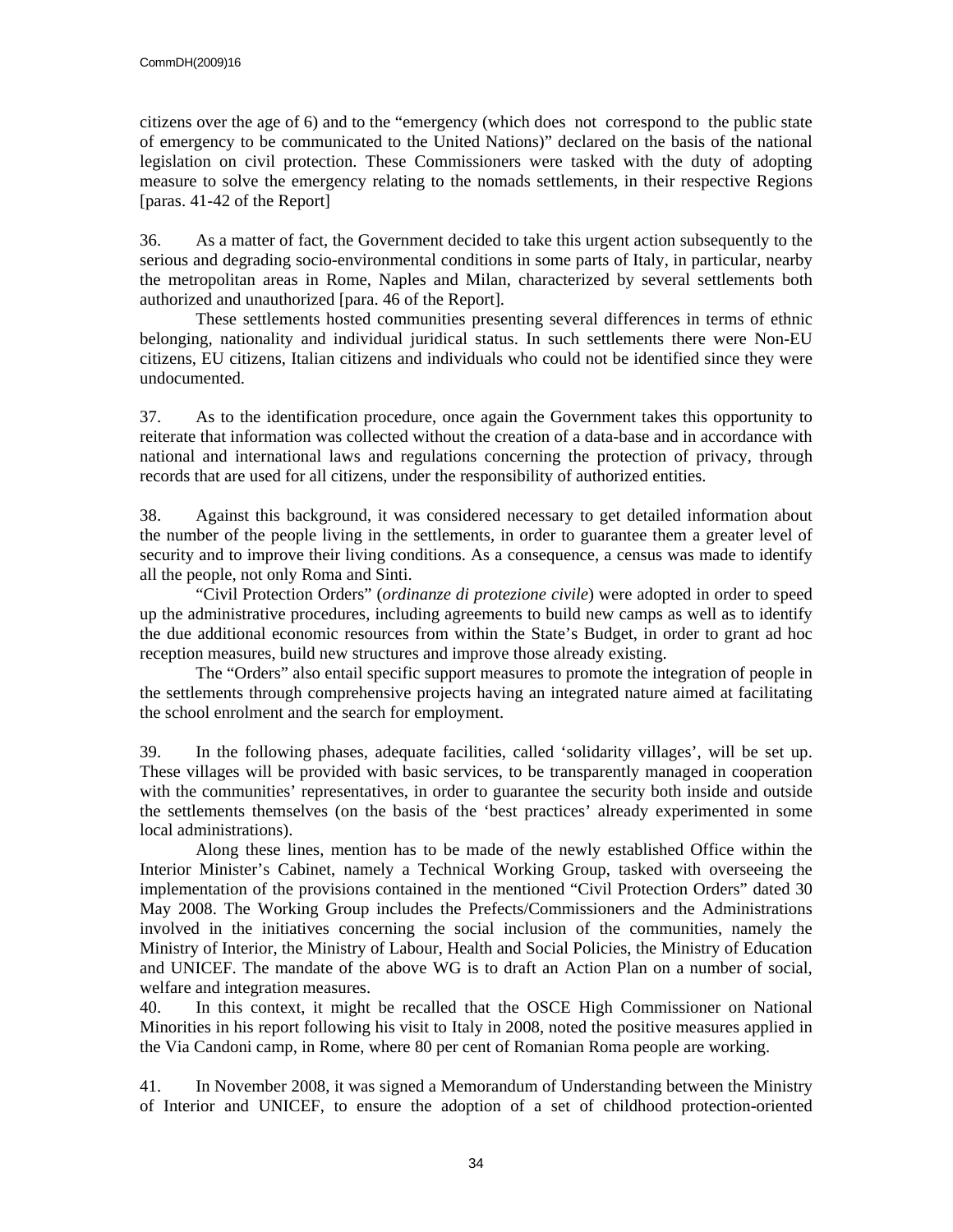initiatives. Similar projects are being currently drafted by other Ministries competent for social policy matters, including the Ministry of Labour, Health and Social Policies and the Ministry of Education.

 As to a national strategy for social inclusion of Roma and Sinti communities [para. 49 of the Report], it is worthy of mention that in the Planning document for the years 2009-2011 (which is currently under drafting) on actions and interventions which the Government intends to enact in the field of immigration and integration, a specific section is devoted to a Program of intervention for Roma and Sinti communities.

42. Under the National Strategic Framework of the 2007-2013 Structural Funds, the Department for Equal Opportunities drew up a Plan providing integrated support to the Roma community through the ESF and ERDF funds, as agreed with the relevant Management Authority. In particular, the following actions are devoted to this end:

- Promotion of policies and instruments for social inclusion and combat discrimination against the Roma, Sinti and Travellers. The objective is to remove all discrimination and promote greater participation in economic and social development of Roma, Sinti and Travellers. The action will, inter alia, support the regions in the regulatory, administrative and management in identifying, planning and monitoring of policies for guidance and support in overcoming local barriers the inclusion of these communities.
- Identification, analysis and transfer of best practices on non-discrimination in terms of benchmarking.

This activity is intended to launch a system to collect and to network among all relevant actors, at different institutional levels, namely at the European, national and regional levels. The purpose is to share practices, improve the skills on specific issues and to compare experiences within the European region. The DOSTA program is currently put in place in Italy and will be concluded at the end of 2009, since it has already successfully carried out in five countries of Eastern Europe. [para 32 of the Report].

43. In addition, UNAR participate, on behalf of Italy, in EUROMA (standing for the European Network for Social Inclusion of the ROMA). The EUROMA Network, funded by the European Commission, aims at preparing social inclusion projects for Roma people.

 Concerning the initiatives to raise awareness among Roma people of rights and remedies, UNAR has funded a project on protection means against racial discrimination, made by the Lawyers' Association for the Human Rights Protection (acronym in Italian, UFTDU). The main objective of the project was to disseminate best practices as developed at the national, European and international levels to combat discrimination based on racial or ethnic grounds. To achieve this goal, a whole training-day on "Racial Discrimination and Access to Justice: The new role of associations" took place in Rome and was addressed to all the NGOs working in this field.

 As already mentioned under section II concerning legal assistance to Roma and Sinti [para. 50 of the Report], it might be important to recall both the Registry of Association at UNAR and the free legal aid, ensured by Italy, in accordance with Art.111 of the Italian Constitution. With specific regard to legal assistance activities carried out in collaboration with industrial associations, UNAR has conducted awareness and capacity-building campaigns through regular contacts with representatives of associations engaged in the protection of this minority. It is to be noted that the Register of associations and institutions working the field of the fight against discrimination under Article 6 of Legislative Decree No. 215 of 9 July 2003 includes Opera Nomadi, Associazione Italiana Zingari Oggi (AIZO), the National Union and the International Roma and Sinti in Italy (JOIN), observation, Nevo Drom Roma and Sinti Policy Abruzzo @ Opera Nomadi.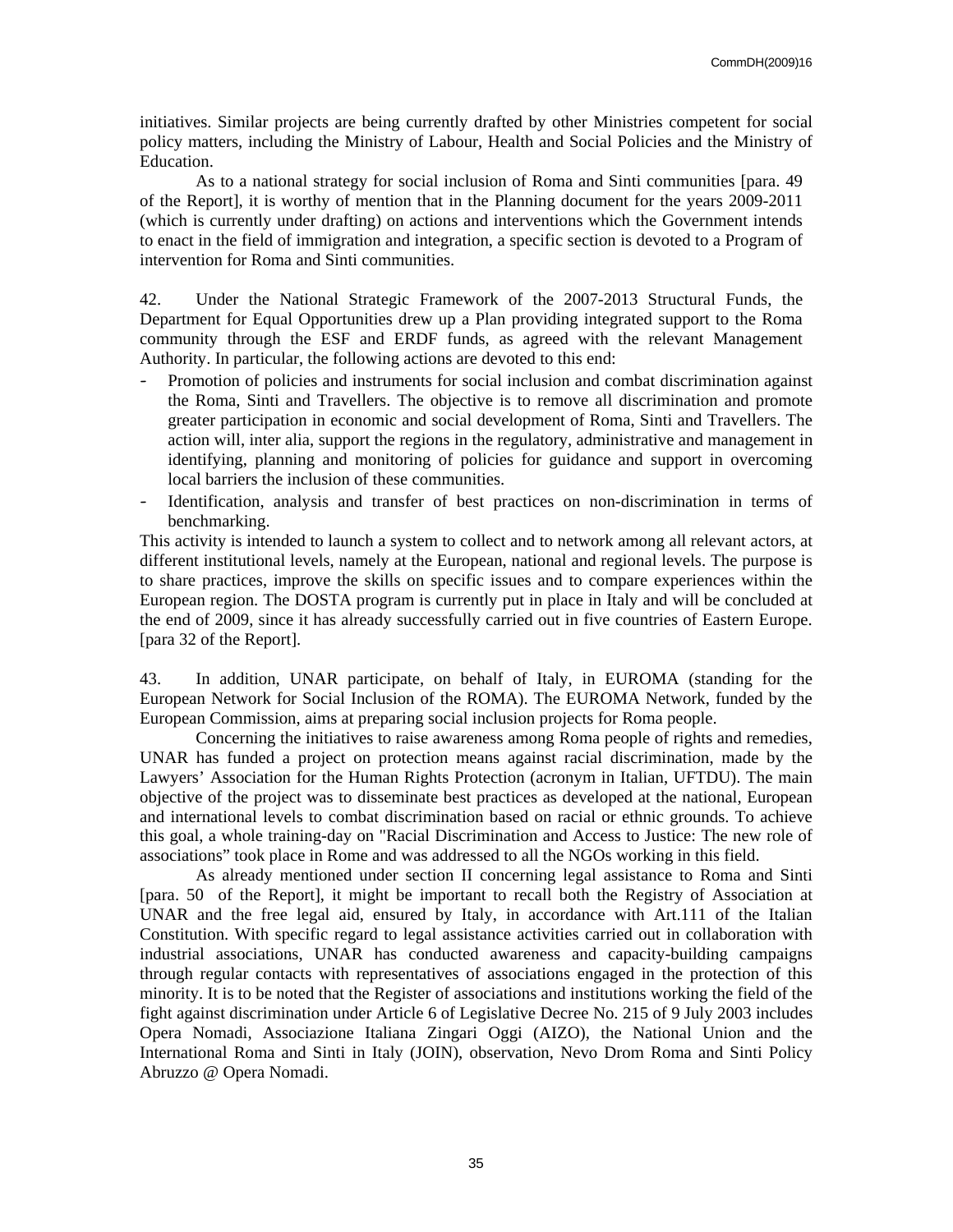44. With regard to the unaccompanied children [para 53 of the Report], the "Central Committee for the coordination of the protection of unaccompanied minors" is operational since 18 October 2008. Its has a two-fold mission towards guaranteeing the rights of those unaccompanied children who are in Italy, and evaluating reception and assisted return projects. The Committee issued, on 20 January 2009, a Directive on managing *inter alia* unaccompanied Romanian children.

45. Children exploitation, specifically those forced to begging, is widespread in the urban areas. The Government considered necessary to adopt harsher repressive measures against the exploiters. Besides being extremely vulnerable, it is difficult for the social services to detect these children since they are unaware of the situation of exploitation they are subjected to.

 Draft Law No. 1280 foresees (article 6) the extension of the responsibility of adults participating in the crimes committed by minors (modification of Article 112 of the criminal code), while article 8 envisages the abrogation of article 671 of the penal code since the latter punishes only with a fine this form of exploitation. The above draft Law recognizes the employment of minors in begging as a crime (article 600-octies of the penal code); it punishes, with the detention up to three years, those exploiting for begging purpose a child under the age of 14.

46. With regard to children's schooling, as noted by the OSCE High Commissioner on National Minorities in his report following his visit to Italy in 2008, it has to be recalled that some settlements include pre-school facilities, while others offer some form of transportation to and from schools.

47. To conclude on the census, it has to be reiterated that in conformity with the Ministry of Interior's Guidelines adopted on 17 July 2008 and the Data Protection Authority's directives, the census has been carried out in close cooperation with the Italian Red Cross. The data collected are not utilised to set up a database or a separate archive. They are used for administrative purposes, in conformity with the law on the protection of personal data. The use of the collected personal records is limited to humanitarian and social assistance's purposes and the collection of data related to ethnic origin or religion is forbidden.

 The European Commission (Commissioner Mr. Barrot) acknowledged that the Italian Government has abided by the European legislation and that these measures are not discriminatory. A positive signal towards the above Guidelines was also given by the OSCE High Commissioner on National Minorities in his report following his visit to Italy in 2008.

 48. Within this framework, it should be noted that the Prefects/Commissioners have been provided with the funding of a total 500.000 in 2008, while they will receive between ten and thirty million euros for the year 2009, in order to implement relevant initiatives. More specifically, it has been established, by article 61, para.18, of Act No.133/2008, an ad hoc Fund amounting to 100 million euros, within the Ministry of Interior. Such Fund will be devoted to various initiatives, aimed at enhancing public order, improving the camps, and launching both specific projects for children living in these camps and social integration measures. The Minister of Interior has decided by ministerial decree dated February 3, 2009, to devote 30% of the above Fund to initiatives to be undertaken at the municipal level, by means of agreements between the interested Municipalities and the relating Prefectures [paras. 43-44-47-54-59-60 of the Report].

### **IV. The protection of human rights of immigrants and asylum seekers**

49. The right to free movement is an inalienable fundamental freedom recognized to EU citizens by the EU Treaties. Nevertheless, the respect for the laws of every Member State remains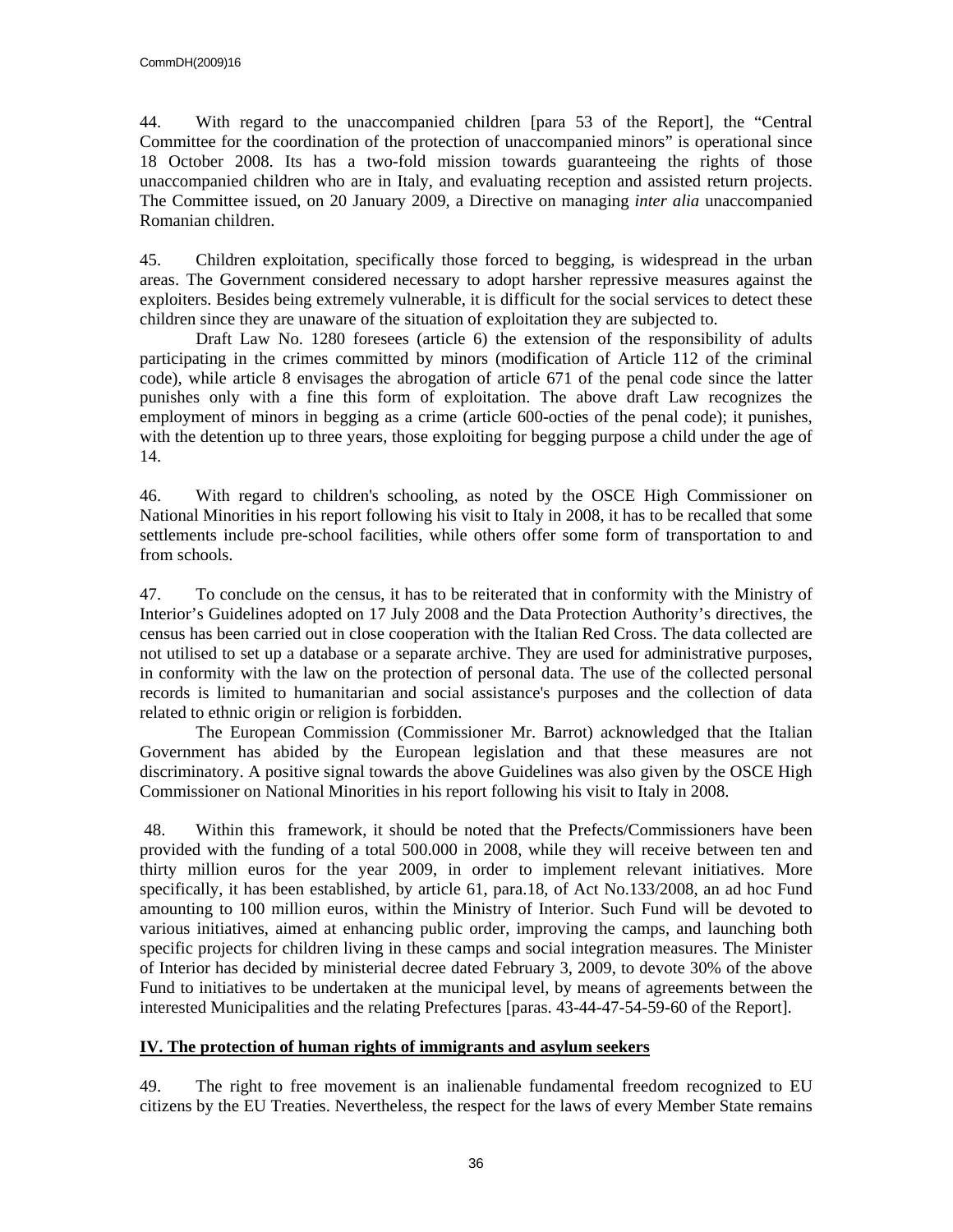crucial. This is the *conditio sine qua non* for the coexistence and social inclusion within the EU. Accordingly, Directive 2004/38/EC of 29 April 2004 expressly provides that EU citizens, or members of their families may be expelled from the host Member State for public security or public health reasons.

50. The Commissioner deals, in his Report, with the new draft legislation on immigration issues which is currently under debate in the Parliament. He states that the measures under consideration would be "draconian". The Commissioner stresses in particular that the possible criminalization of illegal immigrants would be a disproportionate measure equating the migrants with the smugglers. The Italian Government does not agree with these remarks [para.83 of the Report]. The Government firmly reiterates, as already noted in its Document of 21 July 2008, that the new proposed legislative measures on immigration have no relation with any kind of xenophobic attitude but, on the contrary, have the objective to address more effectively the phenomenon of irregular immigration (as well as its connection with both ordinary and organized crime) and its negative impact on the society as a whole.

51. On a more specific note, in his Report the Commissioner reiterates his disapproval of bilateral or multilateral agreements for the forced return of irregular migrants, with countries with long-standing, proven records of torture. The Italian Government observes that the management of large migratory flows presents very serious challenges to the state and that in this context agreements for the forced return of the illegal migrants not entitled to international protection are a useful tool to fight human trafficking and promote regular migration [para.77 of the Report].

 Therefore, at present the Government stresses that several projects concerning the cooperation on migration and asylum-related fields are ongoing, with origin and transit countries. These projects are financed by EU funds.

52. As far as the legislative framework is concerned, it has to be noted that Law Decree (A.C. 2232), dated 23 February 2009, has been just introduced to the Chamber of Deputies for its enactment. It foresees the possibility to extend, beyond the initial term of sixty days, the period of holding of Non EU nationals in the Identification and Expulsion Centres. In case of non cooperation by the concerned individual to his/her repatriation or in case of a delay in getting the necessary documentation from the country of origin, the term for the holding can be extended up to two additional sixty-days periods, after confirmation by the peace justice. In any case, the stay cannot exceed 180 days, in line with European Directive 2008/155 CE [paras.64-83 of the Report].

53. Article 39 of the Government Text on "public security", as adopted by the Senate on 5 February 2009, is currently under examination by the Chamber of Deputies that is also evaluating the impact of the provisions concerning the possibility for doctors and nurses to denounce irregular immigrants, "No obligation of denouncing has been introduced but the elimination of the prohibition to denounce", as emphasized by the Minister of the Interior early February 2009 [Para. 85-86-87-88].

 Regrettably, the Commissioner refers, under letter b) of para.65 of the Report that, as regards the facilitation of family reunification 33 DNA tests may be requested to this end. The Government would like to point out that Law Decree No. 160 of 3 October 2008 does not fix at all the number of tests.

54. With regard to the European Convention on Citizenship, signed by Italy on 6 November 1997 but not yet ratified, it is worth of mention that this is a work in progress, currently carried out by the Ministries concerned, by means of an impact assessment exercise. The Ministry of Interior has confirmed to the Ministry of Foreign Affairs its support for the approval without any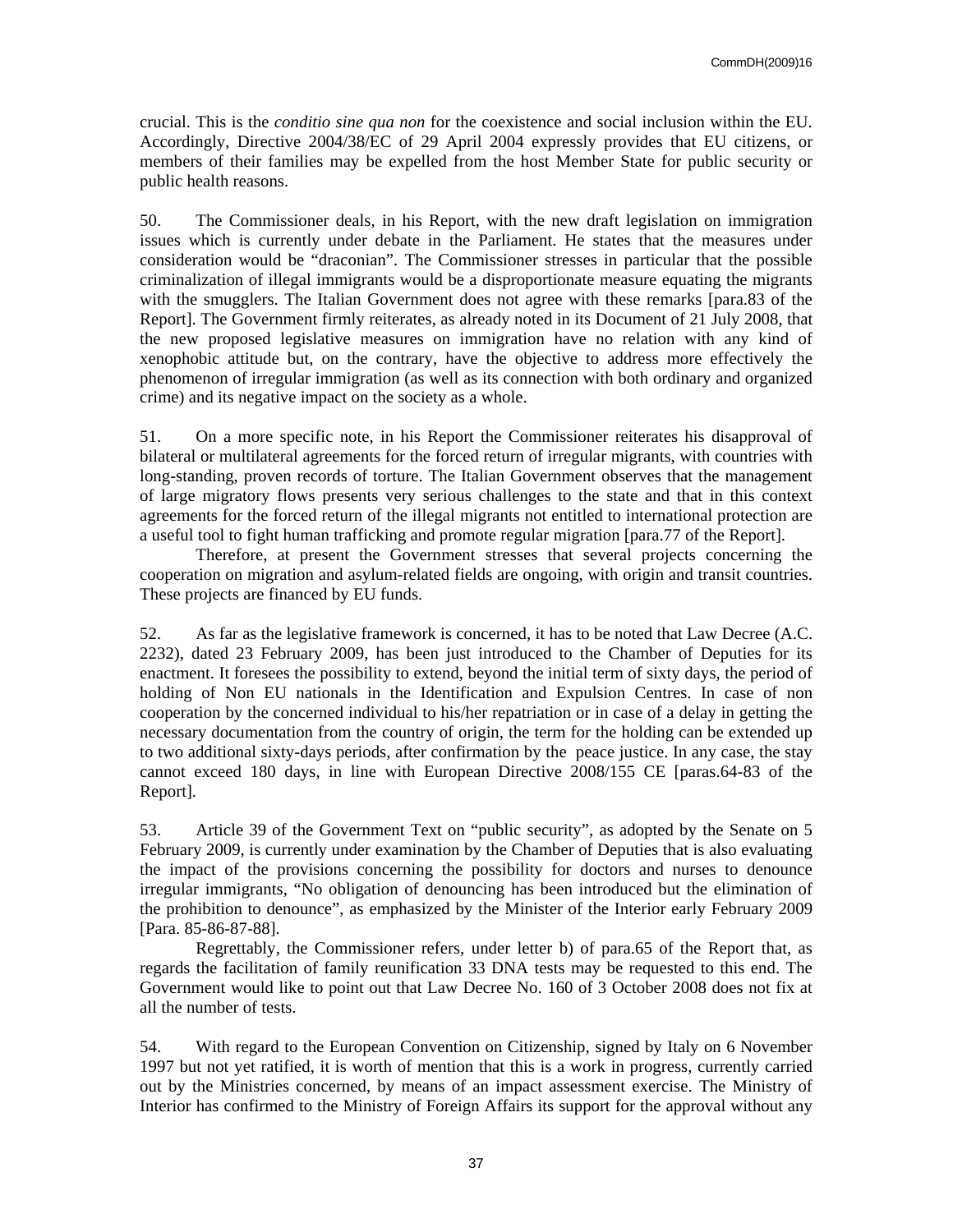reservation, on 14 January 2009. In doing so, the Ministry of Interior has changed its previous position aimed at putting forward a reservation to Article 6, para. 4, lett. f, Chapter III of the Convention, relating to facilities for the naturalization of foreign minors [para.66 of the Report].

55. In relation to children from the former Yugoslavia, it is confirmed the orientation of the Government to support the recognition of the Italian citizenship to those children being born in Italy from parents both deprived of the citizenship following the war in the former Yugoslavia. Such position is guaranteed if it is proved that at least one of the parents was in Italy prior to  $1<sup>st</sup>$ January 1996 [para.67 of the Report].

 For that purpose, a Government amendment to the above draft Law was presented during the parliamentary works. The Senate decided, at that case, to postpone the examination of the above amendment, also affecting the legislation on Citizenship. The relevant debate is underway at the Chamber of Deputies.

56. On a general note, the Government would like to recall, once again, that Italy has never declared "the public state of emergency [para.68]". The need to resort to ad hoc – and not to extraordinary - measures is the result of the careful balance between opposite stances, between public order and liberty. Therefore the Government, recalling its Letter dated December 5, 2008, reiterates that the decision taken at that time was due to mobilise specific financial and human resources.

57. As to the cases mentioned under para.72 of the Report it has to be noted, at the proceeding level, that the European Court has declared so far the admissibility of a limited number of complaints, and has also requested an expertise to control the authenticity of the signatures therein. Such evaluation is still ongoing.

58. With regard to complaints concerning UNHCR information about the difficulty in assessing, on the island of Lampedusa [para.74 of the Report], the requests for asylum seekers, it has to be noted that, on the island, the work of the special Committees was needed from 16 through 22 January 2009, in order to ensure continuity in the applications' treatment.

 In that period, 75 applications were presented and processed. The status or subsidiary protection was granted to approx. half cases. After that week, all asylum-seekers in Lampedusa were transferred into CARA, placed on national territory. Since that time, by January  $23<sup>rd</sup>$ , at the end of those massive disembarkations there was no-longer need for the Committees to operate onsite.

59. The situation of unaccompanied minors warrants specific measures [paras. 76-91 of the Report]. The Government thus reaffirms that the utmost attention is paid by the Ministry of the Interior to this vulnerable group. To this end, it is worth mentioning the Ministerial Memo, dated 13 February 2009, both denying the holding into administrative detention Centers for minors and the delays in identifying problems around their age. As to these cases, it is applied a flexible and open approach when healthcare controls on age reveal doubts.

 With this instrument, the Minister of the Interior, drew the Prefects' attention to the need to implement all the necessary strategies in this area. By resorting to the Local Councils for immigration as a sort of forum for discussion and exchange of views between all relevant institutions, the Minister has called on Prefects to give further impetus to all activities. Such actions have been designed to promote the involvement of all resources currently operating in the territory, in order to ensure the highest standards of protection of minors, promoting their recognition and more complete implementation of the rights which they are entitled to [paras.75- 76 of the Report].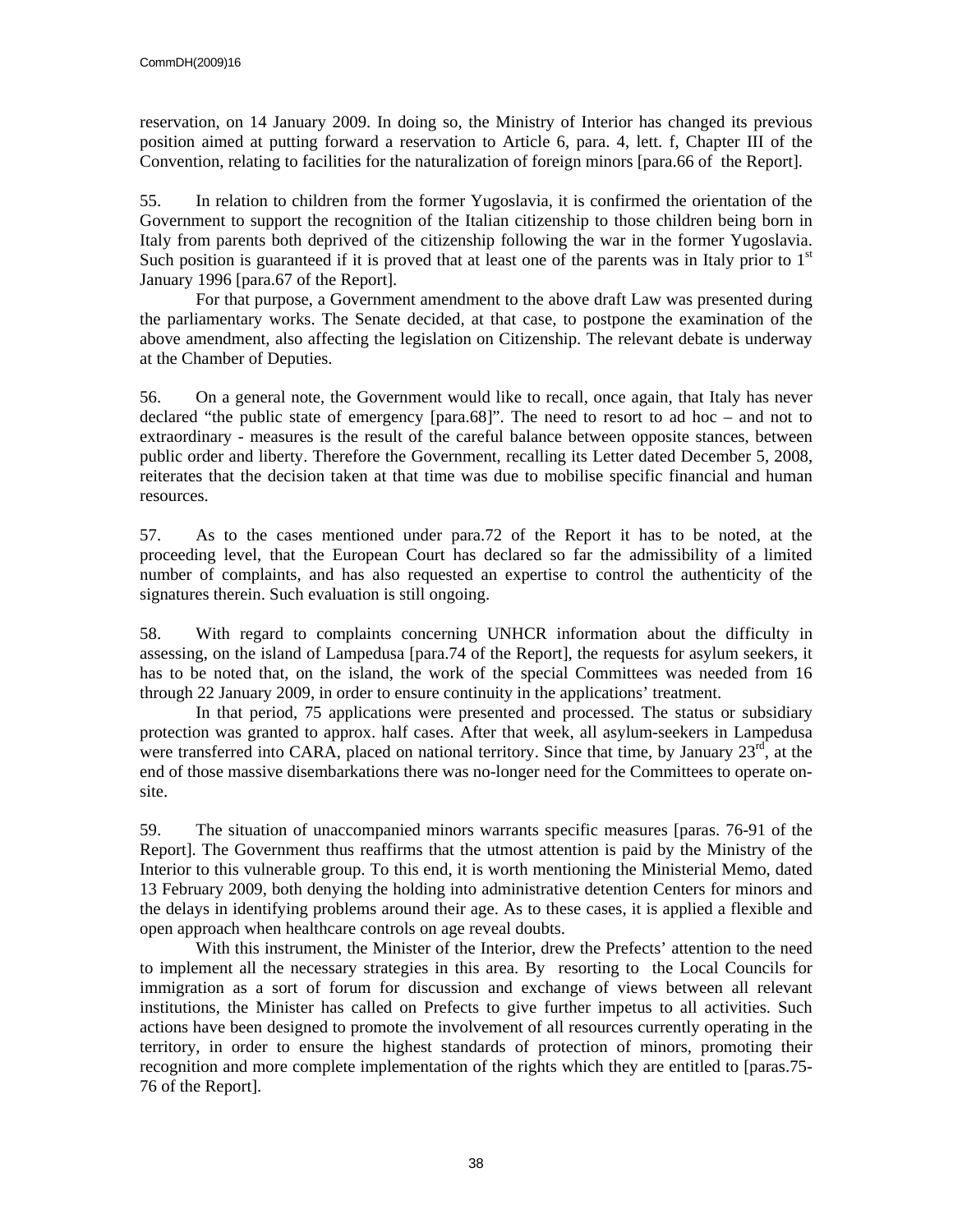60. The Italian Ministry of Labour, Health and Social Policies reports the following updated data on foreign unaccompanied minors who are present in the Italian territory.

 At the end of December 2008, 7.797 unaccompanied foreign minors are estimated to be in the Italian territory. In the last few years the presence of unaccompanied foreign minors, although not so different in numerical terms, has undergone significant changes with regard to minors' countries of origin as well as to the transportation employed to reach Italy.

 In general, only 23% of unaccompanied foreign minors in the Italian territory is identified as a consequence of possessing valid identity card or documents; on the other hand it is not possible to record the identity of the remaining 77% as they are not in possess of valid documents and the family in the country of origin is not found.

 National data are contained in the database of the Committee on unaccompanied foreign minors which is tasked with the gathering and the analysis of information, among other activities.

61. The Committee on unaccompanied foreign minors is currently developing, together with the National Association of Italian Municipalities (*Associazione Nazionale Comuni Italiani*) a National Program on unaccompanied foreign minors dealing with the following issues:

- 1. Reception and identification. The Committee can intervene efficiently in the case of identified minors, however is not in a position to offer the same guarantees to unidentified minors who are just registered in a specific database. As a consequence the process of identification is fundamental in order for the Committee to perform its mandate. In particular, all the persons who were in contact with unaccompanied foreign minors have to refer, as soon as possible, all information useful to his/her identification to the Committee.
- 2. Information about minors' identity and situation can be obtained in several ways, in particular, through a comprehensive interview with the minor. Such dialogue takes place as soon as possible and, in particular, is conducted in a sensitive way. This information is particularly crucial since it increases the chances for family re-unification. The identification of the minor is under the competence of the Police, in cooperation with the diplomatic and consular Missions in the countries of origin. The swift and clear identification of the minors is one of the pre-conditions to guarantee the best interest of the child. For this very reason, there has been an intensification of the efforts to identify minors nearby those places where boats full of immigrants use to arrive. Additionally, it is worth mentioning that psychologists, translators as well as cultural mediators are employed in order to facilitate the identification of foreign minors, and to piece together the reasons behind their migratory projects, besides providing a first indication of their status.
- 3. Bilateral agreements: The bilateral cooperation with the Countries of origin constitutes an essential tool to prevent the phenomenon and to guarantee the success of assisted return programs and the subsequent familiar and social re-insertion of the minors in the country of origin. These programs are run by specific international organizations, whose activity is monitored and assessed by the Committee on foreign minors.
- 4. The Database: The census and the monitoring of the minors constitutes a valuable tool to increase the knowledge and to enhance the management of the phenomenon. The Committee receives information about the foreign minors through a series of sources, such as the social services of local Authorities, by Police HQs. (*Questure*) and by Juvenile Courts. The Committee performs the task of networking and connecting with the above-mentioned institutions in the field of reception, assisted return, and family re-unification. Once the information on minors has been obtained, the Committee includes the minors' name in a specific database which is updated with several communications on the minor concerned. Besides, for every single minor, it is prepared a case file, containing all the related documentation. Subsequently, through the analysis of the communications provided by the local institutions, by the Police and by the Juvenile Courts, it is possible to know if the minor concerned is being identified. This system is gradually improving, also through a stricter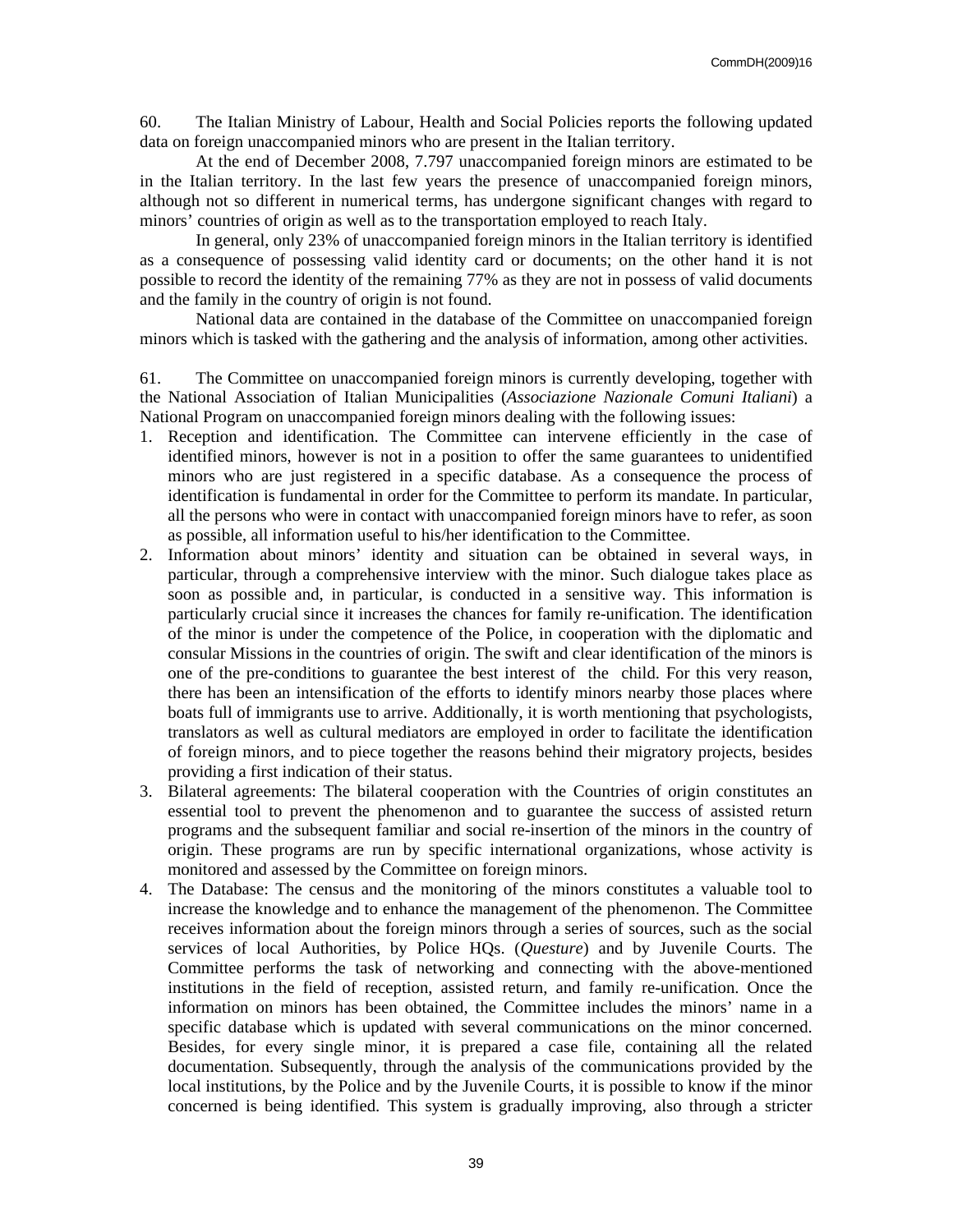cooperation with the local institutions, in order to guarantee the traceability of the minor's presence in the Italian territory from his/her arrival to the conclusion of his/her process of integration or his/her eventual assisted return.

- 5. Familiar investigation procedures: The identification of the parents as well as the knowledge of the family's social and economic context allow to proceed, if possibile, with the minors' assisted return. The Committee is attempting to enhance the quality of this intervention, on the basis of the experience gained in these years, through the projects run by local entities and funded by the Committee itslef.
- 6. Protection of Roma, Sinti and Travellers: As to the protection of Roma and Sinti, it is worth mentioning the draft National Action Plan, prepared by the National Observatory for Childhood and adolescence that has identified, among the priorities, measures for Roma, Sinti and Travellers children.

62. The programming and policy document – including the widening of the context and the indications to give full effect to the rights of Roma, Sinti and Travellers children – has provided, among others, the following recommendations:

- To implement a policy to promote the rights of Roma, Sinti and Travellers children, boys and girls, with a holistic, systematic and integrated approach, which does not artificially separate the issues of housing, schooling, of the cultural specificities, health, leisure and inclusion;
- To implement policies to support access to the labour market and training courses;
- To facilitate the recognition of the Italian citizenship to those foreign children being born in Italy when they turn to the adulthood;
- To facilitate housing solutions;
- To continue the implementations of projects, pursuant to Act No. 285/97, specifically aimed at Roma, Sinti and Travellers' communities children;
- To identify and disseminate best practices from the 285 projects implemented in the territory;
- To promote participatory processes;
- To promote educational, leisure and training initiatives;
- To promote activities to raise awareness of the culture of Roma, Sinti and Travellers;
- To support the role of women in these communities;
- To facilitate the access to the work labour;
- To use to the above ends the EU ad hoc Funds.

63. Along the above lines, the Department of Juvenile Justice, Ministry of Justice, emphasizes that in many cases foreign minors - immigrated to Italy, often with an irregular status - live in precarious personal, family and social conditions.

 As already mentioned the unaccompanied minors are often "recruited" by criminal groups composed of adults, very often of the same nationality, who exploit them in illicit activities, by threatening them. This is particularly true in the case of foreign girls, many of them belonging to the Roma community, who live in conditions of vulnerability and dependence amounting very often to real exploitation.

 This situation is demonstrated by the number of foreign minors reported to the Public Prosecutor's Office at the Juvenile Court that, in 2006, was about one-fourth of the total number of minors reported; in proportion it is far greater than the relation between the whole number of foreign minors as to Italians.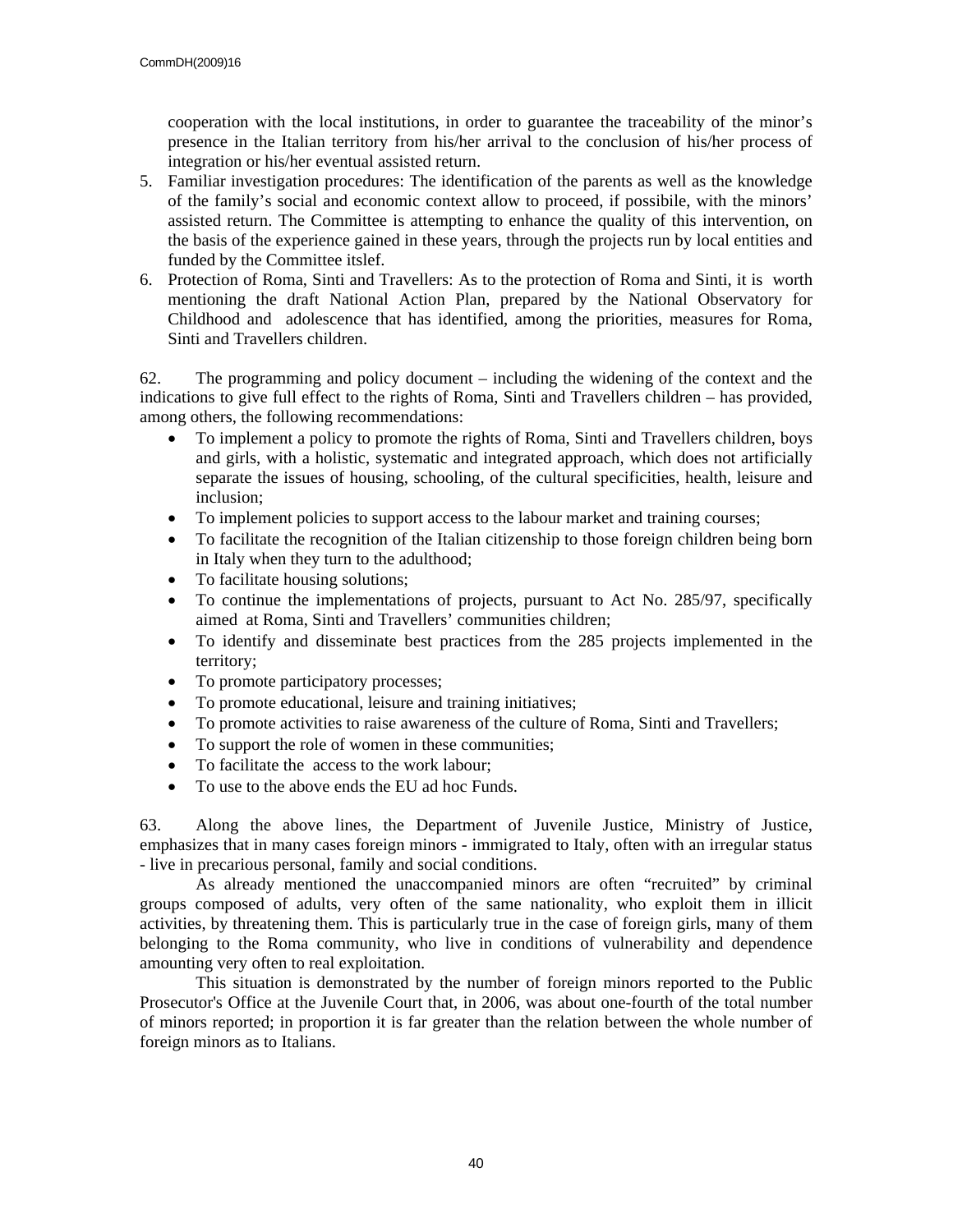64. Considering foreign minors' living conditions, the Ministry of Justice notices that the criminal proceedings against these young people may be also an opportunity to exercise a form of protection.

 In the framework of these proceedings foreign minors can be involved in projects of social inclusion. Besides, the efforts made by the Italian Juvenile Justice System, including the work by the Judicial Authorities, allowed to record the following trend in the last years:

- A progressive and significant decrease of foreign minors' imprisonment (-28% from 2004 to 2007);
- A constant and significant increase of alternative non custodial measures such as the placement in community for the social reintegration of the minor (with regard to foreign minors, + 28% from 2003 to 2007);
- The doubling of the number of foreign minors making use of the application of 'testing procedure'(from 274 to 530, from 2003 through 2007).

On the other hand, the Department of Juvenile Justice is aware of the necessity to implement the mechanism aimed at granting benefits, as enshrined in the Italian Juvenile legislation on foreign minors.

65. The knowledge of the critical situations experienced by numerous foreign minors immigrated to Italy, has led the Italian Departmental System of the Juvenile Justice to develop a comprehensive and wide network of social cooperation initiatives on the one hand; and to favour the realization of projects, institutional agreements and any other kinds of initiatives aimed at establishing mechanisms of social and labour inclusion for foreign minors on the other hand.

 In the whole territory there are 27 projects of intercultural mediation, that guarantee the presence of the 'cultural mediator' in the Juvenile Justice Services as well as 44 literacy courses; most of them are carried out in the Penal Institutes for Minors and are directed to detained foreign minors in order to start projects of social, educational and labour integration.

 Concerning the Inter-Institutional Agreements, both at national and international levels, it is crucial to notice, once again:

- The "Agreement between the Italian and the Romanian Government on cooperation for the protection of Romanian minors who are unaccompanied or in difficult situations, living in the territory of the Italian State", signed in Rome, on 9 June 2008. This Agreement established the following institutions:
- a) The *Organismo Centrale di Raccordo* (acronym in Italian, O.C.R.), whose mandate consists in connecting all the institutions dealing with the issues related to the protection of unaccompanied EU minors present in the national territory. This Institution is aimed at the implementation of the bilateral Agreement and has the following tasks: to guarantee the protection of unaccompanied EU minors, who are present in the national territory; to implement the Italian-Romanian Agreement; to assess the projects of reception and return of minors in their countries of origin.
- b) The "Directive concerning the management of Romanian minors in the Italian territory who are unaccompanied or find themselves in vulnerable or difficult situations" has the objective to protect EU minors, following the entrance of Romania and Bulgaria into the European Union, on 1 January 2007;
- c) The "verification of the age of unaccompanied minors": a document is being drafted within the Superior Health Council in strict cooperation with other institutional stakeholders having competence in the sector of the protection of minors. This document aims at easing the process of unaccompanied minors' age verification that is crucial to determine both the responsibility of the individual and consequently, the competence of the Judicial Authority to protect and to promote vulnerable and disadvantaged segments of the population;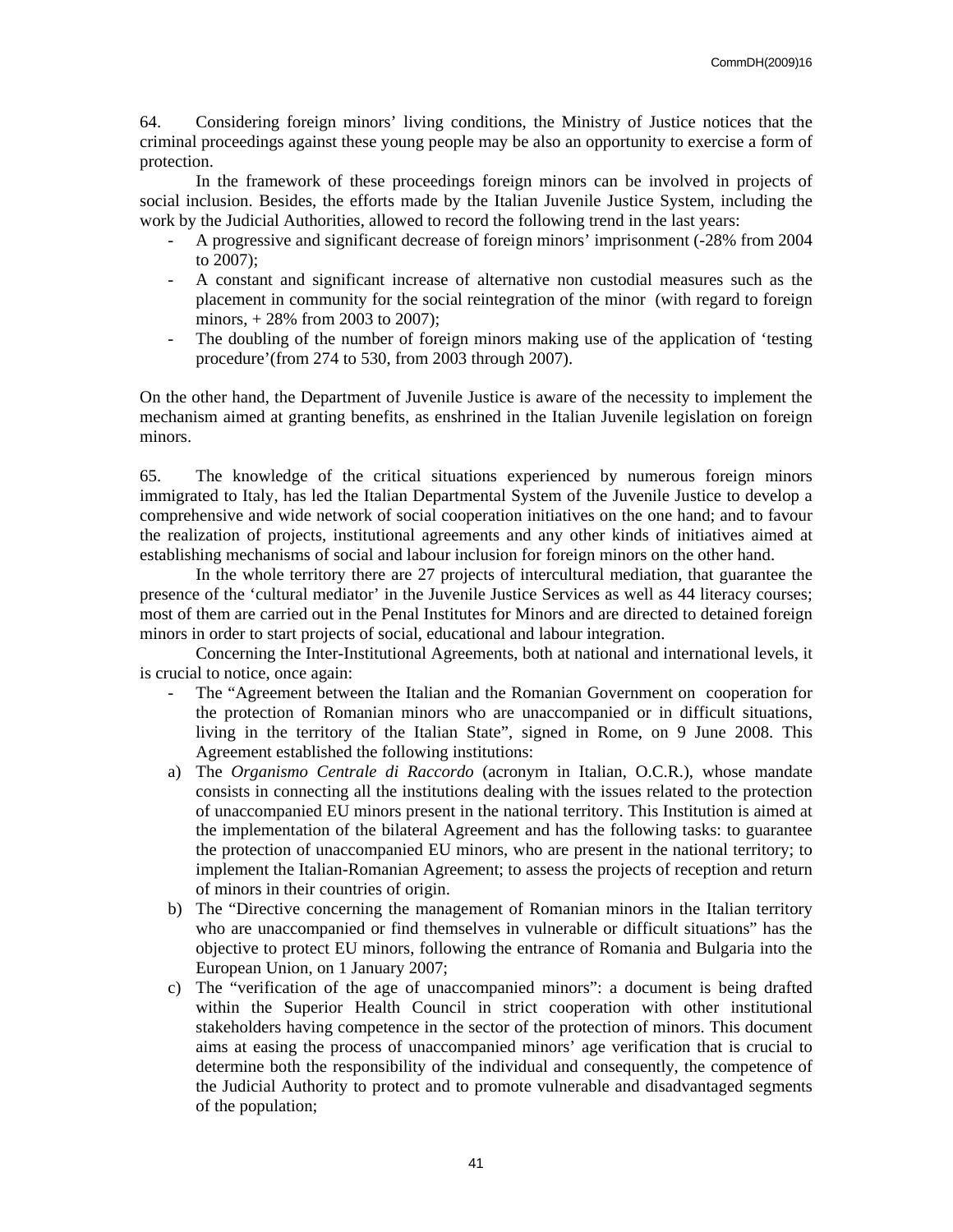- d) The "Committee on Foreign Minors": established within the Ministry of Labour, Health and Social Policies competent on minors coming from non EU countries. It carries out tasks related to the verification of the status of unaccompanied minor, to the activity of research aimed at the finding of minors' relatives; in addition it is further competent to deal with the census of unaccompanied minors present in the Italian territory.
- e) The "National Observatory on childhood and adolescence": established by law 451/97, is tasked with the function of direction and general promotion of the policies concerning childhood and adolescence; every five years it prepares the Government Report to the United Nations on the implementation of the disposals contained in the Convention on the Rights of the Child of 1989.

 The Department of Juvenile Justice will further cooperate to the initiatives and collaborations, already started or that are going to begin, regarding the protection of the rights of minors and of those individuals at risk of greatest social exclusion. Such initiatives are inspired by the principles contained in the Convention on the Rights of the Child, about the protection and the care as is necessary for his/her well-being, from which derive all the national and international legislation on the topic.

 It is also relevant to remark that the policies concerning the protection of minors' rights, adopted by the Government, are implemented without any distinction as to ethnicity, nationality or gender. It is necessary to recall that the actions aimed at the social and labour inclusion of the minor involved in criminal proceeding are tailored for the individuals' needs.

66. Along these lines, recalling the recommendation of the Council of Europe on projects dealing with unaccompanied minors [para.91 of the Report], UNAR recalls that there are initiatives (ACTIONS) that will be financed by the European Fund for Refugees, under the annual Program for 2008, amounting to approx. 2 million euros, and are related to specific areas of intervention such as:

- Strengthening of reception and support measures to more vulnerable applicants and holders of international protection (unaccompanied minors, victims of torture, women, etc);

- Supporting courses of socio-economic inclusion to the holders of international protection, in general, and unaccompanied minors in particular;

- Monitoring the implementation of the national translation of EU legislation on asylum.

 In particular with respect to Action 3.1.d aimed at the "Realization of personal interventions to support courses of socio-economic inclusion to the holders of international protection, with particular attention to unaccompanied minors", it is considered that the proposals may be submitted from local authorities, public bodies, international organizations operating in the sector, NGOs qualified in the field of intervention, sector associations (ONLUS and Cooperatives), private entities, non-for-profit organizations with proven experience in the area, universities, research institutes.

 Interested subjects may participate individually or in partnership with each other. In case of partnership project it must be identified a "leader", responding to the Responsible Authority for the realization of the project, namely local Authorities, agencies or industry associations, etc.. Interventions will need to provide personalized support through pathways socio-economic relation to five different areas: work, home, school, health, culture and use of leisure time education. For example, with regard to housing, it must be provided for all those interventions whose end result is covered by housing recipients (housing subsidies to cover the costs of deposit or first month of rent, purchase of essential furniture, partnerships with real estate agencies or industry associations). However, with regard to the employment, it may be provided assistance (training, baby sitting service for working mothers, facilities for access to day nurseries or play) that create the conditions for the concrete job in an autonomous or subordinate of the holder international protection. With regard to schooling, all projects favouring the school inclusion at all levels, including the recognition of diplomas or other educational qualifications, have been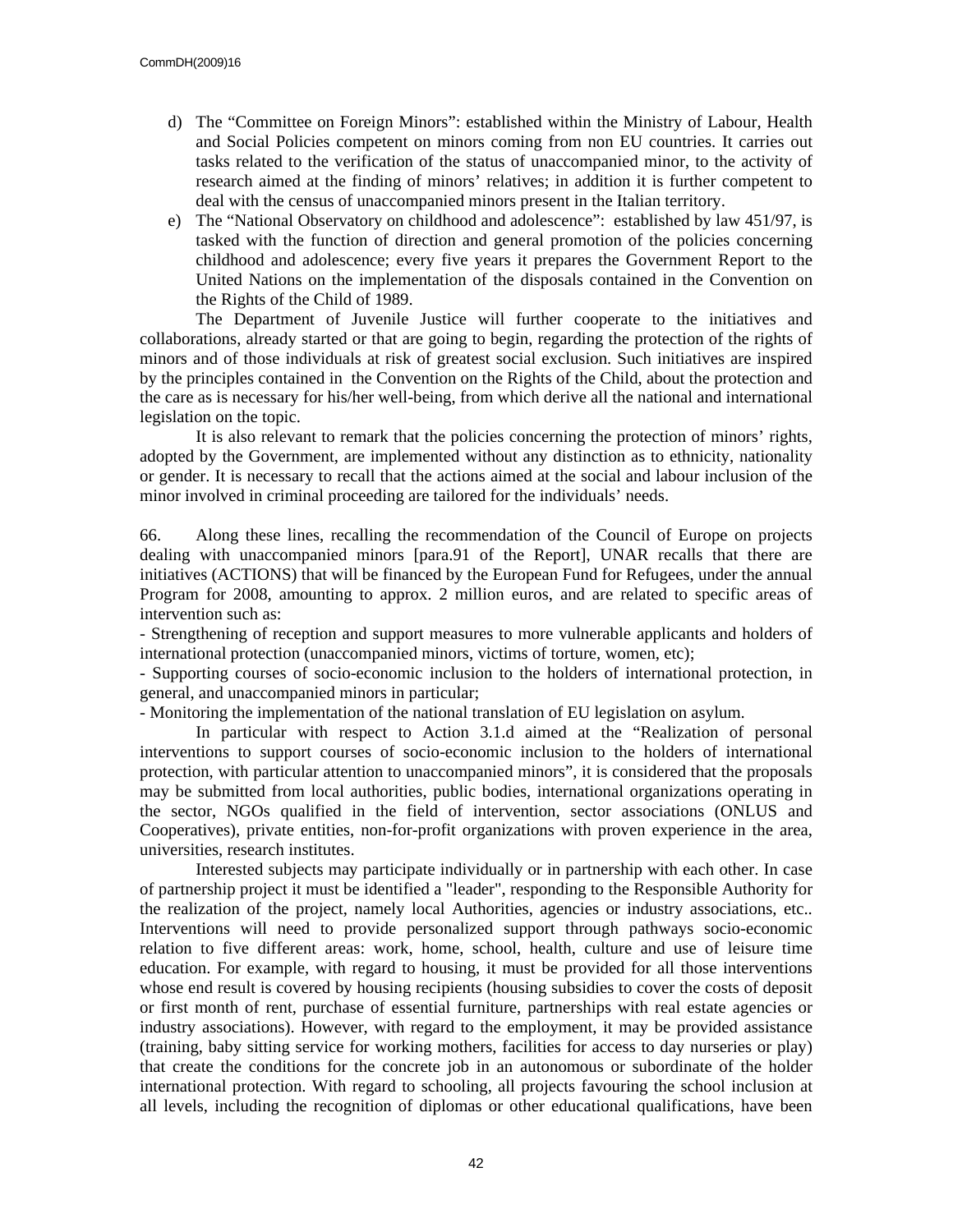presented. With regard to health, it can be presented proposals concerning extra-ordinary interventions necessary for the treatment and the rehabilitation of the beneficiaries that comprise costs not covered by the National Sanitary Service. With regard to the activities connected to leisure, it is possible to present projects specifically targeted to unaccompanied foreign minors and asylum seekers that aim at their integration through sport as well as recreational activities.

67. The Government is implementing the "EU Plan on best practices, standards and procedures for combating and preventing trafficking in human beings", as adopted by the Justice and Home Affairs Council in December 2005, to strengthen the commitment of EU and Member States in preventing and combating trafficking in human beings, and in the protection, support and reintegration of victims, involving NGOs and International Organizations.

 It should be noted that among the initiatives adopted in this context, there is the implementation of certain provisions of the "Council of Europe Convention on combating trafficking in human beings", adopted in Warsaw on 16 May 2005. In fact, Law No. 228 of 11 August 2003, on measures against trafficking in persons, has already adopted those measures which are envisaged by the Convention even if the latter has not been ratified yet. There are few remaining provisions that have to be transposed, in particular those for the establishment of specialized bodies in combating trafficking, for the resolution of any conflicts of jurisdiction, and for the procedures of international criminal cooperation. In any case, the Government intends to establish an inter-ministerial working group to proceed with the ratification of the Convention.

68. With regard to the fight against the smuggling of migrants, it should be noted that the draft law on 'public security', currently under discussion at the Chamber of Deputies, foresees, at article 42, the whole revision of article 12 of the Immigration Text regarding the crime of abetment of smuggling of migrants. Concerning the investigation proceedings, it will entail the release of a stay permit for social protection, granted to the victim of exploitation by criminal organizations since the victim can contribute to acquiring useful elements of investigation in order to identify the exploiters. It also deemed necessary to grant the victim the possibility of familiar re-union, in order to avoid the risk of blackmail and indirect blackmails to the victims' relatives in the countries of origin.

### **V. Foreign nationals' forced returns and compliance with the Rule 39 requests of the European Court of Human Rights**

69. The Government recalls that the domestic legal framework ensures an effective system of legal safeguards and guarantees to fully and extensively protect the fundamental rights of the individual. Before affecting such rights, the Italian legal system provides individuals with a wide range of protection means. No arbitrary conduct against fundamental freedoms is allowed by the domestic legal system. Nevertheless, the toughest task remains balancing between opposite stances, between the abidance by international obligations and the guarantee of the public order, between public order and national security on one hand, and liberty, on the other hand (to prevent criminal offences, affecting also those fundamental rights that are enlisted in the relevant European Convention, including the right to life, freedom from torture).

70. The Government also recalls its Document dated 21 July 2008, by which it was already given extensive information about the principle of non refoulement, the counter-terrorism measures and the relevant general framework, the legal safeguards, the application of the interim measures decided by the European Court, the loyal cooperation by the Italian Authorities vis-àvis the European Court, specific individual cases as these were requested by the Commissioner, and the overall evaluation of constitutional principles underpinning the Italian action